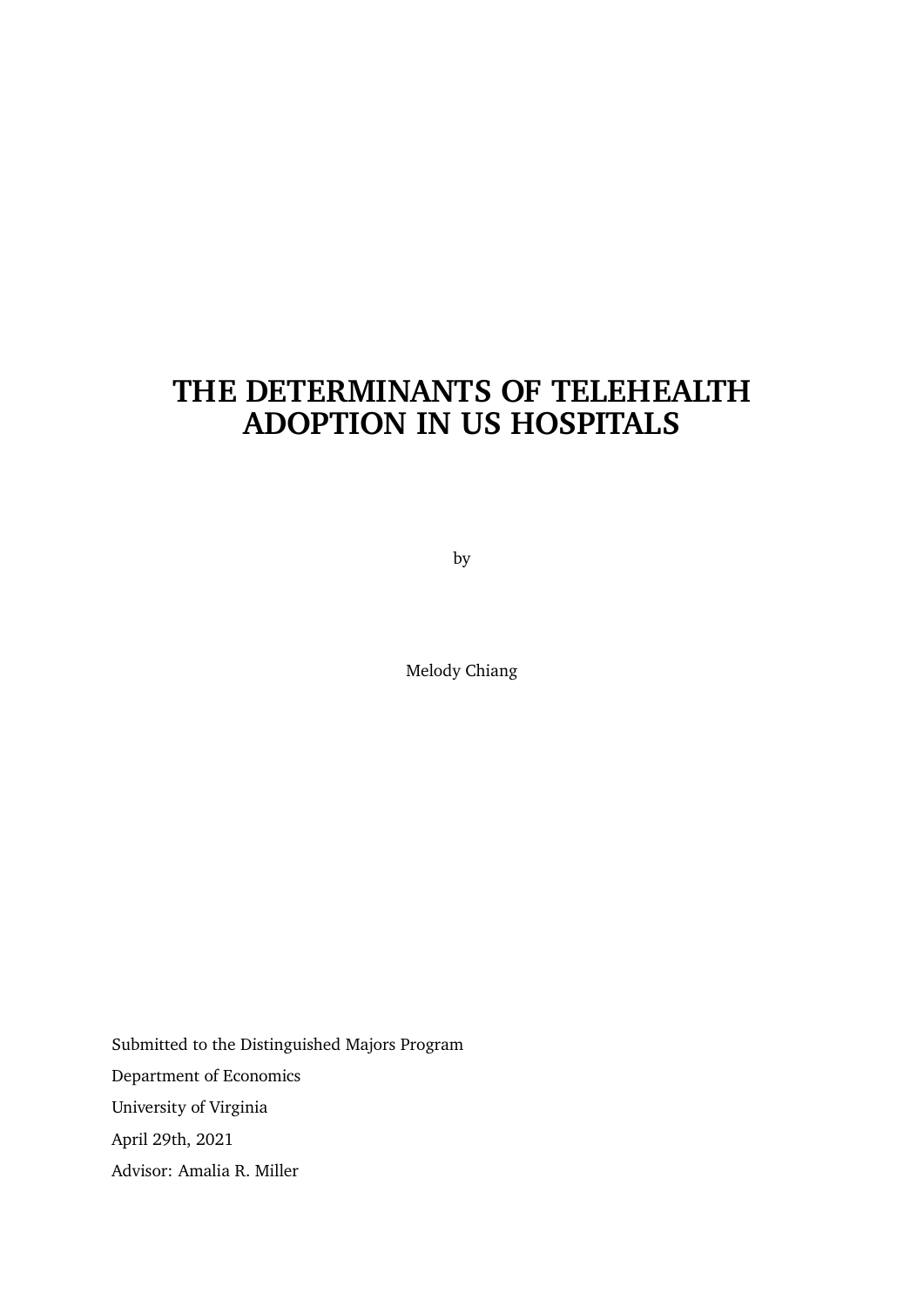#### **Abstract**

Telehealth is defined as any medical technology that involves the use of telecommunications to enable interactions and exchange of information between patients and providers. It has been posited to be able to address healthcare disparities by increasing access for medically underserved populations. In this thesis, I investigate the hospital factors and characteristics of patient populations that influence a hospital's decision to adopt telehealth using data on individual hospitals from the American Hospital Association's Annual Survey and Information Technology (IT) Supplement. Using a fixed effects panel regression approach, I find that a hospital's own IT capability and the percentage of other hospitals in the system with telehealth are most strongly associated with telehealth adoption. Conversely, Medicaid telehealth reimbursement laws, private payer laws, and patient population characteristics are not predictive of telehealth adoption in a panel regression. To promote telehealth adoption, policymakers may consider using national policies that encourage health IT implementation in hospitals rather than state-level policies. Additionally, my results suggest that telehealth exhibits network effects, where the technology's value increases as more users in a system adopt it.

#### **Acknowledgements**

First, I would like to thank my advisor, Professor Amalia Miller, for her invaluable guidance throughout the fall and spring semesters. Her support has been vital throughout this entire project, from idea conception to thesis editing. I would also like to thank my fellow DMP cohort for their advice and encouragement. Despite rarely being able to meet in person, I have been inspired and motivated by each and every one of them. Lastly, I would like to thank my friends and family for their unconditional support without which this thesis would not have been possible.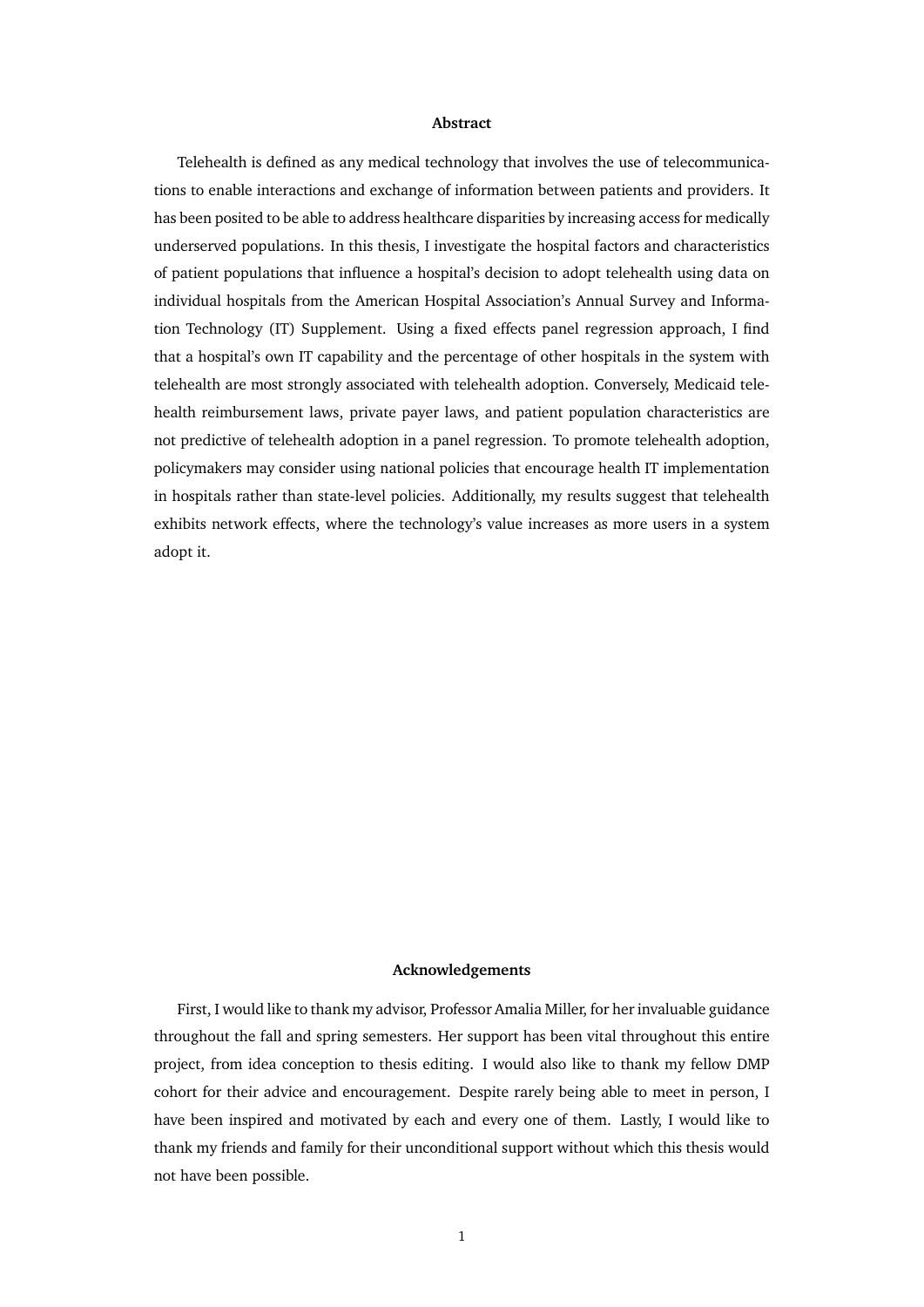| <b>Contents</b> |
|-----------------|
|-----------------|

| 1        |                | Introduction                                                              | 1  |
|----------|----------------|---------------------------------------------------------------------------|----|
| $\bf{2}$ |                | <b>Literature Review</b>                                                  | 3  |
|          | 2.1            | Framework for Understanding Technology Adoption                           | 3  |
|          | 2.2            |                                                                           | 4  |
|          | 2.3            |                                                                           | 7  |
|          | 2.4            |                                                                           | 8  |
| 3        |                | Methodology                                                               | 8  |
| 4        | Data           |                                                                           | 10 |
|          | 4.1            | American Hospital Association Annual Survey and IT Supplement 10          |    |
|          | 4.2            | Hospital Service Area Characteristics and Medicaid Telehealth Policies 11 |    |
|          | 4.3            |                                                                           |    |
| 5        | <b>Results</b> |                                                                           | 16 |
|          | 5.1            |                                                                           |    |
|          | 5.2            | Analysis of Medicaid Telehealth Reimbursement Policies 18                 |    |
|          | 5.3            | Impact of Hospital Systems and Competition within Geographic Areas 21     |    |
| 6        |                | <b>Discussion and Conclusion</b>                                          | 25 |
|          | Appendix       |                                                                           | i  |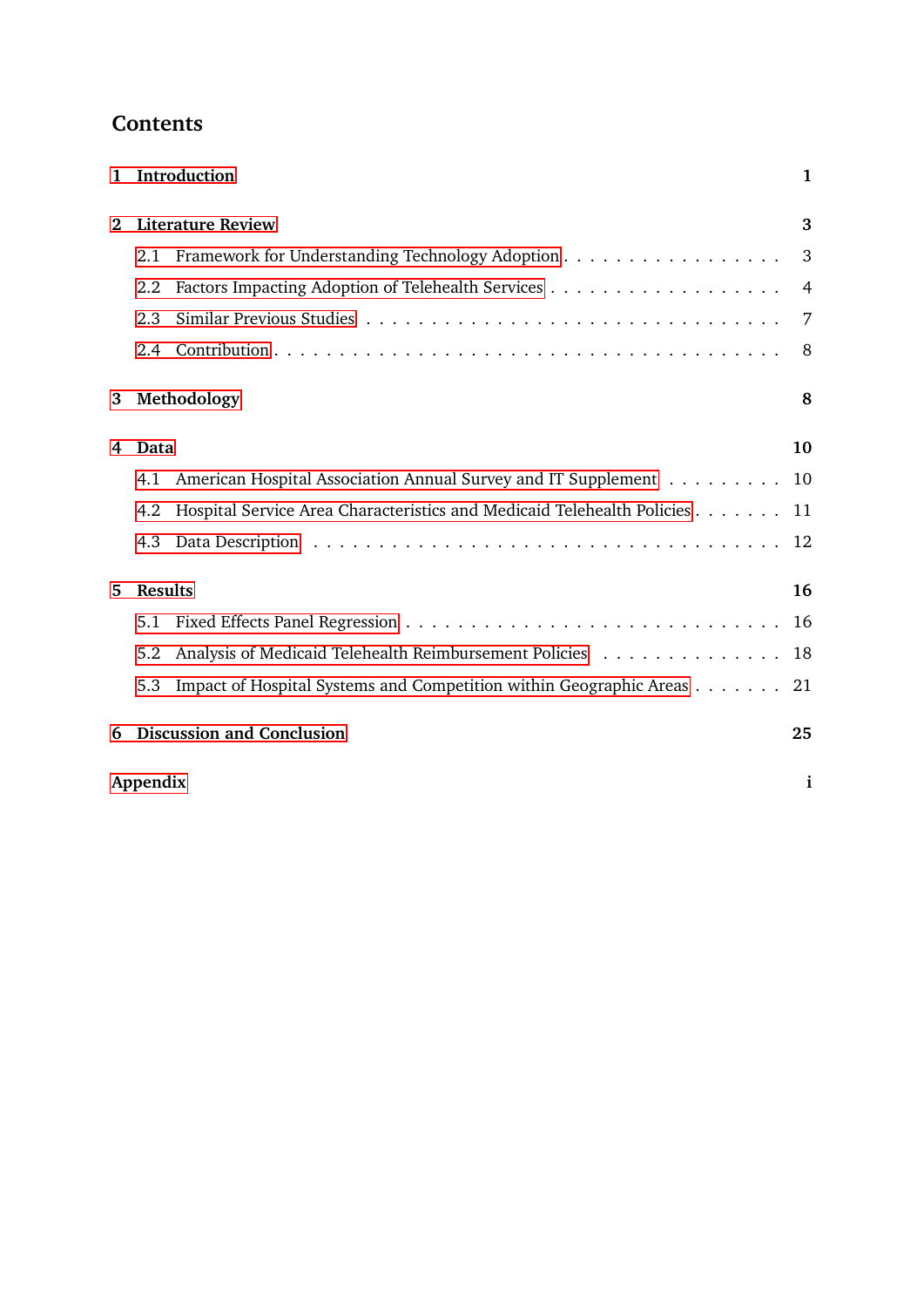## <span id="page-3-0"></span>**1 Introduction**

Telehealth, or telemedicine, is broadly defined as any medical activity that involves an element of distance and the use of telecommunication or computer technology to enable interactions and exchange of information between patients and providers or providers and other providers (Bashshur, 1995; Wootton, 2001). Historically, the aim of telehealth has been to increase access to healthcare for populations in which care has not been available. However, the goals of telehealth have expanded to encompass providing convenience and ultimately reducing healthcare costs (Dorsey & Topol, 2016). Improvements in internet coverage and computer technology have facilitated the increasing spread and scope of telehealth. According to the American Hospital Association's (AHA) Annual Survey, the use of full or partial computerized telehealth in hospitals has grown rapidly. In 2010, 35% of hospitals surveyed had at least some degree of telehealth use, and in 2017, this increased to 76% (American Hospital Association, 2019). Additionally, in 2016, it was estimated that 40-50% of hospitals and 61% of healthcare institutions used some form of telehealth (Office of Health Policy, 2016). The applications of telehealth have also become more diverse, as the range of services available now include treatment of acute conditions like trauma or stroke, primary care, behavioral health, specialty consultations, emergency department services, and intensive care unit services (Chakrabarti, 2019; Dorsey & Topol, 2016).

Telehealth has been posited to have the potential for addressing healthcare disparities by providing increased access to healthcare for medically underserved populations. In particular, rural communities have lower access to health services, healthcare, and health insurance than urban communities (Hirko et al., 2020). Geographic challenges, a shortage of primary care physicians and specialists, and economic barriers to travel all impact access (Marcin et al., 2016). Expanded access to telemedicine, particularly in primary care, could promote early detection of diseases which will ultimately prevent health deterioration, reduce hospital admissions, and reduce costly interventions (Grecu & Sharma, 2019).

Despite the potential upsides of telemedicine, however, there are still structural barriers that need to be addressed to make it an effective solution. A lack of digital technology, literacy, or broadband coverage can drastically limit the ability of telemedicine to be of use to certain populations. These problems, otherwise known as the digital divide, are particularly pronounced in rural areas, as well as for older people of color and those with low socioeconomic status (Velasquez & Mehrotra, 2020). In 2018, 98.5% of urban areas in the U.S. had access to fixed terrestrial broadband, compared to only 77.7% of rural areas and 72.3% of tribal lands (FCC, 2020). These populations that lack access to digital technologies also tend to have worse health outcomes and would benefit greatly from telehealth services if available (Ortega et al., 2020). Ad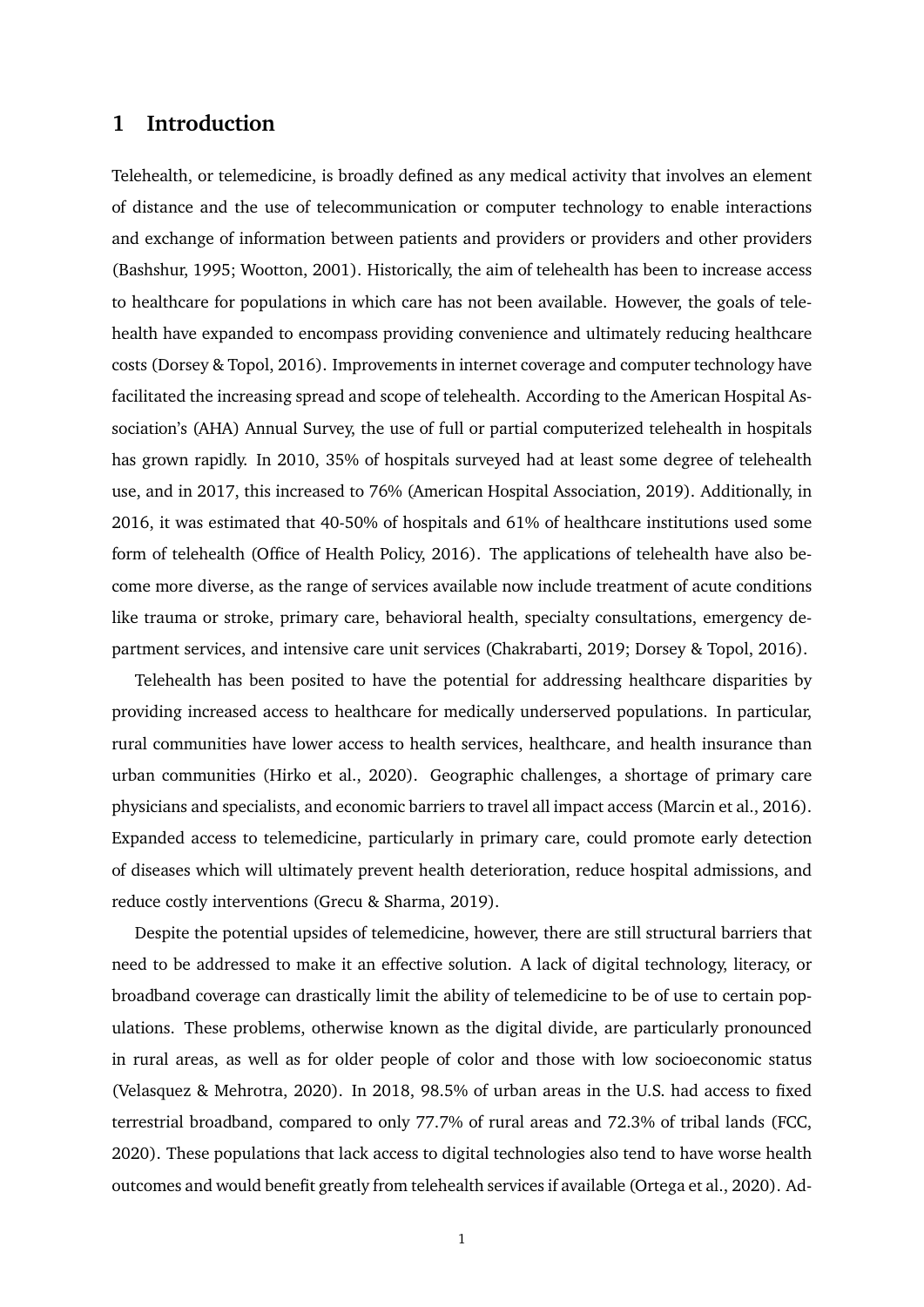ditionally, heterogeneous reimbursement policies for telehealth services constitute another challenge for widespread adoption of telehealth. Reimbursement policies across payers like Medicare, Medicaid, and private insurers can vary widely, making it difficult for providers to navigate the complicated policy landscape (Jaffe et al., 2020). Additionally, legal concerns regarding liability issues as well as privacy concerns can negatively impact the willingness of patients and clinicians to use telehealth technologies (Hale & Kvedar, 2014).

The COVID-19 outbreak and the subsequent need for health systems and providers to limit inperson visits has accelerated the adoption and use of telehealth during the pandemic, as nearly all federal, state, and private insurers have expanded telehealth coverage (Campos-Castillo & Anthony, 2020). The dramatic shift to virtual connections and interactions may have exacerbated existing health disparities for rural Americans that lack the infrastructure necessary to use telehealth effectively (Hirko et al., 2020). Telehealth use, measured as percentage of insurance claims billed as telehealth encounters, increased from 0.2% in 2019 to 1.9% in 2020, but older adults aged 45-64 were less likely to use telehealth compared to younger adults aged 18-44, and those in urban areas were more likely to use telehealth compared to those in rural areas (Jaffe et al., 2020). A survey conducted in March 2020 also found that in response to the pandemic, Black respondents were more likely than Whites to report using telehealth (Campos-Castillo & Anthony, 2020). A third study conducted by Pierce & Stevermer (2020) found that in a single healthcare institution in the US following telehealth expansion in response to the COVID-19 pandemic, women, those aged 65 and older, self-pay patients, and patients with Medicaid and Medicare were more likely to have a telehealth visit. Patients that were Black as well as patients in rural areas were less likely to have a telehealth visit. While these studies are limited in scope and may not be completely accurate representations of disparities in telehealth use, they highlight potential disparities and suggest that there may be heterogeneous effects within telehealth use. While it is still unclear whether COVID-19 will permanently alter telehealth usage trends, the pandemic has made the issue of disparities in access to telehealth even more salient.

To investigate the source of the noted disparities in telehealth access, I ask: what factors determine whether a particular hospital decides to implement telehealth programs and services? These factors include hospital characteristics like size, location, system participation, population characteristics, and telehealth-related reimbursement policies. I use a fixed effects panel regression approach to investigate the influence of these factors across hospitals in the US from 2008 to 2017.

I find that the factors that are significantly associated with telehealth adoption, and are robust to the inclusion of hospital and year fixed effects, are hospital IT capability and the share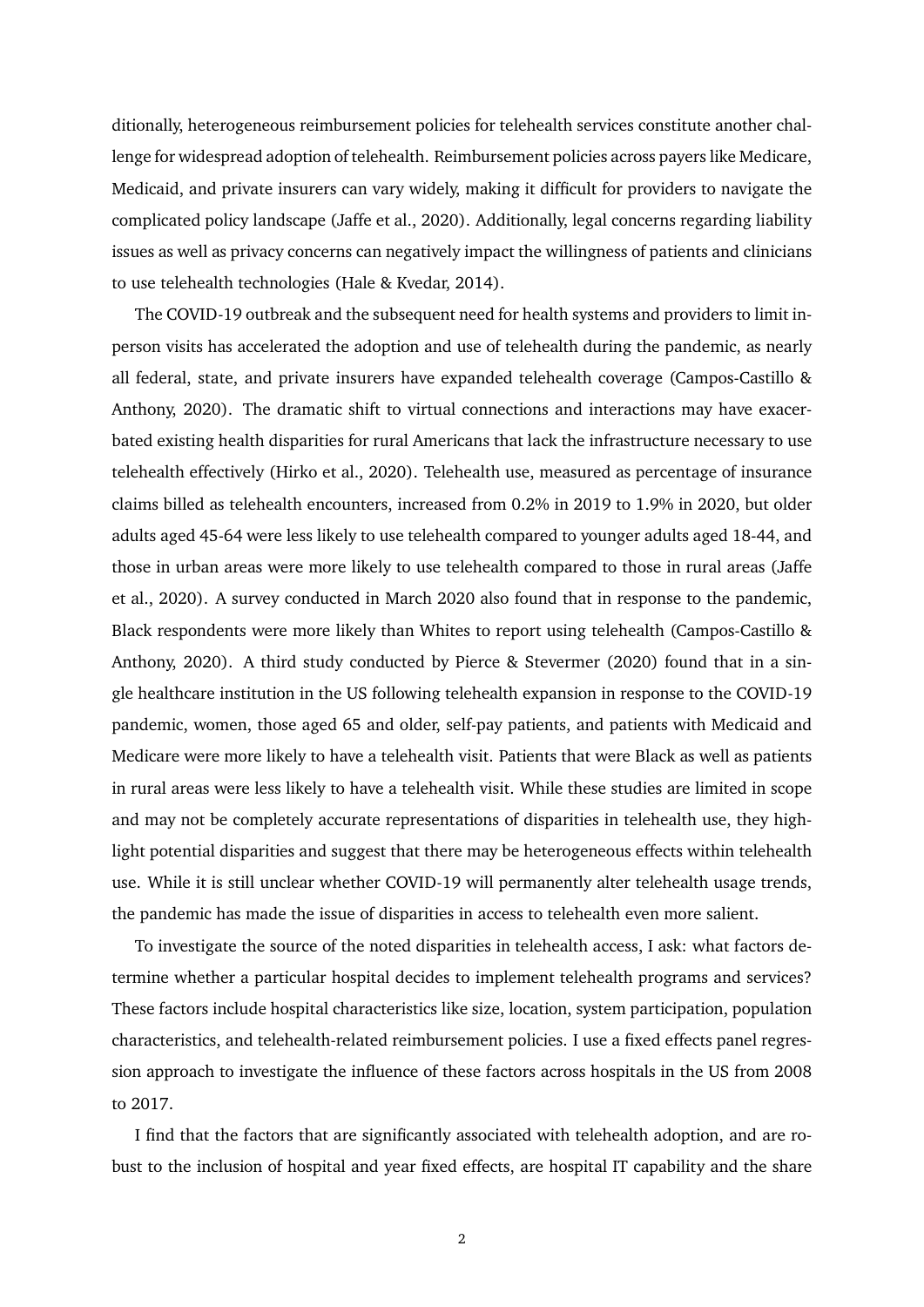of other hospitals within the same system that have telehealth. I also break down the group of hospitals in the same system as a hospital of interest into the subgroup of hospitals that are both in the system and in the same geographic area and the subgroup that is in the system but outside the geographic area. In this subgroup analysis, I find that the share of hospitals with telehealth that are in the system but outside of the geographic area is the most significant factor influencing telehealth adoption. Prior literature also suggests that membership in a hospital system is associated with telehealth adoption (Adler-Milstein et al., 2014; Burns et al., 2015; Chen et al., 2020). However, my results differ from previous studies that have also found that Medicaid reimbursement policies for telehealth, rurality, and adequate internet access are associated with telehealth adoption, although this is likely due to the use of panel data and fixed effects in my analysis as opposed to the cross-sectional studies conducted previously (Harvey et al., 2018; LeRouge & Garfield, 2013; Neufeld et al., 2015; Schmeida et al., 2007).

This research provides important insights into the interaction between system participation and geographic location in the context of telehealth adoption and suggests that both factors can impact the perceived usefulness of telehealth services. My work contributes to the body of literature that will help future researchers come to a better understanding of how hospitals decide to provide telehealth services. These insights will be a crucial step in addressing the barriers to telehealth adoption. Additionally, the insights derived from this research project can assist in informing policy recommendations aimed at reducing disparities in telehealth access to allow all people to benefit from this technology.

## <span id="page-5-0"></span>**2 Literature Review**

The first section of this literature review will discuss a theoretical framework adopted from social sciences that can help elucidate the factors that impact technology adoption. These frameworks will then be applied to a discussion of telemedicine to identify factors specific to telemedicine adoption. The second and third section will review the prior literature on the topic and place the variables impacting adoption in context of the framework discussed earlier. Lastly, the proposed research's contribution to the literature will be discussed.

#### <span id="page-5-1"></span>**2.1 Framework for Understanding Technology Adoption**

According to E. M. Rogers' theory of the diffusion of innovations, five attributes of innovations that influence the likelihood of adoption include relative advantage, compatibility, complexity, trialability, and observability (Rogers, 2010). These attributes are defined in Table 1. Innovations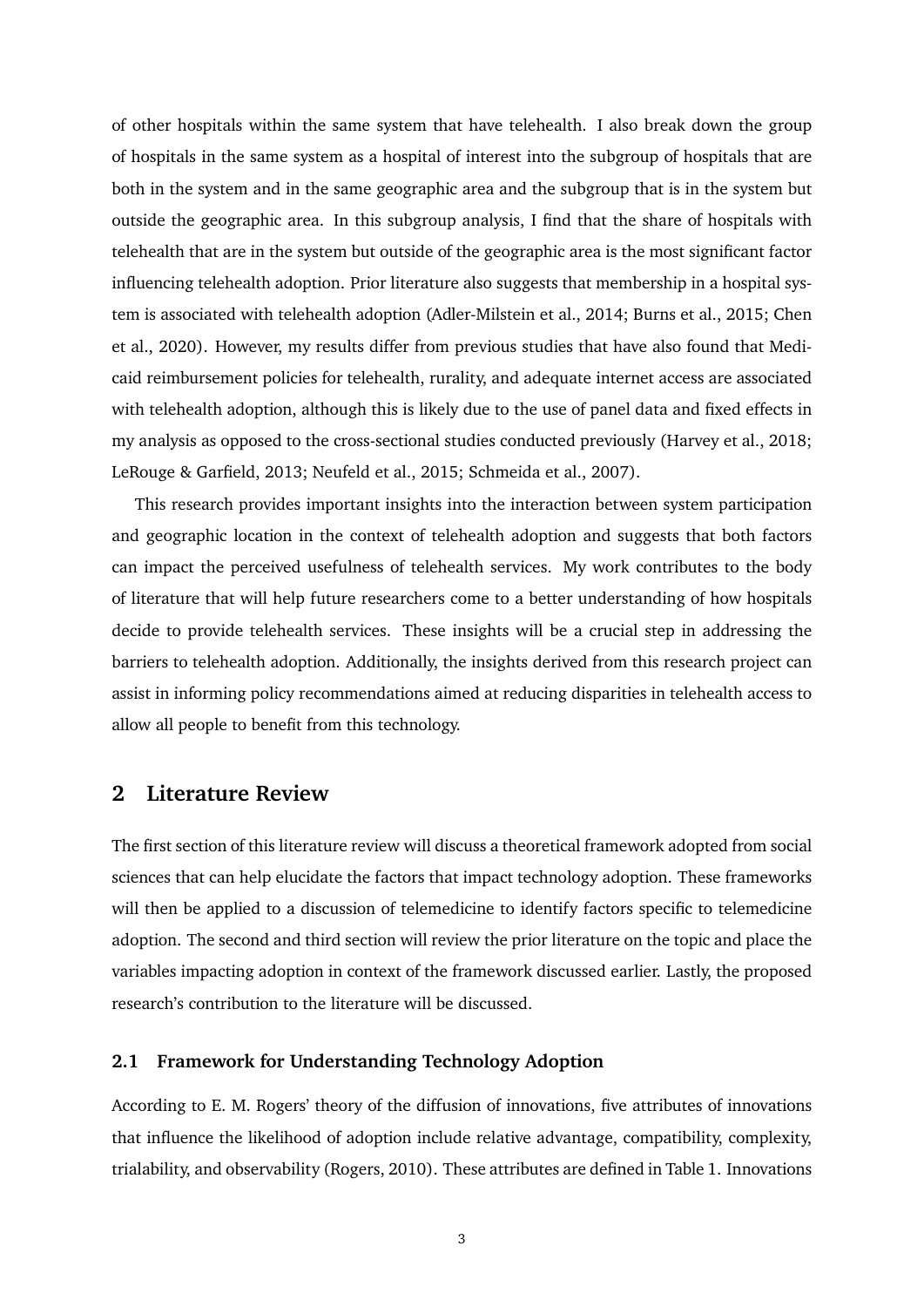| Definition                                                                |
|---------------------------------------------------------------------------|
| The degree to which an innovation is perceived as better than the idea    |
| it supersedes.                                                            |
| The degree to which an innovation is perceived as being consistent with   |
| the existing values and needs of potential adopters.                      |
| The degree to which an innovation is perceived as difficult to understand |
| and use.                                                                  |
| The degree to which an innovation may be experimented with on a lim-      |
| ited basis.                                                               |
| The degree to which the results of an innovation are visible to others.   |
|                                                                           |

Table 1: Definitions of the attributes of innovations that impact adoption (Rogers, 2010).

that are perceived to have higher relative advantage, compatibility, trialability, and observability, as well as less complexity, are likely to be adopted more rapidly. Adoption of technologies, including those in healthcare, are often observed to follow an S-shaped logistic growth curve (Russell, 1977; Zanaboni & Wootton, 2012).

Helitzer et al. (2003) conducted interviews with hospitals in New Mexico about their adoption of telehealth services, and categorized the responses into the attributes described in Table 1. In terms of relative advantage, telehealth was perceived as allowing for accessible consultation of providers with high expertise and is time and cost-efficient compared to current alternatives. If billing mechanisms were in place, telehealth was also perceived to have economic gain. In terms of compatibility, telehealth programs seemed to approximate traditional practice patterns. However, buy-in from administrators, physicians, and nurses would all be needed to promote adoption of this technology. The complexity of adopting telehealth systems was thought to be dependent on the availability of training and technical assistance, but overall, interviewees thought that it was easy to learn how to use the technology. Lastly, telehealth was perceived to have high observability, as the process and results would be visible to others, and high trialability, as telehealth can be applied to different specialties independently of one another.

When considering an individual hospital's decision to adopt telehealth services, the attributes of relative advantage, compatibility, and complexity could be considered most relevant to a costbenefit analysis. In the next section of the literature review, I identify variables in the prior literature that can impact these three attributes and ultimately, a hospital's decision to adopt telehealth services or not.

#### <span id="page-6-0"></span>**2.2 Factors Impacting Adoption of Telehealth Services**

Surveys and interviews have identified several factors that contribute to a hospital's decision to adopt telehealth services, including hospital size, location, patient demographics, reimburse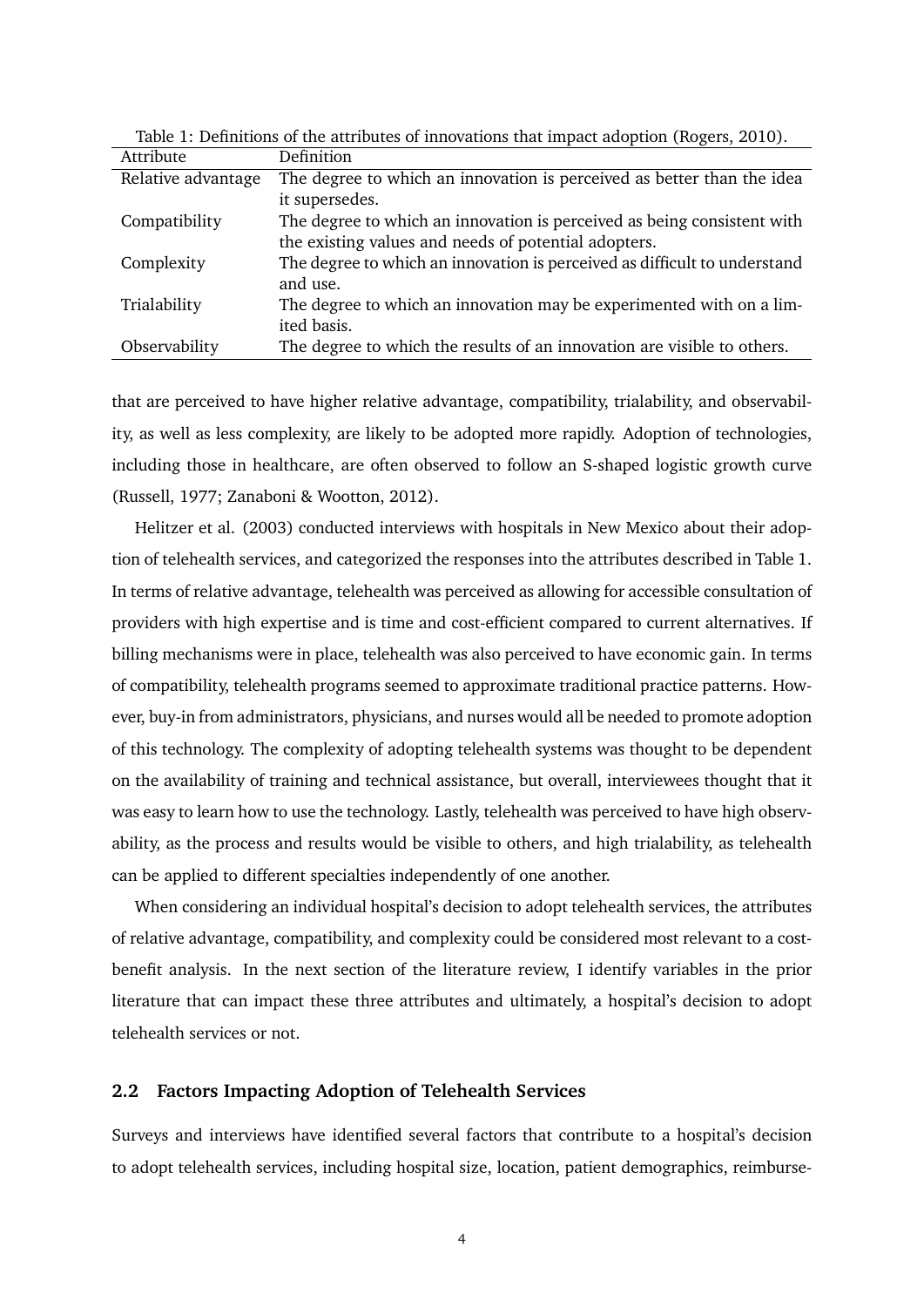ment policies, and internet access. Regarding hospital characteristics that can influence telehealth adoption, hospital size has an uncertain impact. Gagnon et al. (2005) observed that smaller hospitals, as defined through number of beds and annual admissions, were more likely to adopt telehealth services due to a lack of specialists. Telehealth services would be necessary for these hospitals to gain access to these specialists. However, smaller hospitals may not have the resources to be able to purchase telehealth capabilities, as implementation of the technology may be less cost effective (Kim et al., 2019). Therefore, telehealth adoption may offer less of a relative advantage for smaller hospitals. Secondly, in terms of location, hospitals located in more remote areas were hypothesized to be more likely to adopt telehealth, as the primary population targeted by telehealth are often those with mobility constraints or face higher transportation costs due to geography (Gagnon et al., 2005; Kim et al., 2019). Hospitals may perceive telehealth services to have a relative advantage when a large proportion of the patient population lives in rural areas. This perception is also reflected in how physicians at remote sites frequently view telehealth as having a relative advantage, but those at central hub sites view telehealth instead as having no relative advantage and requiring changes to current practices and roles (Zanaboni & Wootton, 2012).

Characteristics of the patient populations that a hospital serves are thought to impact a hospital's decision to provide telehealth services as well. First, as discussed in the Introduction, a lack of broadband coverage can reduce the likelihood that telehealth services will be adopted (LeRouge & Garfield, 2013). A lack of internet access can make it more complex for patients and providers to adopt telehealth successfully. It has also been traditionally thought that hospitals serving an older patient population may be less likely to adopt telehealth as older adults may have no interest in the use of technology or are not able to. However, while younger adults use a greater breadth of technologies than older adults, Olson et al. (2011) observed that the frequency of searching for health information did not differ between older and younger adults, suggesting that healthcare may be a domain of Internet use which does not differ significantly by patient age (Greenwald et al., 2018; Olson et al., 2011). Overall, the literature suggests that patient age has an uncertain impact on telehealth adoption, and further analysis is needed.

To examine the impact of telehealth reimbursement policies on the adoption of telehealth, the body of literature surrounding the impact of such policies on telehealth use by patients can provide insights. While the rate of patient use of telehealth services is not the same as the rate of telehealth adoption by hospitals, patient use of these services necessitates the provision of telehealth by hospitals first. It might also be expected that a hospital will be more likely to provide telehealth services if they know that patients will use these services and that providers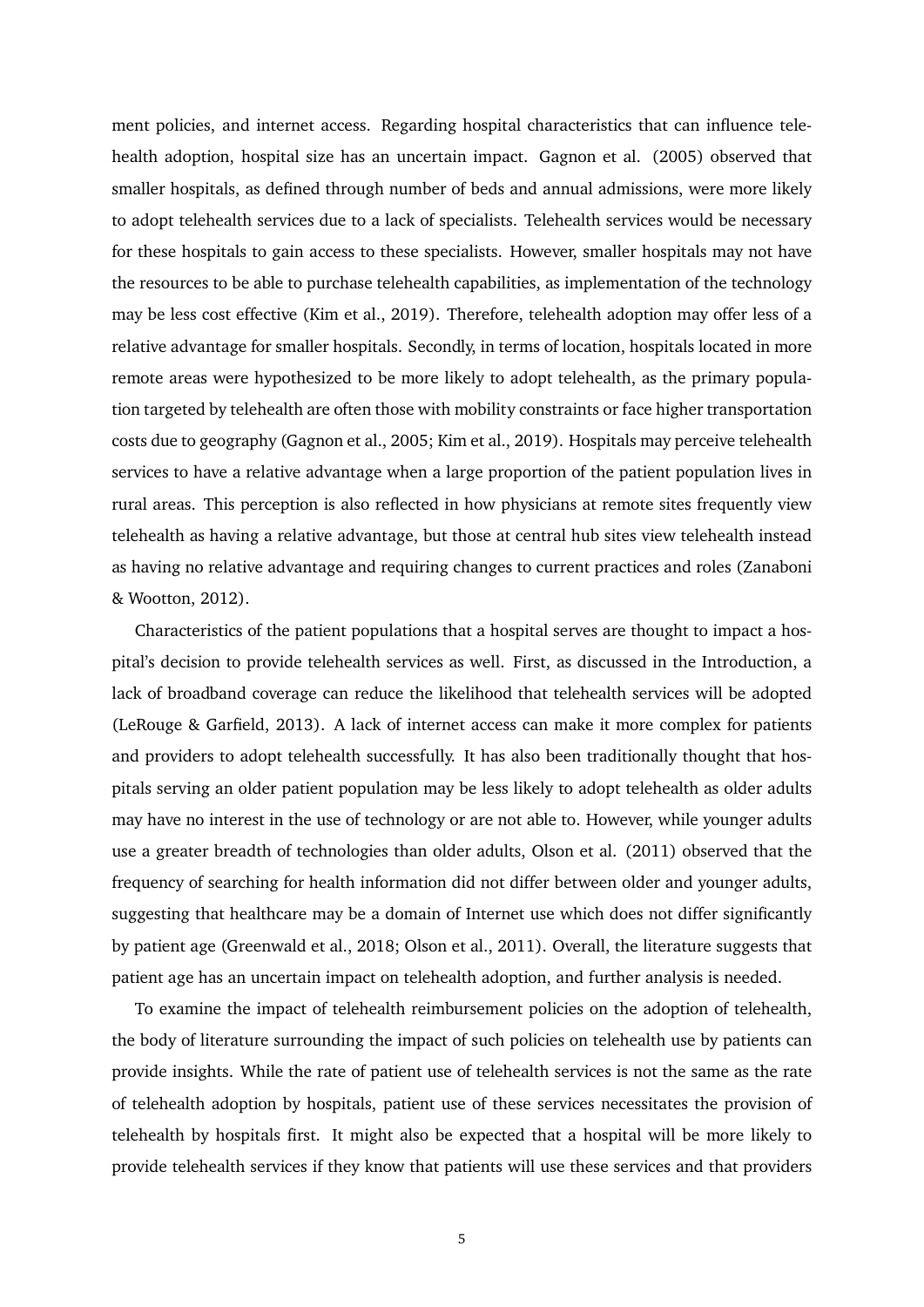will be reimbursed by insurance companies accordingly. Regulatory infrastructure that allows for reimbursement of telehealth services is necessary for the compatibility of such services with current payment modes used by hospitals.

Telehealth regulation and policy is largely determined at the state level, which provides a source of variation that researchers can leverage when evaluating the impacts of changes in telehealth regulations. Neufeld et al. (2015) looked at changes in telehealth use after Illinois and Michigan adopted policies in 2012 that expanded insurance coverage for telehealth services. They found that significant jumps in Medicare telemedicine encounters occurred after the changes in telehealth insurance coverages, as the number of encounters increased by 173% and 77.5% in Illinois and Michigan, respectively (Neufeld et al., 2015). Harvey et al. (2018) tracked changes in the use of outpatient telehealth services in states that adopted parity laws that require private insurance companies to provide some level of coverage for telehealth services. Overall, they observed that states with parity laws had a significant increase in the number of outpatient telehealth visits, and controlling for year, the odds of having an outpatient telehealth claim was 29.8% higher in parity states than non-parity states (Harvey et al., 2018). These two studies together demonstrate that changes in telehealth insurance policies that increase reimbursements for telehealth lead to corresponding increases in telehealth use. These studies then suggest that the presence of telemedicine reimbursement laws would increase the likelihood that a hospital would offer telehealth services.

Other factors that could also influence telehealth adoption include the presence of other health information technology (IT) and whether the hospital is part of a hospital system. Telehealth services can be enhanced by accompanying health IT technologies, which helps to coordinate care and reduce costs (Chen et al., 2020). Hospitals may perceive telehealth services to be more compatible with their existing operations if they have already implemented other health IT technologies. Additionally, telehealth adoption among multiple hospitals within a hospital system may exhibit network effects, where technological platforms grow in value as they attract more users over time. One benefit of large hospital systems is thought to be greater coordination of care, as patients can be routed to the most appropriate and lowest cost sites and rates of hospitalization and readmission can be reduced (Burns et al., 2015). Within the context of a system, larger telehealth networks can be beneficial by allowing members to access a larger number of specialists and patients, increasing the relative advantage of the technology. Miller & Tucker (2014) find that hospitals part of larger systems are more likely to exchange electronic health information internally than externally. If similar technologies are needed to share electronic health information and coordinate telehealth visits between patients and providers of hospitals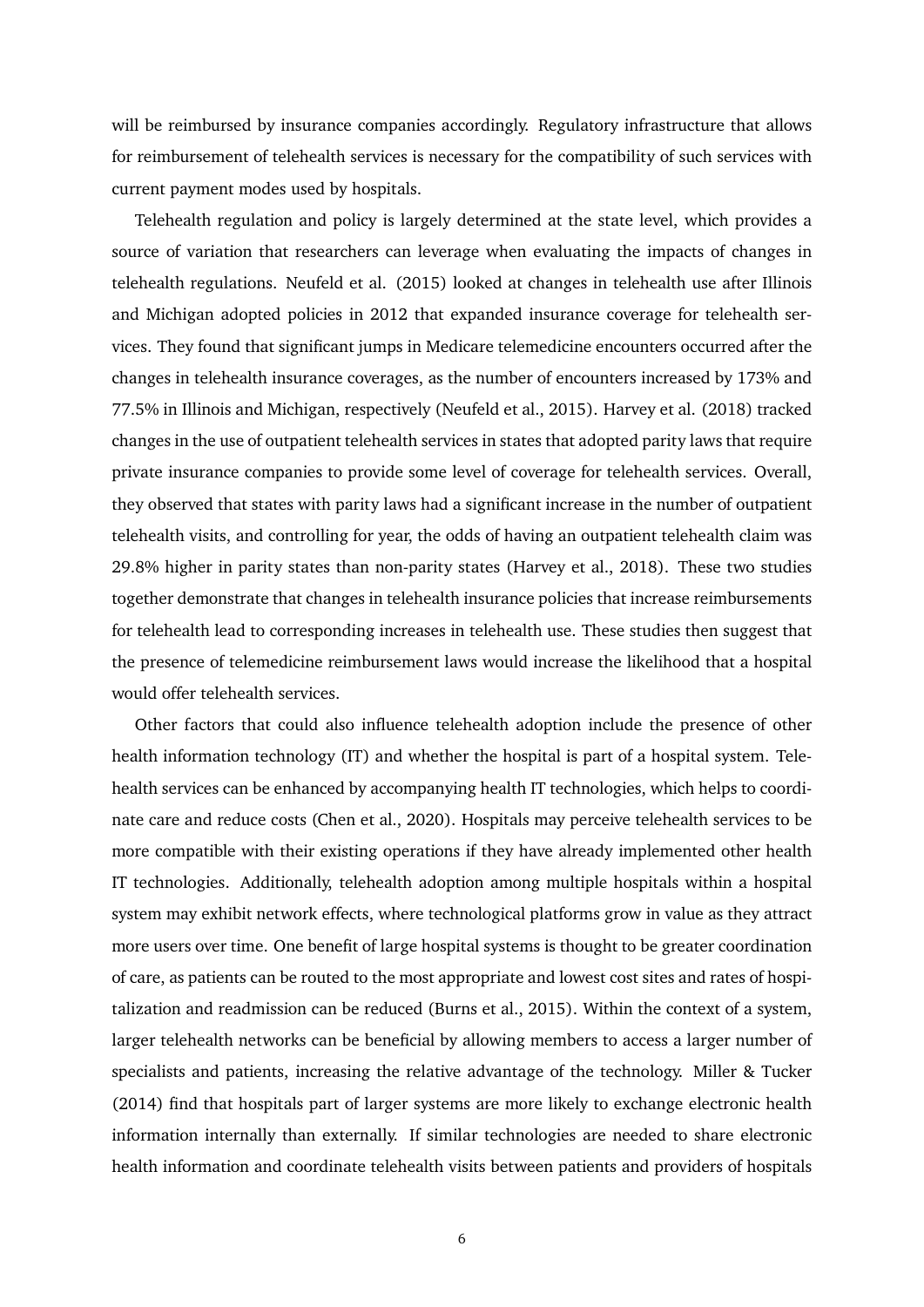within the same system, then larger system size may promote and facilitate telehealth adoption as well. Therefore, both membership in a system as well as the size of that system may impact a hospital's decision to adopt telehealth services.

#### <span id="page-9-0"></span>**2.3 Similar Previous Studies**

Schmeida et al. (2007) empirically investigated telehealth adoption at the state level from 1995 to 2003 and considered a variety of factors in their analysis, like political ideology, state resources, the percentage of the population living in rural areas, the percentage of households with Internet access, and the percentage of the population that is 65 years and older. They found that a population with more urban residents and older residents were less likely to adopt telehealth programs. However, an increase in Internet access increased the likelihood of telehealth adoption. Legislative professionalism, where members of the legislature are well paid and think of their job as full time, was also positively associated with telehealth adoption. Schmeida et al. (2007) also attempted to capture the influence of physician and nurse interest groups as well as insurance group strength. To measure these factors, the density of physicians or nurses (defined as the number of physicians or nurses per 100,000 resident populations) was used to represent the strength of physician and nurse interest groups, and insurance group strength was measure by the percentage of the population enrolled in Health Maintenance Organizations (HMOs). Schmeida et al. (2007) found that physician density and nurse density decreased and increased the likelihood of telehealth implementation, respectively, suggesting that healthcare interest groups can also have a significant impact on telehealth adoption.

Adler-Milstein et al. (2014) also investigated the impact of state reimbursement policies, hospital characteristics, and market characteristics on telehealth adoption using the 2012 AHA Annual Survey IT supplement. The authors found that hospitals that are more likely to have telehealth capabilities are teaching hospitals, nonprofit institutions, part of a larger hospital system, and have additional advanced medical technology. Additionally, Adler-Milstein et al. (2014) found that reimbursement policies mandating reimbursement for telehealth by private payers increased the likelihood of telehealth adoption. Medicaid telehealth reimbursement policies did not have a significant effect on telehealth adoption. Rurality was another factor that was associated with telehealth adoption.

In sum, the literature suggests that factors that would likely increase telehealth adoption include remote location, membership in a hospital system, and the presence of telehealth reimbursement laws, and the factors that would likely decrease telehealth adoption include lack of broadband coverage. The factors that have an uncertain impact include hospital size and age of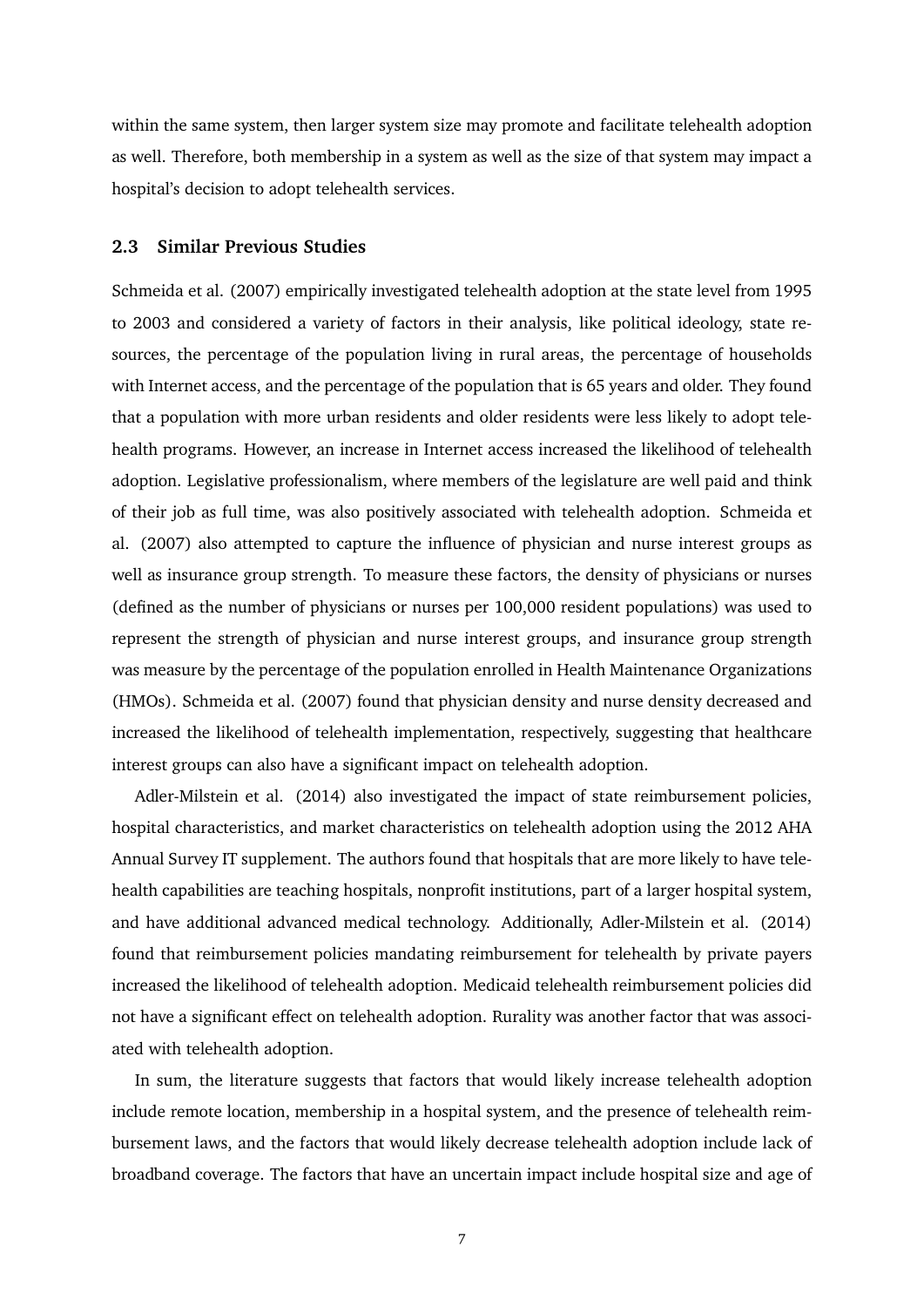the population. This paper will attempt to confirm the impact of variables that the literature has a consensus on and clarify the directional impact of the variables whose impact is still unclear.

#### <span id="page-10-0"></span>**2.4 Contribution**

The paper investigates the factors that contribute to a hospital's decision to adopt telehealth services and is largely based off the studies conducted by Schmeida et al. (2007) and Adler-Milstein et al. (2014). Like these two previous studies, the proposed research will attempt to look holistically at a variety of factors, including regulatory, hospital, and population characteristics, that could impact telehealth adoption. However, this study will build upon prior studies by analyzing more recent panel data from 2008 to 2017 to clarify the impact of certain hospital and population factors on telehealth adoption. Another unique aspect of this research is a more indepth analysis of the interaction between geographic and system factors in impacting telehealth adoption.

## <span id="page-10-1"></span>**3 Methodology**

My basic approach is to use a fixed effects panel regression to investigate the effect of hospital and population factors on telehealth adoption:

$$
TelehealthAdoption_{i,t} = \alpha + \beta_1 \{Hospital_{i,t}\} + \beta_2 \{Population_{i,t}\} + h_i + \tau_t + \epsilon_{i,t} \tag{1}
$$

The main dependent variable in the analysis is a binary variable, with 1 representing a hospital's adoption of telehealth capabilities and 0 signifying no adoption. In the analysis, the unit of observation is an individual hospital in a particular year. In Equation 1,  ${TeehealthAdoption_{i,t}}$ represents whether hospital i in year t has adopted telehealth services.  ${Hospital_{i,t}}$  represents a set of hospital characteristics, including hospital size, type of hospital (not-for-profit, for-profit, etc.), hospital IT capabilities, and whether the hospital is part of a system.  $\{Population_{i,t}\}$  represents a set of population characteristics of the hospital service area (HSA) the hospital is in, including the rurality of the county, whether the HSA is considered a health professional shortage area (HPSA), the percentage of the population with broadband coverage, and the percentage of residents over age 65. HSAs are defined as local health care markets for hospital care that are composed of several ZIP codes whose residents receive most of their hospitalizations from the hospitals in that area, and is used as the geographical unit of analysis (Dartmouth Atlas Project, n.d.).  $\tau_t$  represents time fixed effects, which includes events or policies occurring on a nationwide scale during a specific year that would affect all hospitals in the sample. Lastly,  $\epsilon_{i,t}$  is the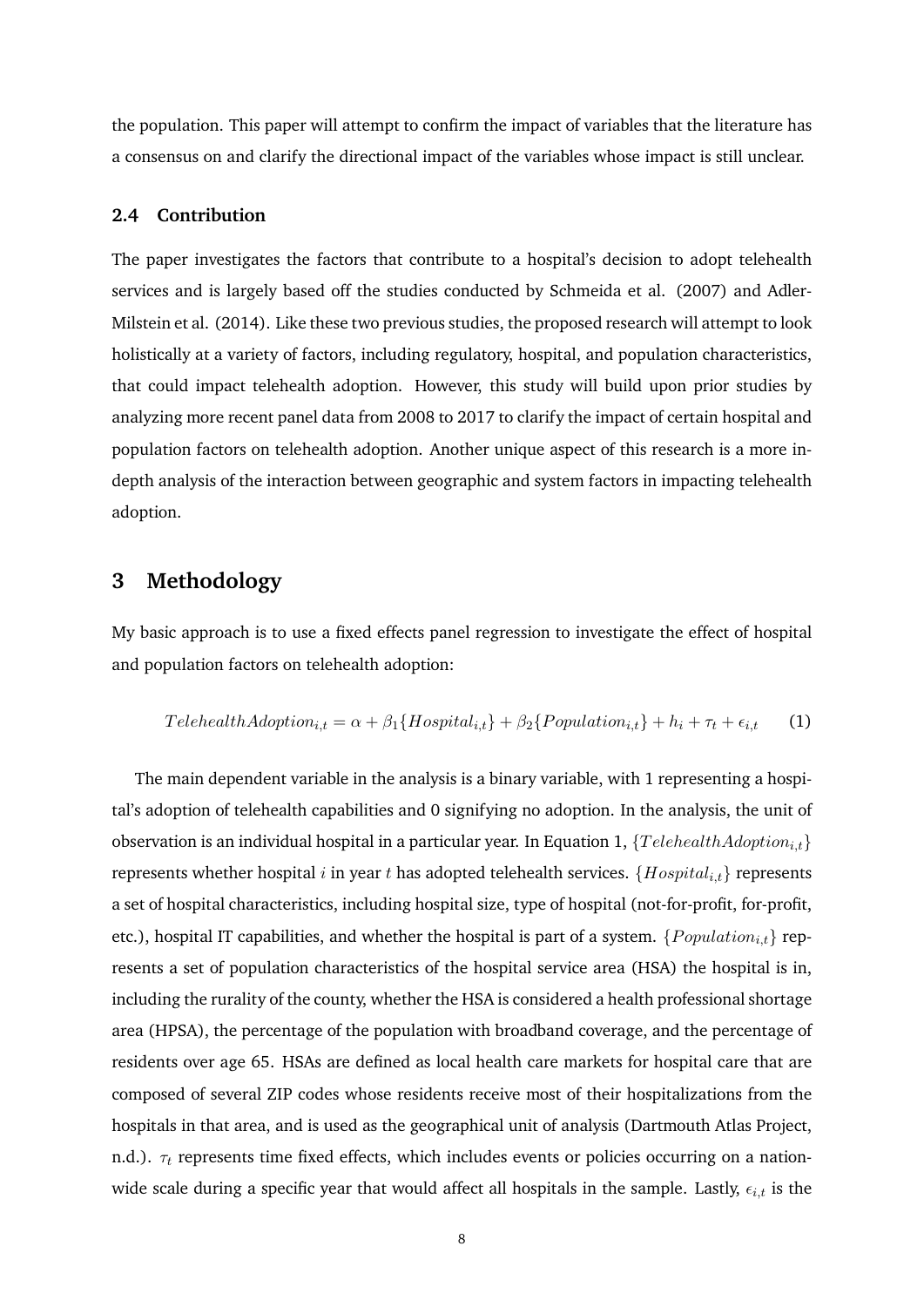error term.  $\beta_1$  and  $\beta_2$  (and the corresponding coefficients for each term in the respective sets) are the coefficients of interest. I also run a fixed effects logistic regression on the same equation in addition to the standard ordinary least squares (OLS) regression, as the main dependent variable is binary. Because an S-shaped logistic growth curve is thought to be a good model for technology adoption in healthcare (and telehealth as well), a logit model may be more appropriate for this data than a probit model (Zanaboni & Wootton, 2012).

In the next set of analyses, I add on policy dummies to the fixed effects panel regression framework to investigate the effect of Medicaid telehealth reimbursement laws and private payer laws on telehealth adoption while controlling for hospital and population factors:

$$
TelehealthAdoption_{i,t} = \alpha + \beta_1 \{ Hospital_{i,t}\} + \beta_2 \{Population_{i,t}\} + \beta_3 \{Policy_{i,t}\} + h_i + \tau_t + \epsilon_{i,t}
$$
\n
$$
(2)
$$

 ${Policy_{i,t}}$  represents a set of policy dummies that vary by state and include whether the state has a private payer law mandating that private payers reimburse for telehealth care in the same way they would reimburse for in-person care. The other policies of interest are Medicaid telehealth reimbursement laws.

The third set of analyses that I perform involve taking a more detailed look at the impact of system participation on telehealth adoption by comparing whether telehealth adoption in other hospitals in the same system or in other hospitals in the same geographic area have a larger impact. I use the same specification as laid out in Equation 1 but divide system participation into three categories: hospitals in the same system and inside the same HSA, hospitals in the same system but outside the HSA, and hospitals outside the system but inside the same HSA. I also use the percentage of hospitals in each of those three categories that have adopted telehealth, as well as the size of each of those categories, as explanatory variables.

There is a potential endogeneity concern regarding a hospital's decision to adopt telehealth and the percentage of other hospitals in the system with telehealth. Hospitals may be more inclined to adopt telehealth when other hospitals in the same system have existing telehealth services in order to access additional providers and patients. However, the reverse could also be true: other hospitals in the system adopt telehealth in response to the hospital of interest's adoption of telehealth. To address this issue, I use an instrumental variables approach where the percentage of other hospitals in the system with telehealth is instrumented by the average IT capability of those hospitals. The method used to find the IT capability of a hospital is described below in Section 4.1. For the analysis with the subdivision of system participation into three categories, I instrument each category with the average IT capability of that group of hospitals.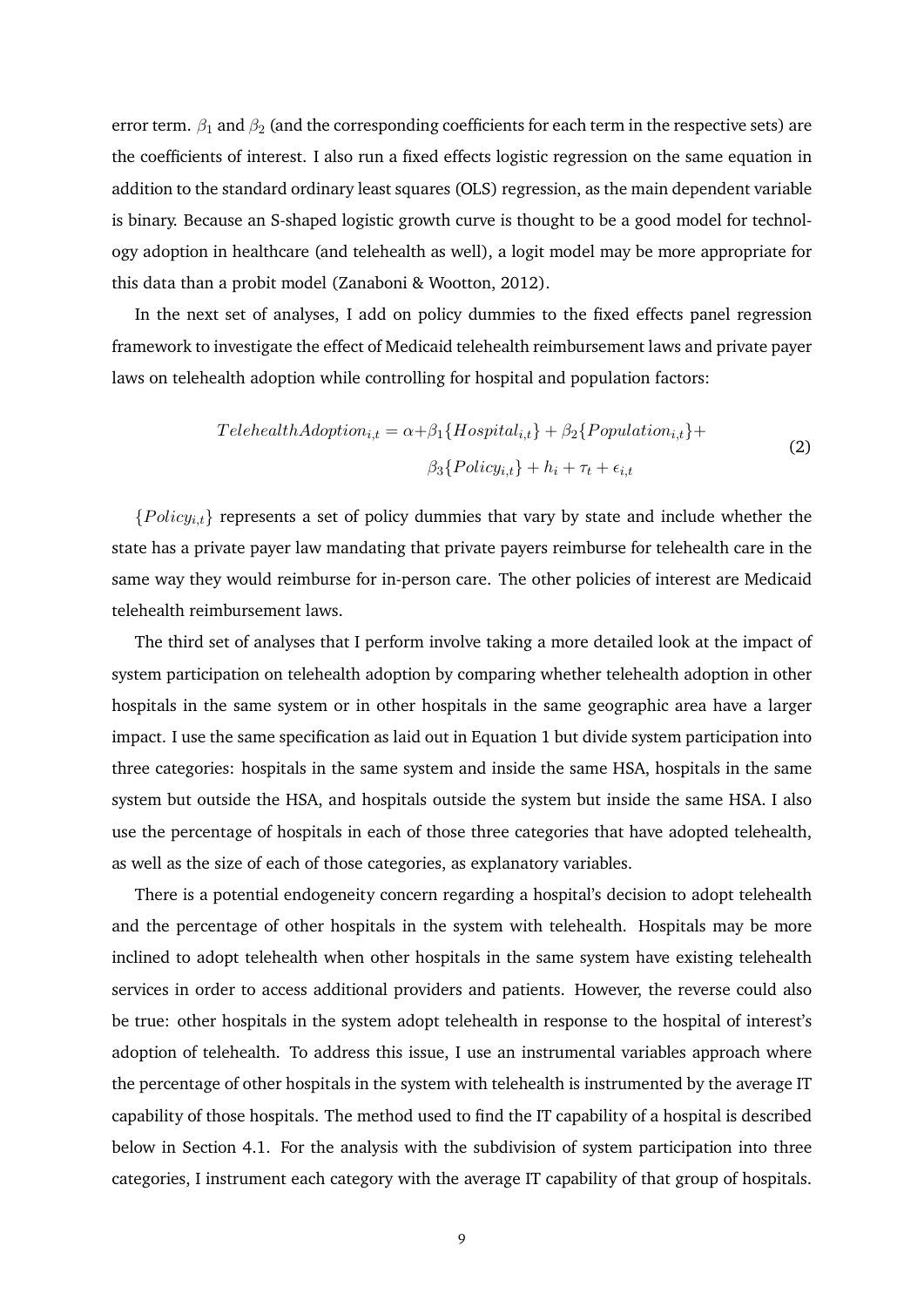The reasoning behind using average IT capability as an instrument is that a hospital would take its own IT capabilities into consideration when deciding to adopt telehealth, but the IT capability of other hospitals in the system would not affect its own decision.

### <span id="page-12-0"></span>**4 Data**

#### <span id="page-12-1"></span>**4.1 American Hospital Association Annual Survey and IT Supplement**

The AHA Annual Survey has been conducted annually since 1946 and it asks hospitals to report data on items like geographic location, control, service, facilities, service utilization, and personnel (Mullner & Chung, 2002). As of 2021, the AHA Annual Survey collects data on more than 6,200 hospitals and more than 400 health systems (AHA, 2021). From the AHA Annual Survey, I assembled a dataset containing observations of a given hospital in a particular year from 2008 to 2017. I collected data on the basic characteristics of the hospital, like geographic location, total number of beds and admissions, insurance status of admittees, teaching hospital status, number of outpatient visits, system membership, and control type (whether the hospital was non-profit, for-profit, or government-operated). Federal hospitals were excluded from the sample, but other public hospitals at the state and county level were retained and labeled "government" controlled in the analysis.

Data on whether a particular hospital has adopted telehealth services are available from the AHA's Annual Survey IT Supplement, which is considered to be a national source of reliable and valid measures of health IT adoption in hospitals (Everson et al., 2014). The year 2011 is not reported in the IT Supplement because of changes in how the AHA named the survey (*AHA IT Supplemental Survey*, n.d.). The data from AHA's Annual Survey can be linked to the IT Supplement through each hospital's AHA Identification Number. The survey asks hospitals to report the extent to which they have implemented telehealth programs on a categorical scale from 1 to 6, with 1 representing full implementation and 6 representing that telemedicine services are not in place and the hospital is not considering implementing. For the purposes of this analysis, I considered any score of 2 or less, meaning that telehealth has been fully implemented in at least one unit of the hospital, to signify that the hospital has telehealth capabilities. In 2017, the coding for this question changed from a scale from 1 to 6 to a scale from 1 to 3, where 1 meant that telehealth was fully implemented across all units, 2 meant telehealth was partially implemented, and 3 meant telehealth was not implemented. For 2017, I considered a score of 1 or 2 as signifying that the hospital had telehealth.

The AHA Annual Survey IT Supplement can also be used to obtain data on the health IT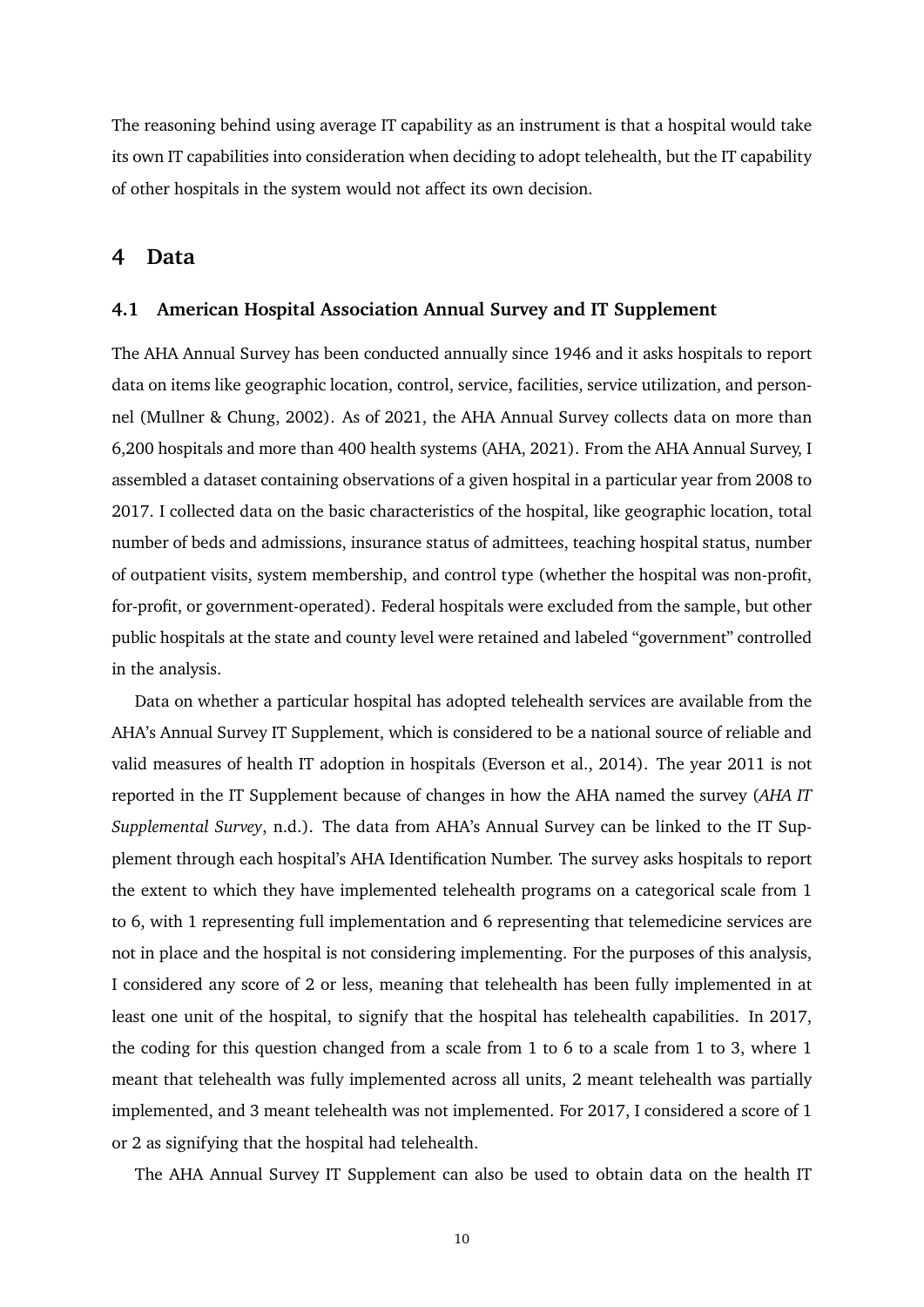capabilities of a hospital. Technologies surveyed include electronic clinical documentation, computerized provider order entry, and decision support. To incorporate this information into the analysis, an index representing overall health IT adoption was created. To create this index, I first determined the subset of health IT functionalities surveyed consistently from 2008 to 2017. These functionalities were reported on the same categorical scale as the question about telehealth, and I considered a score of 2 or less as meaning that the hospital had that health IT functionality. Each hospital's overall IT index was the sum of all the health IT technologies they had each year, and the maximum score for each year was 17. Higher scores indicate greater adoption of health IT technologies.<sup>[1](#page-0-0)</sup>

#### <span id="page-13-0"></span>**4.2 Hospital Service Area Characteristics and Medicaid Telehealth Policies**

Data on population characteristics at the county level was obtained through census data. The percentage of the population that was 65 years and older was calculated for every county. Data on internet access at the county level was obtained through the Federal Communications Commission (FCC, 2014). Internet access was defined as the number of residential fixed high-speed connections per 1,000 households, where high-speed connections are those over 2000 kbps in at least one direction. A categorical scale from 0 to 5 was used where 0 meant zero connections per 1,000 households, 1 was zero to 200, 2 was 200 to 400, 3 was 400 to 600, 4 was 600 to 800, and 5 was 800 and higher. In my dataset, I transformed this categorical scale by setting each category equal to the midpoint of the range it represents.

The Rural-Urban Commuting Area (RUCA) codes created by the USDA's Economic Research Service classify each county into one of ten codes representing the degree of urbanization of the area (USDA Economic Research Service, 2019). The RUCA codes are based on the decennial census, and because changes to census methodologies occurred from 2008 to 2017, the RUCA codes from 2010 were used to classify all counties for each year. Another control used was whether a county was designated as a HPSA. I used data from the Health Resources & Services Administration to determine whether a particular county was a HPSA (HRSA, n.d.). I defined

<sup>&</sup>lt;sup>1</sup>The specific functionalities that compose the IT index are listed in Table A2 in the Appendix. Everson et al. (2014) found that the items included in the IT index have been defined as the components of a comprehensive EHR, and that collectively, they can be used as a measure of the underlying capability of health IT adoption. To see whether certain functionalities are more predictive of telehealth adoption, I repeat the general OLS analysis with hospital and year fixed effects (Table A3). The results indicate that the specific functionalities have heterogeneous effects, although the majority of the functionalities are positively associated with telehealth adoption. The functionalities that are significantly positively associated with telehealth adoption include electronic clinical documentation of physician notes, electronic clinical documentation of medication lists, electronic clinical documentation of advance directives, results viewing of radiology images, results viewing of diagnostic test images, computerized provider order entry of medications, and computerized provider order entry of consultation requests. The functionalities that are significantly negatively associated with telehealth adoption include electronic clinical documentation of nursing assessments and results viewing of diagnostic test results. Future studies may wish to consider differentiating between these different functionalities when assessing the role of hospital IT capabilities.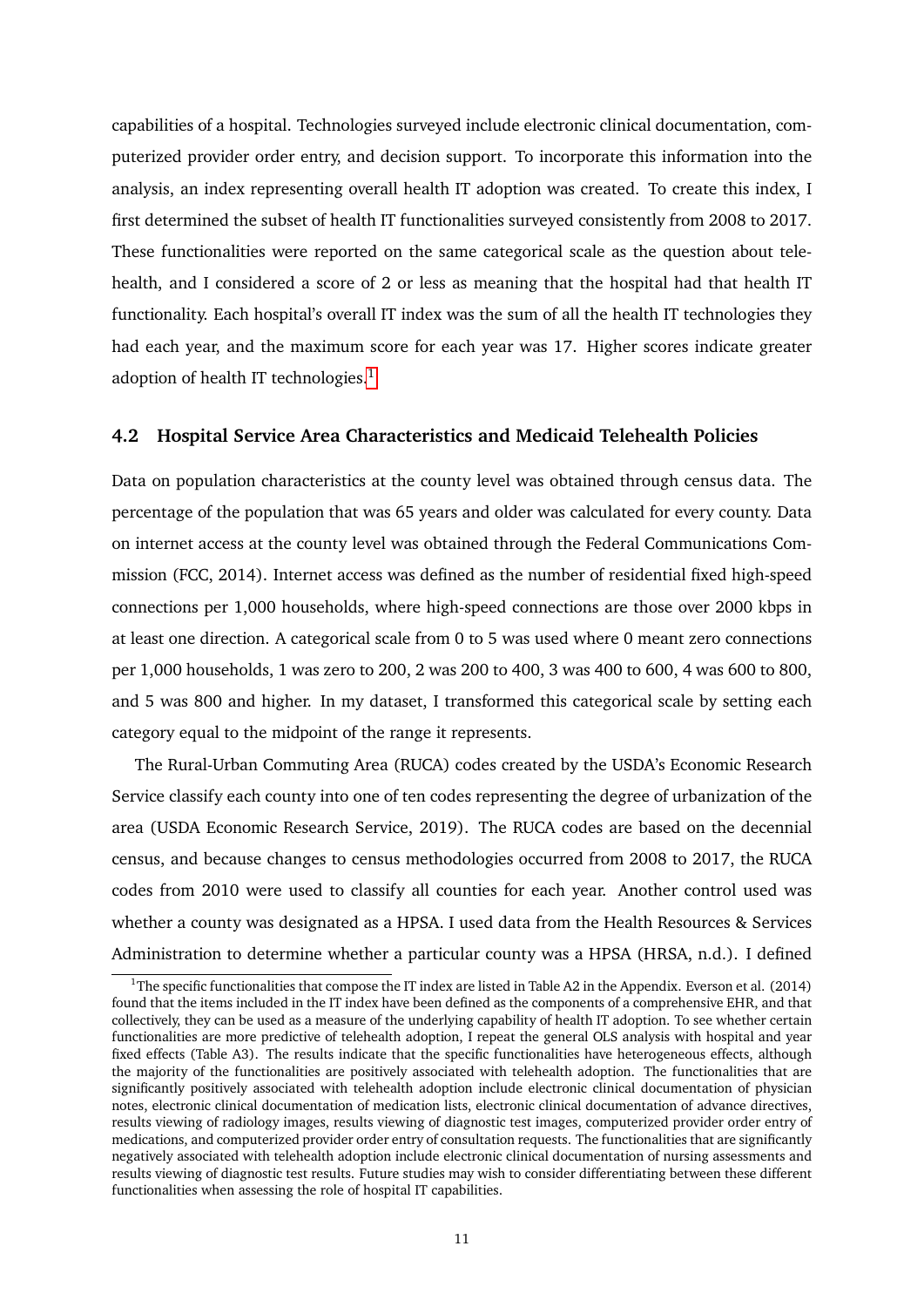an HPSA in my data to be a geographic HPSA, a shortage of providers for an entire group of people within a defined geographic area, in terms of primary care.

The above data was obtained at the county and ZIP code level but the geographical unit of analysis that I used to link this data to the AHA data was hospital service area (HSA). To obtain the percentage of the population 65 and older and the internet access of an HSA, I took the population-weighted average of all the counties comprising an HSA. HSAs were designated as rural or an HPSA if at least one county within the HSA was rural or an HPSA.

Information on state Medicaid telehealth-related reimbursement policies was obtained from the Center for Connected Health Policy (CCHP) (CCHP, n.d.). The CCHP also records whether different modalities of telehealth, including live video (LV), store-and-forward (SAF), and remote patient monitoring (RPM), are reimbursed. LV refers to the use of real-time video communication platforms, SAF refers to the asynchronous capture, storage, and transmission of patient health information, and RPM refers to reporting, collection, transmission, and evaluation of patient data using wearable or other electronic devices (Catalyst, 2018). Each state's specific Medicaid policy is highly variable; some states may only reimburse for some specific specialties and their specific definitions for LV, SAF, and RPM may vary as well. The CCHP also has information on whether a state has passed a private payer law, which typically stipulate that private payers must reimburse telehealth services that are equivalent to in-person services to the same degree. When compiling my dataset, I abided by the CCHP's definitions and methodologies for coding a state as having a specific policy or not. The CCHP's data on LV, SAF, and RPM is only available for 2013 and later and does not cover the earlier years of the analysis. Data on private payer laws is only available for 2014 and later. Therefore, in the analysis of the impact of telehealth reimbursement policies on hospital telehealth adoption, the sample is limited to 2014 to 2017.

#### <span id="page-14-0"></span>**4.3 Data Description**

My entire sample consists of 30,478 observations of hospitals from 2008 to 2017. Table 2 contains summary statistics. Characteristics specific to individual hospitals used in the analysis are listed under "General Hospital Factors". I account for the number of beds of the hospital (as a measure of hospital size) and teaching hospital status, as large hospitals and teaching instutitions are associated with early adoption of new technologies (Hillman & Schwartz, 1985). I also account for the share of inpatient days of Medicare and Medicaid patients in case the payer mix of a hospital has an impact on telehealth adoption due to varying telehealth reimbursement policies. The ratio of outpatient days to inpatient days could also impact telehealth adoption depending on whether a hospital preferentially uses telehealth services for outpatient or inpatient services.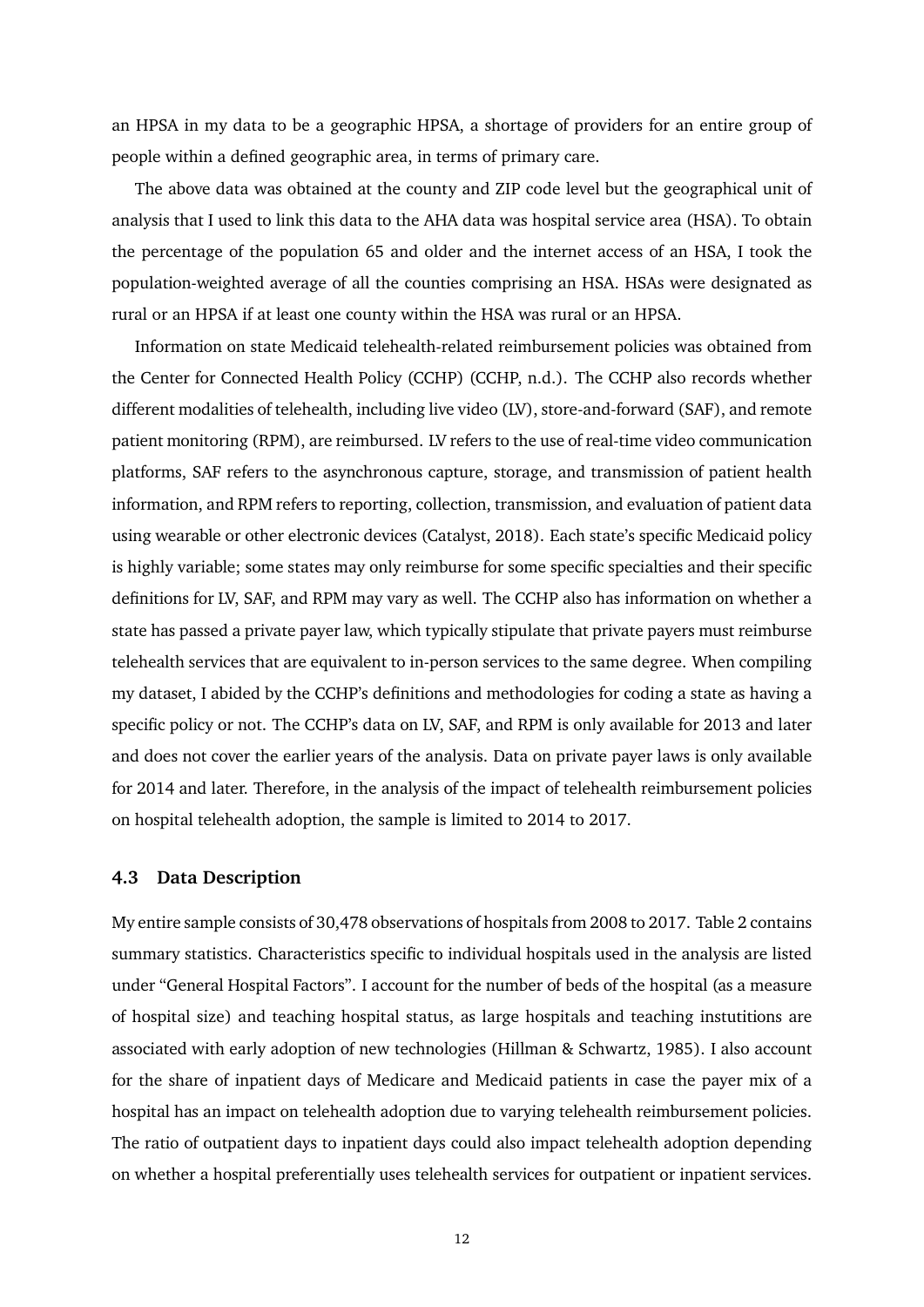|                                                 | count | mean     | sd       | min            | max            |
|-------------------------------------------------|-------|----------|----------|----------------|----------------|
|                                                 |       |          |          |                |                |
| <b>General Hospital Factors</b>                 |       |          |          |                |                |
| $#$ of beds                                     | 30478 | 172.8884 | 201.5731 | 1              | 2877           |
| $#$ of admissions                               | 30478 | 7287.842 | 10078.59 | 1              | 151183         |
| Major teaching hospital                         | 30478 | .065818  | .2479677 | $\mathbf{0}$   | 1              |
| Minor teaching hospital                         | 30478 | .3423125 | .4744913 | $\mathbf{0}$   | $\mathbf 1$    |
| % of inpatient days of Medicare patients        | 30478 | .4845825 | .219482  | $\overline{0}$ | 1              |
| % of inpatient days of Medicaid patients        | 30478 | .1951236 | .1686655 | $\mathbf{0}$   | $\overline{1}$ |
| Ratio of outpatient visits to inpatient days    | 30478 | 8.707848 | 88.87514 | $\mathbf{0}$   | 10745.4        |
| Nonprofit hospital                              | 30478 | .5940679 | .4910796 | $\overline{0}$ | $\mathbf{1}$   |
| Government hospital                             | 30478 | .229477  | .4205034 | $\overline{0}$ | 1              |
| For-profit hospital                             | 30478 | .1764551 | .3812132 | $\theta$       | 1              |
| <b>Hospital IT Factors</b>                      |       |          |          |                |                |
| Telehealth                                      | 30478 | .473325  | .4992961 | $\mathbf{0}$   | 1              |
| Presence of EHR                                 | 12884 | .8146538 | .3885932 | $\mathbf{0}$   | 1              |
| Hospital's IT capability                        | 30478 | 12.23397 | 6.078552 | $\overline{0}$ | 17             |
|                                                 |       |          |          |                |                |
| <b>System Factors</b>                           |       |          |          |                |                |
| $\#$ of hospitals in the system                 | 30478 | 22.10857 | 40.19229 | $\mathbf{0}$   | 199            |
| Hospital is not in a system                     | 30478 | .408557  | .4915751 | $\Omega$       | 1              |
| $\%$ of other hospitals in system w/ telehealth | 30478 | .19834   | .284516  | $\overline{0}$ | .9870968       |
| <b>HSA Characteristics</b>                      |       |          |          |                |                |
| Households with high-speed internet             | 30478 | 659.4412 | 166.9709 | $\overline{0}$ | 900            |
|                                                 | 30478 | .1536384 | .0377858 | .0407468       | .4447393       |
| % of population 65 and older                    |       |          |          |                |                |
| Health professional shortage area               | 30478 | .6188398 | .4856798 | $\mathbf{0}$   | 1              |
| Rural                                           | 30478 | .8167531 | .3868752 | 0              | 1              |

Table 2: Summary statistics for general factors, IT factors, system factors, and HSA characteristics for hospitals surveyed by the AHA.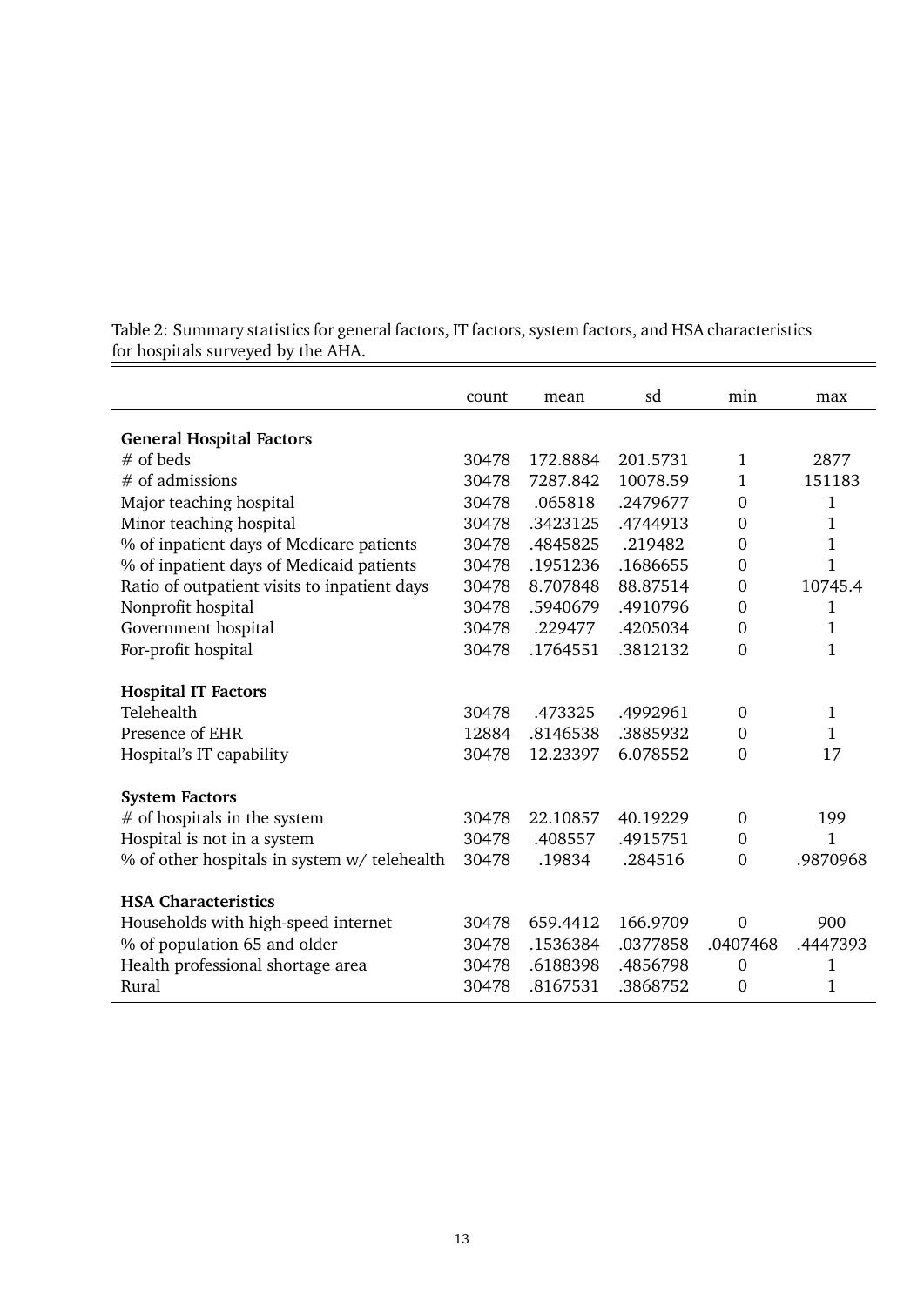

Figure 1: Percentage of hospitals with telehealth and with electronic health records (left y-axis), 2008-2017. The mean IT index for all the hospitals in the sample are plotted as well (right y-axis).

In the sample, about 47% of hospitals were reported to have telehealth. About 81% of hospitals had an electronic health record (EHR) system in place. However, the AHA Annual Survey IT Supplement only directly asked about the presence of an EHR system in the years 2009, 2010, 2012, and 2013, so data on EHRs in hospitals are not available for the entire time period of the analysis. Therefore, in the main analyses performed in this paper, IT index is used as the main indicator of hospital IT capability rather than whether the hospital had an EHR system in place. Figure 1 summarizes trends in telehealth adoption, EHR adoption, and average IT index over time. All three measures generally display an upwards trend over time, with telehealth adoption lagging behind EHR adoption.

Table 3 compares the means for the variables listed in Table 2 for different subsets of the sample: hospitals with telehealth (Column 2) and hospitals without telehealth (Column 3). The variables that do not appear to be significantly different across samples include the share of inpatient days of Medicare patients, the ratio of outpatient visits to inpatient days and the presence of an HPSA in the HSA. The other hospital factors that are significantly different across the two groups generally follow expected trends. Hospitals with telehealth have a larger number of beds compared to those without. A larger percentage of hospitals with telehealth are teaching hospitals and nonprofit compared to hospitals without telehealth. I also find that Medicaid patient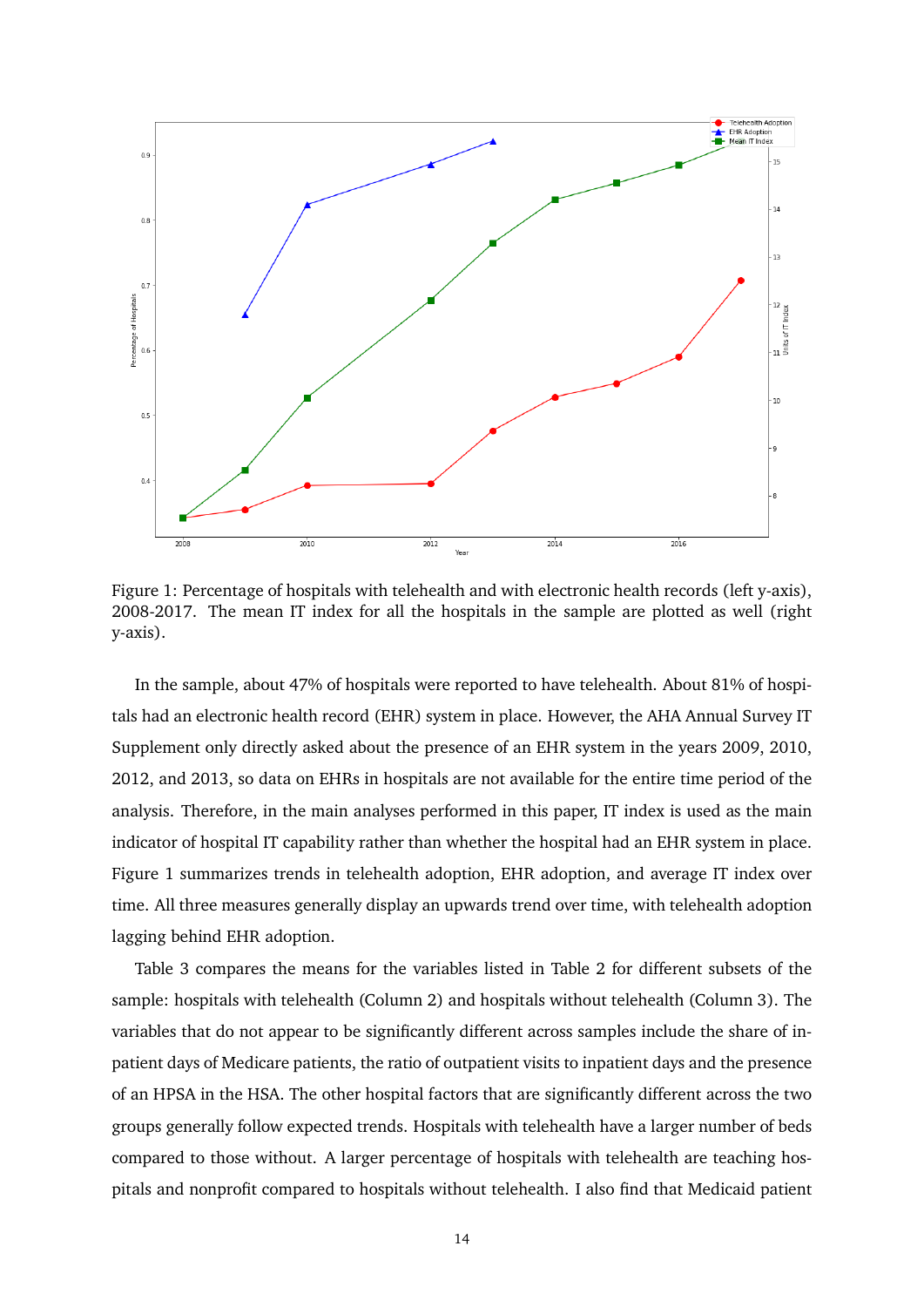| radic or companion between nospitals with teleneatin and nospitals without teleneatin. | (1)         | (2)        | (3)           | (4)          |
|----------------------------------------------------------------------------------------|-------------|------------|---------------|--------------|
|                                                                                        | Full sample | Telehealth | No telehealth | P-value      |
|                                                                                        | mean        | mean       | mean          | $\mathbf{p}$ |
|                                                                                        |             |            |               |              |
| <b>General Hospital Factors</b>                                                        |             |            |               |              |
| $#$ of beds                                                                            | 172.9       | 200.5      | 148.1         | < 0.001      |
| # of admissions                                                                        | 7287.8      | 8992.2     | 5756.1        | < 0.001      |
| Major teaching hospital                                                                | 0.0658      | 0.0886     | 0.0454        | < 0.001      |
| Minor teaching hospital                                                                | 0.342       | 0.408      | 0.283         | < 0.001      |
| % of inpatient days of Medicare patients                                               | 0.485       | 0.487      | 0.482         | 0.0694       |
| % of inpatient days of Medicaid patients                                               | 0.195       | 0.204      | 0.187         | < 0.001      |
| Ratio of outpatient visits to inpatient days                                           | 8.708       | 8.870      | 8.562         | 0.763        |
| Nonprofit hospital                                                                     | 0.594       | 0.682      | 0.515         | < 0.001      |
| Government hospital                                                                    | 0.229       | 0.203      | 0.253         | < 0.001      |
| For-profit hospital                                                                    | 0.176       | 0.115      | 0.232         | < 0.001      |
|                                                                                        |             |            |               |              |
| <b>Hospital IT Factors</b>                                                             |             |            |               |              |
| Presence of EHR                                                                        | 0.815       | 0.903      | 0.757         | < 0.001      |
| Hospital's IT capability                                                               | 12.23       | 14.32      | 10.36         | < 0.001      |
|                                                                                        |             |            |               |              |
| <b>System Factors Factors</b>                                                          |             |            |               |              |
| # of hospitals in the system                                                           | 22.11       | 23.13      | 21.19         | < 0.001      |
| Hospital is not in a system                                                            | 0.409       | 0.347      | 0.464         | < 0.001      |
| % of other hosp. in system with telehealth                                             | 0.198       | 0.321      | 0.0884        | < 0.001      |
|                                                                                        |             |            |               |              |
| <b>HSA Characteristics</b>                                                             |             |            |               |              |
| Households with high-speed internet                                                    | 659.4       | 678.4      | 642.4         | < 0.001      |
| % of population 65 and older                                                           | 0.154       | 0.157      | 0.150         | < 0.001      |
| Health professional shortage area                                                      | 0.619       | 0.624      | 0.615         | 0.110        |
| Rural                                                                                  | 0.817       | 0.829      | 0.805         | < 0.001      |
| Observations                                                                           | 30478       | 14426      | 16052         | 30478        |

Table 3: Comparison between hospitals with telehealth and hospitals without telehealth.

inpatient days make up a larger proportion of inpatient days in hospitals with telehealth. As predicted, presence of health IT, including EHRs, and participation in a system also appears to be more common in hospitals with telehealth. Those hospitals also tend to be parts of systems with a larger share of hospitals with telehealth. Telehealth adoption appears to be greater in rural areas with greater internet access and an older population.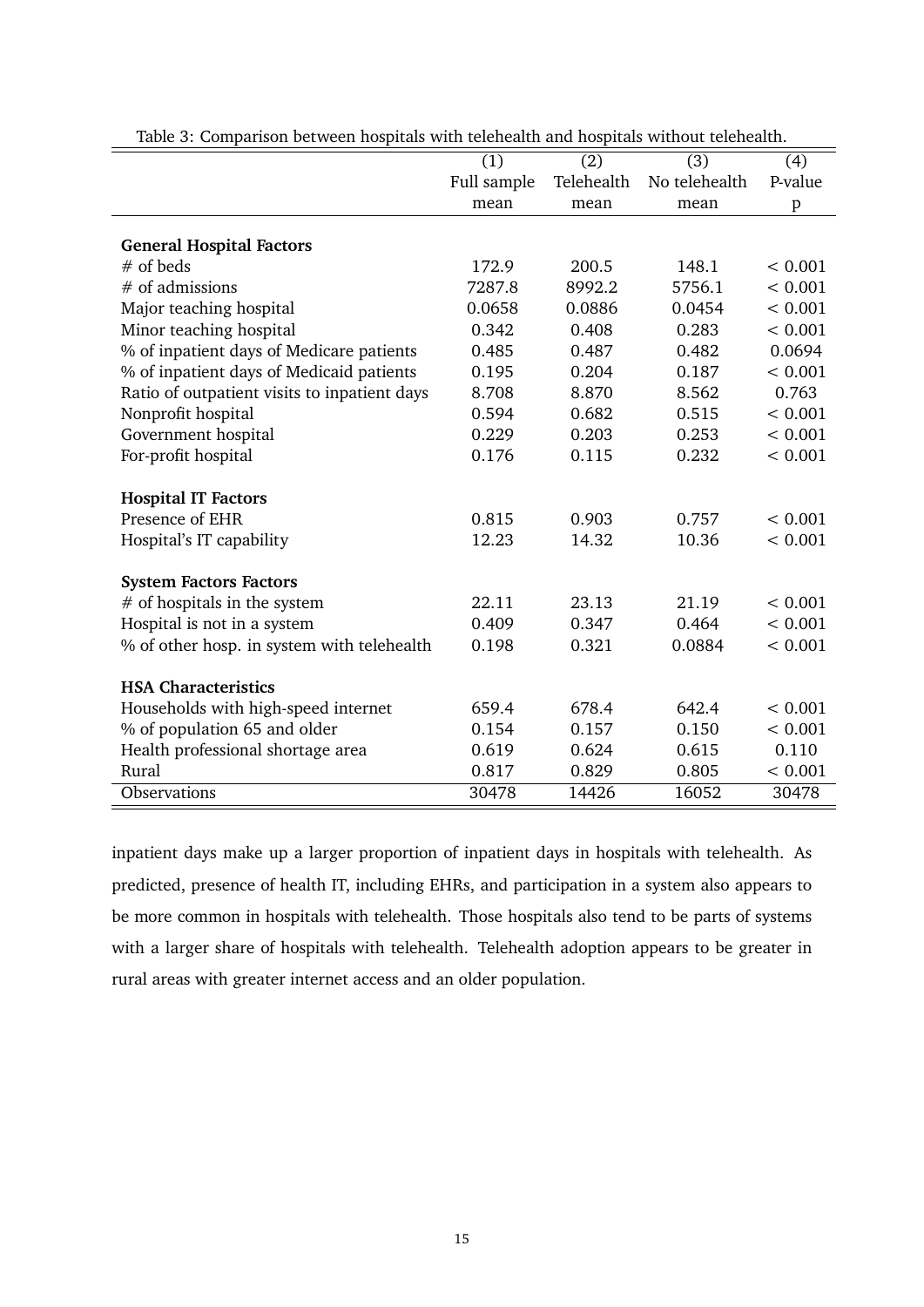## <span id="page-18-0"></span>**5 Results**

#### <span id="page-18-1"></span>**5.1 Fixed Effects Panel Regression**

The first set of analyses performed investigated the impact of general hospital characteristics, IT factors, system participation, and HSA characteristics on telehealth adoption using a fixed effects panel regression approach (Table 4). The first three columns build in general hospital factors, IT and system factors, and HSA characteristics into the model in that order. Columns 4 and 5 add in hospital and year fixed effects in turn, and Column 5 represents the full model with both hospital and year fixed effects. Robust standard errors are reported for the first five columns and clustered standard errors are reported in Column 6 as a robustness check. Column 7 repeats the full model run in Column 5 using a logistic regression instead of OLS.

Column 3 demonstrates that without adding in hospital or year fixed effects, the share of inpatient days of Medicare patients, the ratio of outpatient to inpatient days, and the number of households with high-speed internet access do not have an impact on a hospital's adoption of telehealth. The coefficients of the other variables included in the model are of the expected sign. Hospital size, teaching hospital status, and nonprofit status are all positively associated with telehealth adoption, which generally agrees with Adler-Milstein et al. (2014). Hospital IT capability and percentage of other hospitals in the system with telehealth are also strongly positively associated, while system size is weakly associated. A 1% increase in the share of hospitals in the system with telehealth increases the likelihood that a hospital will have telehealth by 0.731%. An older population and the presence of an HPSA or rural area is also positively associated with telehealth adoption.

However, when hospital and year fixed effects are included, only hospital IT capability and percentage of other hospitals in the system with telehealth remain significantly associated with telehealth adoption (Column 5). With fixed effects, a 1% increase in the percentage of other hospitals in the system with telehealth results in a 0.675% increase in the likelihood of adoption of telehealth. This general trend makes sense because characteristics like hospital size and teaching hospital status are likely stable and have little variation for a specific hospital from year to year. It is important to note that while these factors may not have causal impacts on a hospital's decision to implement telehealth, they are still significantly associated with telehealth adoption in cross-sectional manner. The fixed effects panel regression methodology used in this paper is limited in its ability to capture the importance of these variables.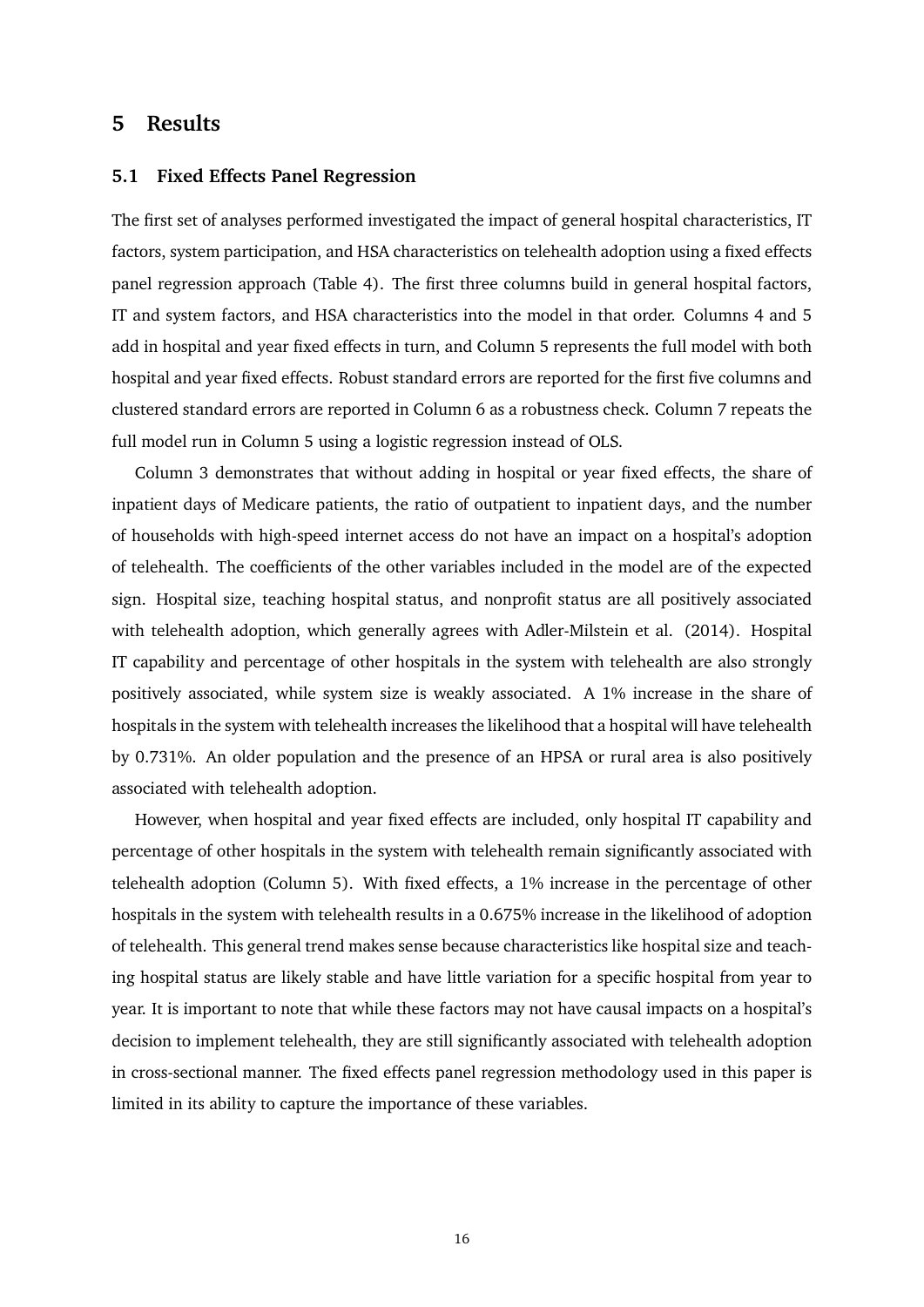|                                                                                                                                                                                                                                                                                                                                               | Ξ             | ପ୍ର              | ි                       | E)                     | ල                 | $\tilde{\mathbf{e}}$ | E                |
|-----------------------------------------------------------------------------------------------------------------------------------------------------------------------------------------------------------------------------------------------------------------------------------------------------------------------------------------------|---------------|------------------|-------------------------|------------------------|-------------------|----------------------|------------------|
|                                                                                                                                                                                                                                                                                                                                               | Telehealth    | Telehealth       | Telehealth              | Telehealth             | Telehealth        | Telehealth           | Telehealth       |
| $#$ of beds                                                                                                                                                                                                                                                                                                                                   | $0.000174***$ | $0.0000980^{**}$ | $0.000116**$            | $0.\overline{0000949}$ | 0.0000833         | 0.0000833            | $0.00149$ *      |
|                                                                                                                                                                                                                                                                                                                                               | (0.0000179)   | (0.0000163)      | (0.0000164)             | 0.0000822              | (0.0000831)       | (0.0000831)          | (0.000577        |
| Major teaching hospital                                                                                                                                                                                                                                                                                                                       | 0.0198        | $0.0431***$      | $0.0460***$             | $-0.00831$             | $-0.00423$        | $-0.00423$           | $-0.0394$        |
|                                                                                                                                                                                                                                                                                                                                               | (0.0136)      | (0.0123)         | (0.0123)                | (0.0357)               | (0.0358)          | (0.0358)             | (0.245)          |
| Minor teaching hospital                                                                                                                                                                                                                                                                                                                       | $0.0699***$   | 0.00887          | $0.0129*$               | 0.00910                | 0.00401           | 0.00401              | 0.0909           |
|                                                                                                                                                                                                                                                                                                                                               | (0.00700)     | (0.00627)        | (0.00629)               | (0.0130)               | (0.0131)          | (0.0131)             | (0.0837)         |
| % of inpatient days of Medicaid patients                                                                                                                                                                                                                                                                                                      | $0.172***$    | $0.0867***$      | $0.0717***$             | 0.0403                 | 0.0396            | 0.0396               | 0.285            |
|                                                                                                                                                                                                                                                                                                                                               | (0.0199)      | (0.0183)         | (0.0183)                | (0.0353)               | (0.0352)          | (0.0352)             | (0.235)          |
| % of inpatient days of Medicare patients                                                                                                                                                                                                                                                                                                      | $0.153***$    | 0.0101           | $-0.00776$              | 0.0339                 | 0.0358            | 0.0358               | 0.278            |
|                                                                                                                                                                                                                                                                                                                                               | (0.0152)      | (0.0142)         | (0.0144)                | (0.0306)               | (0.0306)          | (0.0306)             | (0.197)          |
| Ratio of outpatient visits to inpatient days                                                                                                                                                                                                                                                                                                  | 0.00000280    | $-0.00000656$    | $-0.00000122$           | 0.0000266              | 0.0000280         | 0.0000280            | 0.000345         |
|                                                                                                                                                                                                                                                                                                                                               | (0.0000319)   | (0.0000234)      | (0.0000225)             | (0.0000344)            | (0.0000351)       | (0.0000351)          | (0.000405)       |
| Nonprofit hospital                                                                                                                                                                                                                                                                                                                            | $0.201***$    | $0.0836***$      | $0.0744***$             | $-0.00922$             | $-0.0138$         | $-0.0138$            | $-0.0324$        |
|                                                                                                                                                                                                                                                                                                                                               | (0.00742)     | (0.00814)        | (0.00823)               | (0.0339)               | (0.0340)          | (0.0340)             | (0.200)          |
| Government hospital                                                                                                                                                                                                                                                                                                                           | $0.115***$    | $0.0763***$      | $0.0623***$             | 0.0281                 | 0.0250            | 0.0250               | 0.192            |
|                                                                                                                                                                                                                                                                                                                                               | (0.00862)     | (0.00925)        | (0.00949)               | (0.0410)               | (0.0409)          | (0.0409)             | (0.237)          |
| Hospital's IT capability                                                                                                                                                                                                                                                                                                                      |               | $0.0186***$      | $0.0182***$             | $0.0109***$            | $0.0104***$       | $0.0104***$          | $0.0670***$      |
|                                                                                                                                                                                                                                                                                                                                               |               | (0.000511)       | (0.000523)              | (0.000833)             | (0.000868)        | (0.000868)           | (0.00580)        |
| # of hospitals in the system                                                                                                                                                                                                                                                                                                                  |               | $0.000221***$    | $0.000191*$             | $-0.000194$            | $-0.000256$       | $-0.000256$          | 0.000242         |
|                                                                                                                                                                                                                                                                                                                                               |               | (0.0000788)      | (0.0000789)             | (0.000218)             | (0.000219)        | (0.000219)           | (0.00131)        |
| % of other hospitals in system with telehealth                                                                                                                                                                                                                                                                                                |               | $0.738***$       | $0.731***$              | $0.700***$             | $0.675***$        | $0.675***$           | 4.291***         |
|                                                                                                                                                                                                                                                                                                                                               |               | (0.00889)        | (0.00895)               | (0.0173)               | (0.0176)          | (0.0176)             | (0.129)          |
| Households with high-speed internet                                                                                                                                                                                                                                                                                                           |               |                  | 0.00000151              | 0.0000246              | 0.0000403         | 0.0000403            | 0.000207         |
|                                                                                                                                                                                                                                                                                                                                               |               |                  | (0.0000157)             | (0.0000231)            | (0.0000241)       | (0.0000241)          | (0.000184)       |
| % of population 65 and older                                                                                                                                                                                                                                                                                                                  |               |                  | $0.644***$              | $3.348***$             | 1.051             | 1.051                | 8.684*           |
|                                                                                                                                                                                                                                                                                                                                               |               |                  | (0.0720)                | (0.346)                | (0.642)           | (0.642)              | (3.616)          |
| Health professional shortage area                                                                                                                                                                                                                                                                                                             |               |                  | $0.0276***$             | $-0.0668$              | $-0.0859$         | $-0.0859$            | $-0.919$         |
|                                                                                                                                                                                                                                                                                                                                               |               |                  | (0.00532)<br>$0.0207**$ | (0.0732)<br>0.110      | (0.0774)<br>0.106 | (0.0774)<br>0.106    | (0.853)<br>1.066 |
| Rural                                                                                                                                                                                                                                                                                                                                         |               |                  | (0.00652)               | (0.0638)               | (0.0666)          | (0.0666)             | (0.863)          |
| Constant                                                                                                                                                                                                                                                                                                                                      | $0.164***$    | $-0.0887***$     | $-0.198***$             | $-0.476***$            | $-0.119$          | $-0.119$             |                  |
|                                                                                                                                                                                                                                                                                                                                               | (0.0120)      | (0.0123)         | (0.0194)                | (0.0885)               | (0.121)           | (0.121)              |                  |
| Hospital Fixed Effects                                                                                                                                                                                                                                                                                                                        | $\frac{1}{2}$ | ž                | ž                       | Yes                    | Yes               | Yes                  | Yes              |
| Year Fixed Effects                                                                                                                                                                                                                                                                                                                            | Χo            | $\overline{N}$   | Χo                      | $\overline{N}$         | Yes               | Yes                  | Yes              |
| Observations                                                                                                                                                                                                                                                                                                                                  | 30478         | 30478            | 30478                   | 30478                  | 30478             | 30478                | 21561            |
| OLS (Columns 1 - 6), and logistic (Column 7) regression of the impact of general hospital factors, hospital factors, system factors, and HSA characteristics on telehealth adoption.<br>Robust se in parentheses for Columns 1 – 5. Clustered se in parentheses for Column 6. Regular se for Column 7. * p < 0.05, ** p < 0.01, *** p < 0.001 |               |                  |                         |                        |                   |                      |                  |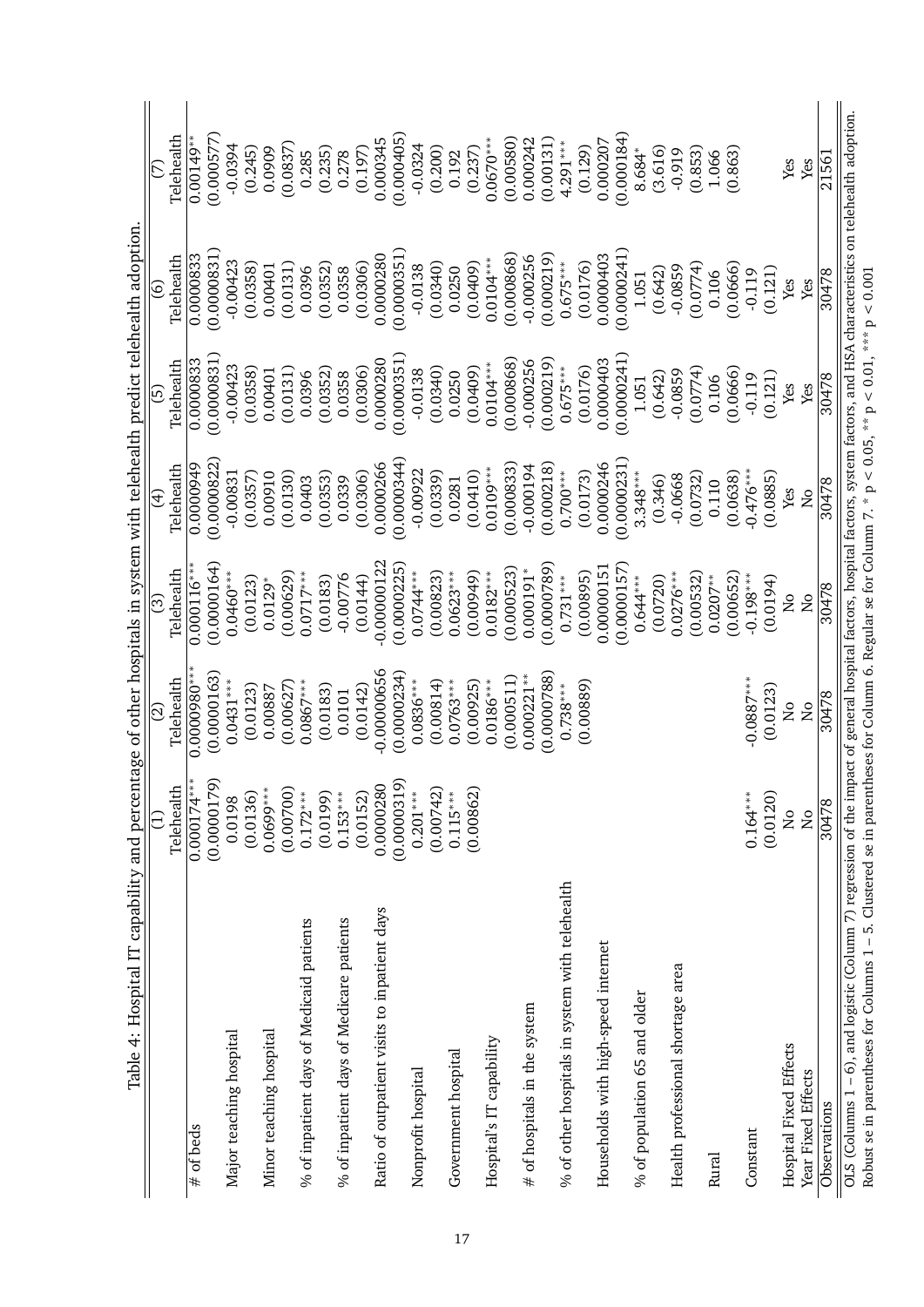In the fixed effects logistic regression (Column 7), hospital IT capability, percentage of other hospitals in the system with telehealth, hospital size, and a more elderly population are significantly associated with telehealth adoption as well. The logistic and OLS regressions are similar for the most part. Number of beds is the only variable that is significant in the logistic regression and not the OLS model, and the signs of the coefficients are the same across all variables except for the number of hospitals in the system. The full set of logistic regression analyses are available in Table A1 in the Appendix. Because of the similarities in the results of the OLS and logistic regressions and the relative ease of interpretation of the OLS model, OLS regressions are used for the subsequent analyses described below.

#### <span id="page-20-0"></span>**5.2 Analysis of Medicaid Telehealth Reimbursement Policies**

The second set of analyses focused on the impact of Medicaid telehealth reimbursement policies and private payer laws on telehealth adoption. Figure 2 summarizes trends in state adoption of these laws. A general upward trend in the adoption of these policies can be observed from 2013 to 2019. LV is the most common Medicaid telehealth reimbursement policy; in 2013, 44 states had Medicaid reimbursement for LV and in 2019 this increased to 50 states and DC. In 2013, only 6 states had a reimbursement policy for SAF or RPM, but in 2019, 14 states had a reimbursement policy for SAF, and 22 states had a reimbursement policy for RPM. The number of states that had a private payer law increased from 22 to 40 from 2013 to 2019.



Figure 2: Number of states (including DC) with Medicaid reimbursement policies for different telehealth modalities (LV, SAF, RPM) and private payer laws, 2013-2019.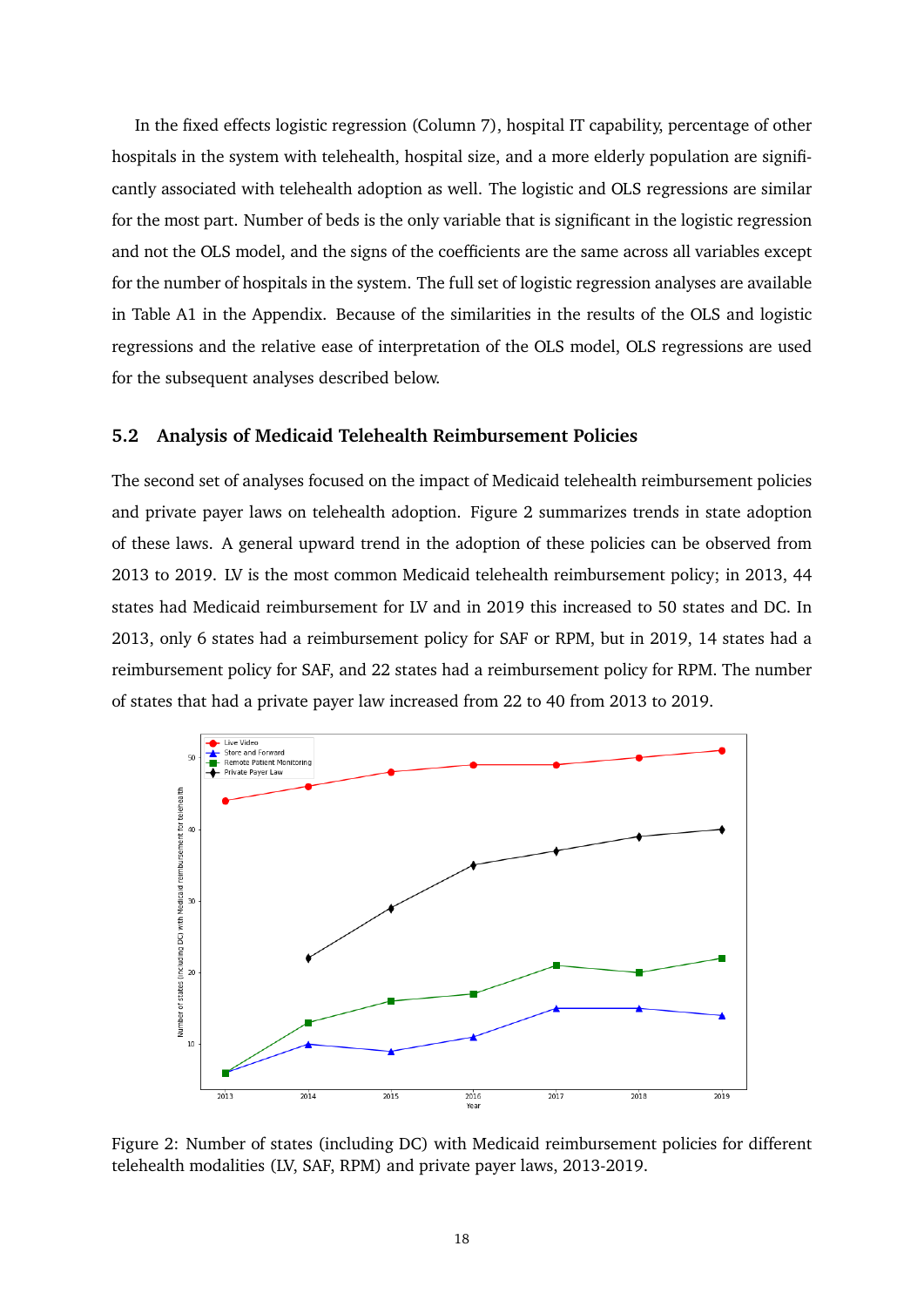Table 5 summarizes the results from the fixed effects panel regression investigating the impact of policies regarding telehealth reimbursement. Columns 1 to 3 build in hospital and year fixed effects sequentially with Column 3 representing the full model with both hospital and year fixed effects. In the model without hospital or year fixed effects (Column 1), reimbursement policies for LV and RPM are positively and negatively associated with telehealth adoption, respectively, and the presence of a private payer law is positively associated with telehealth adoption. The sign of the RPM is unexpectedly negative, as the literature generally hypothesizes that any reimbursement policy for telehealth would promote telehealth adoption.

In the full model (Column 3), I find that the percentage of other hospitals in the system with telehealth and the IT capability of the hospital are significantly positively associated with telehealth adoption, which agrees with the results of the general fixed effects panel regression performed in Table 4. However, none of the Medicaid reimbursement policies are significantly associated with telehealth adoption in the full model, although the sign of the coefficients mostly agrees with the hypotheses with the exception of reimbursement policies for LV. The results from this analysis mostly agree with Adler-Milstein et al. (2014), as Medicaid reimbursement policies were found to not be significant in influencing telehealth adoption. However, the insignificance of the presence of private payer laws in this study disagrees with Adler-Milstein et al. (2014) and other previous studies. A potential reason for this discrepancy may be that the time span and scope of this analysis is different compared to prior studies. When investigated across a longer time period and compared with other hospital and geographical factors, private payer laws may no longer be a statistically significant predictor.

Another possibility to consider is that Medicaid reimbursement laws may not be statistically significant in the overall sample because Medicaid patients only make up a small portion of the hospital's patients. As seen in Table 1, the average share of Medicaid inpatient days is around 20%. To account for this, Column 4 repeats the full model with hospital and year fixed effects for the subset of hospitals whose share of Medicaid inpatient days is below the median share and Column 5 is the model run with the subset of hospitals whose share of Medicaid impatient days exceeds the median. However, I find that none of the Medicaid reimbursement laws are statistically significant in Columns 4 and 5. The coefficients for the Medicaid reimbursement laws are also not consistently positive; in Column 4, only the coefficient for reimbursement for RPM is positive and in Column 5, only the coefficient for reimbursement of SAF is positive. Overall, this analysis suggests that state-level policies for telehealth reimbursement, whether it be specifically for Medicaid or for private insurers, are not significantly associated with telehealth adoption.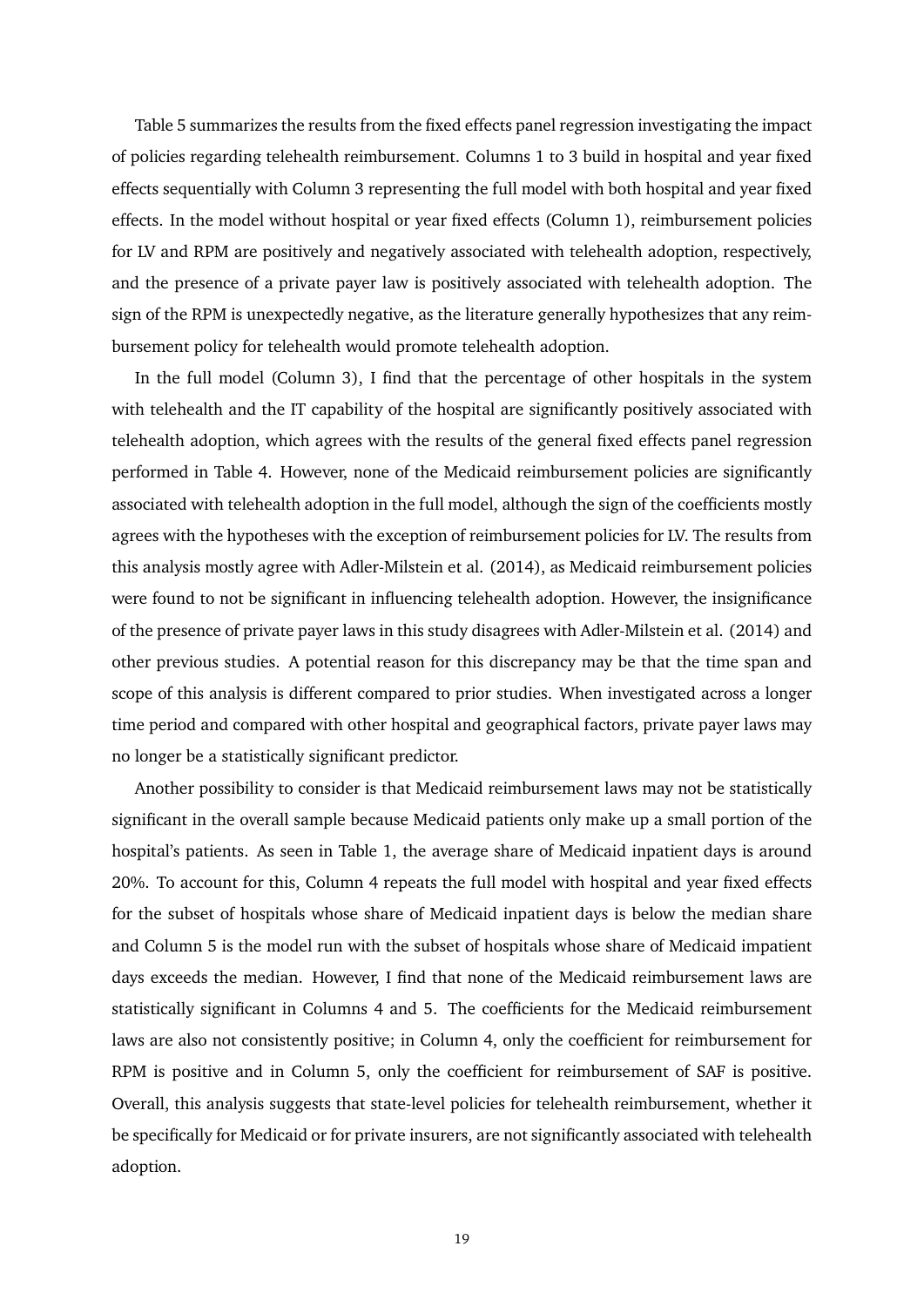|                                       | (1)           | (2)         | (3)         | (4)          | (5)         |
|---------------------------------------|---------------|-------------|-------------|--------------|-------------|
|                                       | Telehealth    | Telehealth  | Telehealth  | Telehealth   | Telehealth  |
| $#$ of beds                           | $0.000144***$ | 0.000120    | 0.0000955   | 0.000283     | 0.000146    |
|                                       | (0.0000231)   | (0.000117)  | (0.000116)  | (0.000285)   | (0.000201)  |
| Major teaching hospital               | 0.0254        | 0.0298      | 0.0337      | $-0.158$     | 0.113       |
|                                       | (0.0173)      | (0.0658)    | (0.0657)    | (0.108)      | (0.0803)    |
| Minor teaching hospital               | $0.0188*$     | 0.0331      | 0.0242      | 0.0329       | 0.0147      |
|                                       |               |             |             |              |             |
|                                       | (0.00872)     | (0.0287)    | (0.0285)    | (0.0524)     | (0.0337)    |
| % of inpatient days of Medicaid pts   | $0.0575*$     | $-0.0691$   | $-0.0754$   | $-0.701*$    | 0.0316      |
|                                       | (0.0283)      | (0.0593)    | (0.0593)    | (0.299)      | (0.108)     |
| % of inpatient days of Medicare pts   | $-0.0186$     | $-0.0251$   | $-0.0291$   | $-0.00179$   | $-0.0611$   |
|                                       | (0.0223)      | (0.0472)    | (0.0469)    | (0.0642)     | (0.122)     |
| Outpatient visits over inpatient days | 0.00000821    | 0.00000218  | 0.00000336  | 0.0000172    | 0.0000264   |
|                                       | (0.0000297)   | (0.0000591) | (0.0000563) | (0.0000772)  | (0.000123)  |
| Nonprofit hospital                    | $0.0978***$   | 0.0151      | 0.00128     | $-0.0249$    | 0.00576     |
|                                       | (0.0131)      | (0.0733)    | (0.0735)    | (0.122)      | (0.113)     |
| Government hospital                   | $0.0772***$   | $-0.0284$   | $-0.0357$   | $-0.0219$    | $-0.0817$   |
|                                       | (0.0151)      | (0.0851)    | (0.0844)    | (0.153)      | (0.128)     |
| Hospital's IT capability              | $0.0231***$   | $0.0137***$ | $0.0123***$ | $0.00872***$ | $0.0156***$ |
|                                       | (0.000986)    | (0.00217)   | (0.00217)   | (0.00257)    | (0.00393)   |
| $#$ of hospitals in the sys           | 0.000134      | $-0.000150$ | $-0.000260$ | $-0.000464$  | $-0.000294$ |
|                                       | (0.000111)    | (0.000447)  | (0.000444)  | (0.000591)   | (0.000653)  |
| % of other hosp. in sys w/ telehealth | $0.690***$    | $0.667***$  | $0.645***$  | $0.724***$   | $0.598***$  |
|                                       | (0.0119)      | (0.0292)    | (0.0292)    | (0.0418)     | (0.0429)    |
| Households with high-speed internet   | 0.0000382     | 0.0000557   | 0.0000539   | 0.0000520    | 0.0000696   |
|                                       | (0.0000209)   | (0.0000292) | (0.0000298) | (0.0000456)  | (0.0000412) |
| % of population 65 and older          | $0.624***$    | $6.851***$  | $-1.572$    | $-4.588$     | 2.933       |
|                                       | (0.104)       | (0.901)     | (2.084)     | (3.342)      | (3.411)     |
| Health professional shortage area     | $0.0321***$   | $-0.159$    | $-0.0144$   | 0.0990       | $-0.230**$  |
|                                       | (0.00775)     | (0.145)     | (0.0722)    | (0.200)      | (0.0840)    |
| Rural                                 | 0.0157        | 0.125       | $-0.0456$   | $-0.265$     | 0.106       |
|                                       | (0.00937)     | (0.0818)    | (0.0884)    | (0.221)      | (0.0613)    |
| Medicaid reimbursement for LV         | $0.0459*$     | $-0.0450$   | $-0.0479$   | $-0.00540$   | $-0.0696$   |
|                                       | (0.0219)      | (0.0398)    | (0.0397)    | (0.0551)     | (0.0618)    |
| Medicaid reimbursement for SAF        | $-0.000757$   | 0.0203      | 0.0150      | $-0.00465$   | 0.0453      |
|                                       | (0.00881)     | (0.0233)    | (0.0233)    | (0.0355)     | (0.0325)    |
| Medicaid reimbursement for RPM        | $-0.0157*$    | 0.0224      | 0.0124      | 0.0323       | $-0.0131$   |
|                                       | (0.00782)     | (0.0206)    | (0.0207)    | (0.0302)     | (0.0301)    |
| Presence of private payer law         | $0.0267**$    | 0.00846     | 0.00872     | 0.00630      | 0.0148      |
|                                       | (0.00820)     | (0.0161)    | (0.0163)    | (0.0256)     | (0.0228)    |
| Constant                              | $-0.344***$   | $-1.020***$ | 0.416       | 0.980        | $-0.312$    |
|                                       | (0.0381)      | (0.164)     | (0.350)     | (0.611)      | (0.544)     |
| <b>Hospital Fixed Effects</b>         | No            | Yes         | Yes         | Yes          | Yes         |
| Year Fixed Effects                    | $\rm No$      | $\rm No$    | Yes         | Yes          | Yes         |
| Observations                          | 13572         | 13572       | 13572       | 6385         | 7187        |
|                                       |               |             |             |              |             |

Table 5: Medicaid reimbursement policies do not impact hospital adoption of telehealth.

OLS estimates on the impact of Medicaid reimbursement policies, including live video (LV), store and forward (SAF), remote patient monitoring (RPM), and private payer laws on telehealth adoption. Columns 1 – 3 use the full sample, while Column 4 is the subset of hospitals where the % of inpatient days composed of Medicaid patients falls below the median and Column 5 is the subset of hospitals at the median or above. Robust se in parentheses. \*  $p < 0.05$ , \*\*  $p < 0.01$ , \*\*\*  $p < 0.001$ 

Abbreviations:  $pt = patient$ ,  $hosp = hospital$ ,  $sys = system$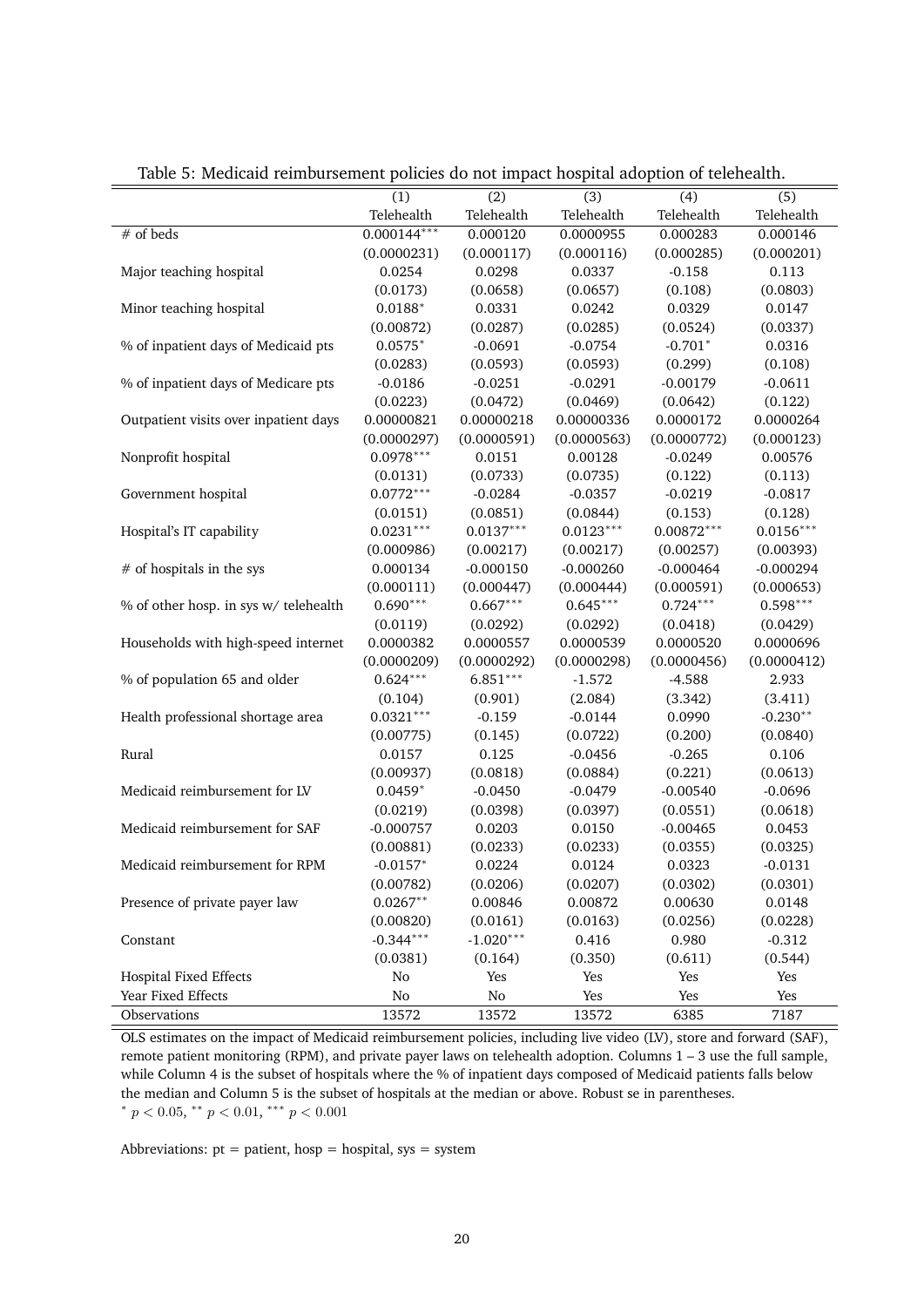#### <span id="page-23-0"></span>**5.3 Impact of Hospital Systems and Competition within Geographic Areas**

The third set of analyses look at whether participation in a system and the behavior of other hospitals in the system were more predictive of telehealth adoption than behavior of other hospitals in the same geographic area. Instead of looking at a single variable capturing the telehealth adoption of all the other hospitals in the same system of the hospital of interest, I break the variable down into three subsets: hospitals outside the HSA of the hospital of interest but in the same system, hospitals inside the HSA and in the same system, and hospitals in the HSA and outside of the system. By doing so, I am able to better investigate whether involvement in a system or competition within a geographical area is more important in influencing a hospital's decision to adopt telehealth. It may be that hospitals within the same HSA that are competing for the same patients will be more likely to adopt telehealth if this additional service attracts more patients.

This analysis is performed using a fixed effects panel regression and the results are in Table 6. Columns 1 through 3 look at whether the number of hospitals involved in each subset predicts telehealth adoption, and Columns 4 through 6 add on the shares of hospitals with telehealth in each of the subsets. Like in the previous analyses, hospital and year fixed effects are added on sequentially so that Columns 3 and 6 are models that include both hospital and year fixed effects. In Column 3, the only variables that appear to be positively associated with a hospital's telehealth adoption is hospital IT capability and the number of other hospitals both in the HSA and in the system. This suggests that the sheer size of a hospital system within a geographical area will influence telehealth adoption. Telehealth adoption may only be perceived as an advantage for a hospital if multiple hospitals in a system are serving the same patient population.

However, when the shares of other hospitals with telehealth are added in (Column 6), the sign of the coefficient of number of other hospitals in the HSA and in the system becomes negative. Hospital IT capability is still predictive of telehealth adoption and older populations are weakly associated with telehealth adoption. The share of hospitals with telehealth outside the HSA but in the system and the share of hospitals with telehealth inside the HSA and in the system are positively associated with telehealth adoption, with a 1% increase in those shares resulting in a 0.466% and 0.313% increase in the likelihood of telehealth adoption, respectively. The share of hospitals with telehealth within the HSA but outside the system does not appear to impact telehealth adoption. This suggests that the network effects associated with telehealth adoption may be a more important factor relative to competition within a geographical area. Telehealth services may only be useful when multiple hospitals within a system have that capability; therefore, it might not be an attractive way to compete with other hospitals in the same HSA unless telehealth services are already common within the hospital system.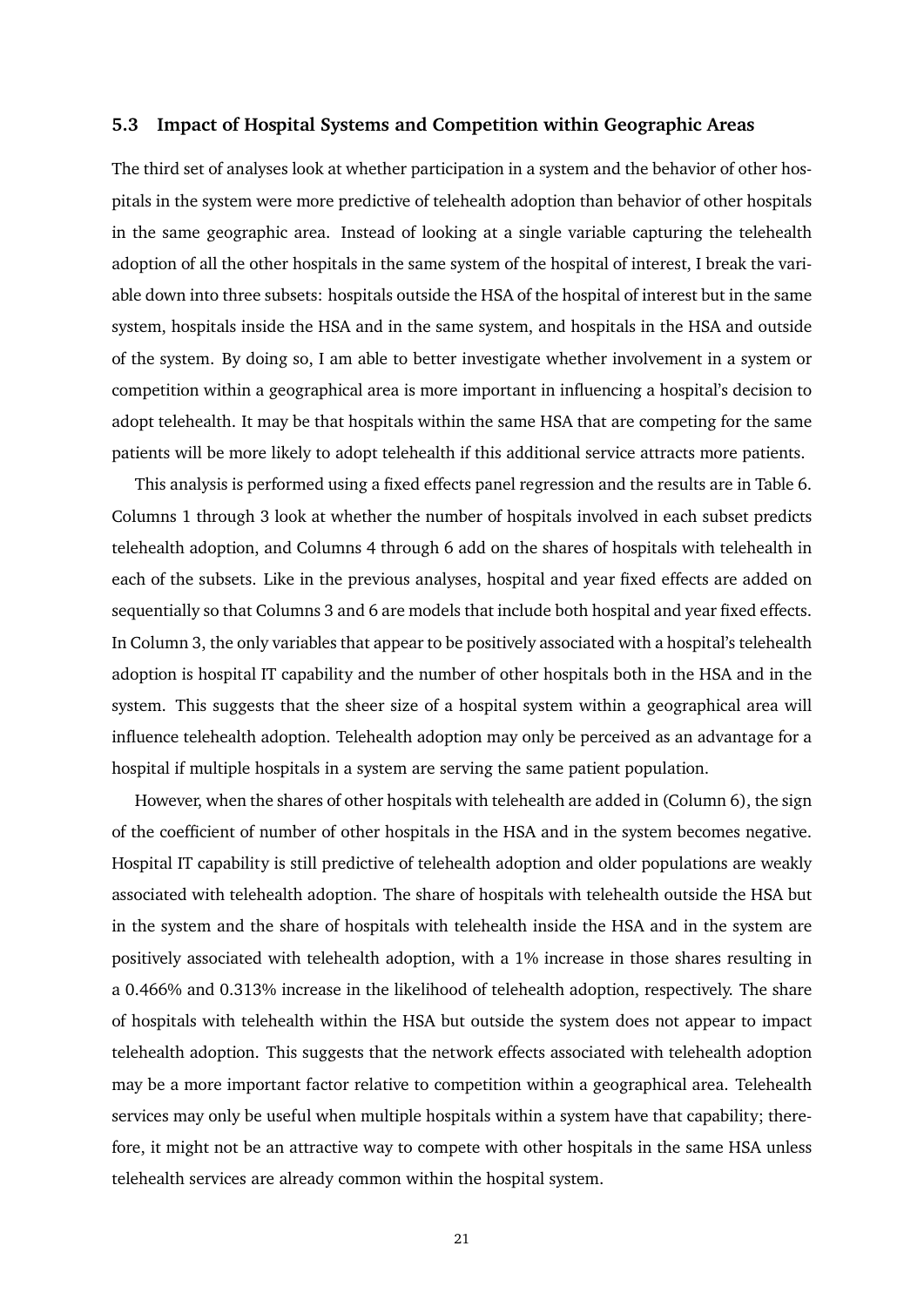|  | Table 6: Comparison of the influence of other hospitals in the same system or in the same geo- |  |  |  |
|--|------------------------------------------------------------------------------------------------|--|--|--|
|  | graphical area on the telehealth adoption behavior of a hospital of interest.                  |  |  |  |

|                                                  | (1)            | (2)          | (3)          | (4)            | (5)          | (6)          |
|--------------------------------------------------|----------------|--------------|--------------|----------------|--------------|--------------|
|                                                  | Telehealth     | Telehealth   | Telehealth   | Telehealth     | Telehealth   | Telehealth   |
| # of beds                                        | $0.0000826***$ | $0.000182*$  | 0.000153     | $0.0000958***$ | 0.0000874    | 0.0000764    |
|                                                  | (0.0000171)    | (0.0000897)  | (0.0000919)  | (0.0000162)    | (0.0000851)  | (0.0000857)  |
| Major teaching hospital                          | $0.0431**$     | $-0.000807$  | 0.0115       | $0.0546***$    | $-0.00923$   | $-0.00563$   |
|                                                  | (0.0132)       | (0.0380)     | (0.0384)     | (0.0124)       | (0.0352)     | (0.0355)     |
| Minor teaching hospital                          | $0.0264***$    | $0.0330*$    | 0.0206       | $0.0159*$      | 0.00962      | 0.00428      |
|                                                  | (0.00676)      | (0.0141)     | (0.0141)     | (0.00632)      | (0.0131)     | (0.0132)     |
| % of inpatient days of Medicaid pts              | $0.0621**$     | 0.0681       | 0.0634       | $0.0636***$    | 0.0383       | 0.0386       |
|                                                  | (0.0192)       | (0.0373)     | (0.0372)     | (0.0184)       | (0.0355)     | (0.0354)     |
| % of inpatient days of Medicare pts              | $-0.0306*$     | 0.0383       | 0.0396       | $-0.0275$      | 0.0269       | 0.0294       |
|                                                  | (0.0151)       | (0.0317)     | (0.0317)     | (0.0145)       | (0.0307)     | (0.0306)     |
| Ratio of outpatient visits to inpatient days     | 0.0000140      | 0.0000204    | 0.0000220    | $-0.00000389$  | 0.0000218    | 0.0000235    |
|                                                  | (0.0000264)    | (0.0000347)  | (0.0000359)  | (0.0000228)    | (0.0000322)  | (0.0000329)  |
| Nonprofit hospital                               | $0.154***$     | 0.0561       | 0.0455       | $0.0813***$    | $-0.00544$   | $-0.0105$    |
|                                                  | (0.00857)      | (0.0353)     | (0.0353)     | (0.00835)      | (0.0344)     | (0.0345)     |
| Government hospital                              | $0.121***$     | 0.0590       | 0.0541       | $0.0599***$    | 0.0252       | 0.0223       |
|                                                  | (0.00985)      | (0.0442)     | (0.0439)     | (0.00962)      | (0.0415)     | (0.0415)     |
| Hospital's IT capability                         | $0.0247***$    | $0.0116***$  | $0.00991***$ | $0.0188***$    | $0.0109***$  | $0.0105***$  |
|                                                  | (0.000522)     | (0.000896)   | (0.000912)   | (0.000521)     | (0.000838)   | (0.000868)   |
| Households with high-speed internet              | $0.0000691***$ | 0.0000165    | 0.0000305    | 0.00000320     | 0.0000247    | 0.0000428    |
|                                                  | (0.0000169)    | (0.0000257)  | (0.0000266)  | (0.0000158)    | (0.0000233)  | (0.0000243)  |
| % of population 65 and older                     | $0.903***$     | $6.774***$   | 1.285        | $0.574***$     | $3.662***$   | $1.269*$     |
|                                                  | (0.0798)       | (0.360)      | (0.684)      | (0.0745)       | (0.347)      | (0.645)      |
| Health professional shortage area                | $0.0322***$    | $-0.118$     | $-0.153$     | $0.0307***$    | $-0.0669$    | $-0.0857$    |
|                                                  | (0.00566)      | (0.0935)     | (0.0962)     | (0.00533)      | (0.0728)     | (0.0768)     |
| Rural                                            | $0.0166*$      | 0.0935       | 0.0957       | $0.0260***$    | 0.0891       | 0.0871       |
|                                                  | (0.00705)      | (0.0716)     | (0.0706)     | (0.00655)      | (0.0682)     | (0.0704)     |
| # of other hosp. outside HSA in sys              | $0.000683***$  | $-0.0000183$ | $-0.000165$  | $0.000522***$  | 0.0000335    | $-0.0000295$ |
|                                                  | (0.0000855)    | (0.000221)   | (0.000223)   | (0.0000779)    | (0.000216)   | (0.000217)   |
| $#$ of other hosp. in HSA in sys                 | $0.0286***$    | $0.0363***$  | $0.0304***$  | $-0.0386***$   | $-0.0453***$ | $-0.0462***$ |
|                                                  | (0.00365)      | (0.00862)    | (0.00850)    | (0.00383)      | (0.00893)    | (0.00897)    |
| # of other hosp. in HSA outside sys              | $-0.00441***$  | $0.00438*$   | 0.00350      | $-0.00318***$  | 0.00258      | 0.00228      |
|                                                  | (0.000547)     | (0.00211)    | (0.00211)    | (0.000511)     | (0.00202)    | (0.00202)    |
| % of other hosp. outside HSA in sys w/telehealth |                |              |              | $0.529***$     | $0.485***$   | $0.466***$   |
|                                                  |                |              |              | (0.00830)      | (0.0150)     | (0.0151)     |
| % of other hosp. in HSA in sys w/telehealth      |                |              |              | $0.297***$     | $0.318***$   | $0.313***$   |
|                                                  |                |              |              | (0.0111)       | (0.0191)     | (0.0192)     |
| % of other hosp. in HSA outside sys w/telehealth |                |              |              | $-0.0191*$     | $0.0222*$    | 0.00899      |
|                                                  |                |              |              | (0.00795)      | (0.0112)     | (0.0112)     |
| Constant                                         | $-0.183***$    | $-0.851***$  | $-0.0178$    | $-0.162***$    | $-0.491***$  | $-0.121$     |
|                                                  | (0.0211)       | (0.0956)     | (0.128)      | (0.0201)       | (0.0906)     | (0.123)      |
| <b>Hospital Fixed Effects</b>                    | No             | Yes          | Yes          | No             | Yes          | Yes          |
| Year Fixed Effects                               | No             | No           | Yes          | No             | No           | Yes          |
| Observations                                     | 30478          | 30478        | 30478        | 30478          | 30478        | 30478        |
|                                                  |                |              |              |                |              |              |

OLS regression on the influence of other hospitals in the system versus other hospitals in the same HSA and in the same system, and other hospitals in the same HSA but outside the system. Robust se in parentheses.<br>\*  $p < 0.05$ , \*\*  $p < 0.01$ , \*\*\*  $p < 0.001$ 

Abbreviations:  $pt = patient$ ,  $hosp = hospital$ ,  $sys = system$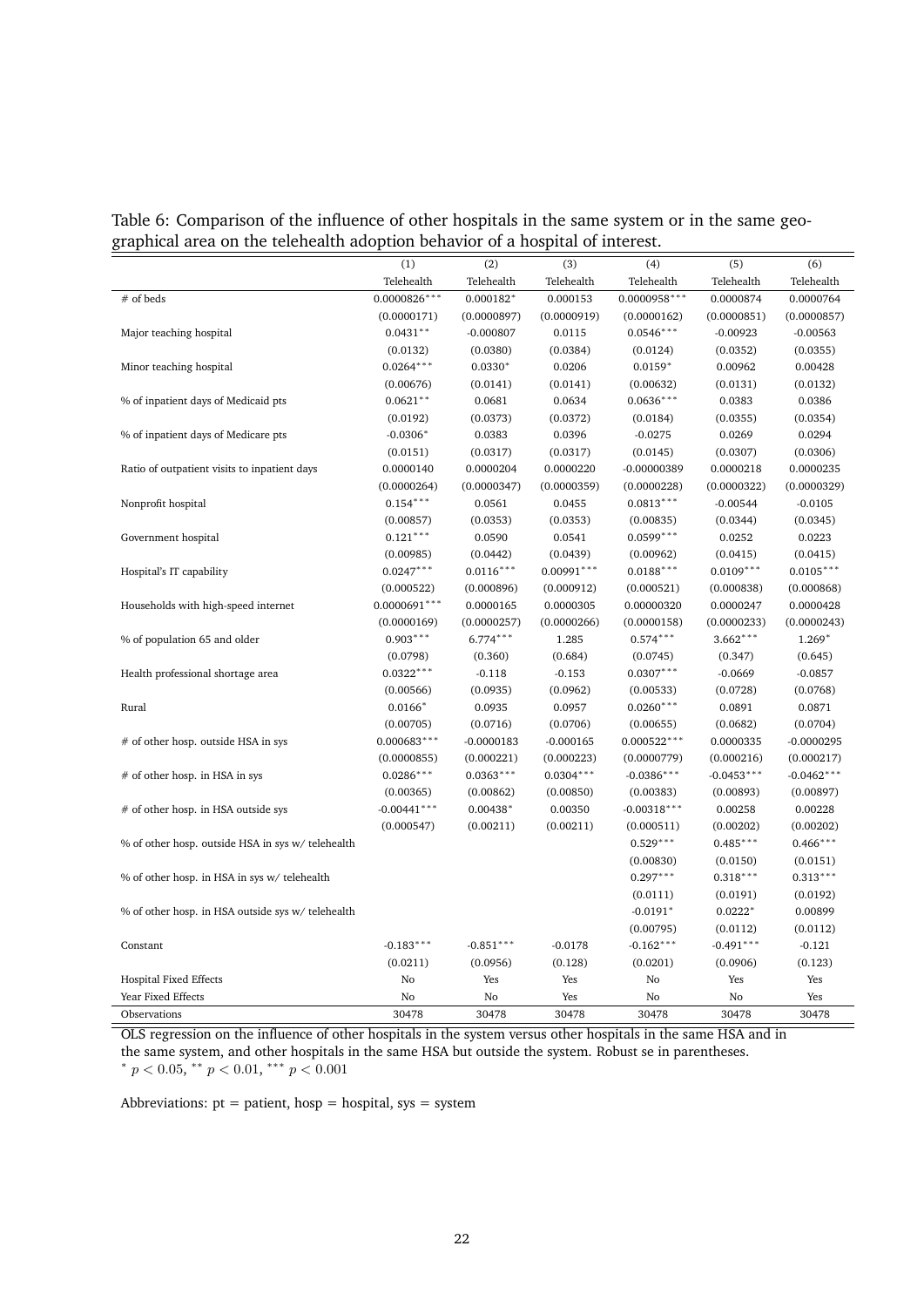To account for the endogeneity concern described in Section 3, the variables concerning the share of other hospitals with telehealth were instrumented by the mean IT capability of those hospitals, and the result from this analysis is summarized in Table 7. Columns 1 through 3 first look at the impact of system participation as an aggregate and the variable of interest is the percentage of other hospitals in the system with telehealth.

In Column 3, I find that similar to the first fixed effects panel regression performed using OLS (Table 3), the hospital's IT capability and the percentage of other hospitals in the system with telehealth are positively associated with telehealth adoption. The coefficient for the percentage of other hospitals in the system with telehealth in the instrumental variables regression, however, is smaller in magnitude than in the OLS regression. In the instrumental variables analysis, a 1% increase in the percentage of other hospitals in the system with telehealth results in a 0.218% increase in the probability of telehealth adoption compared to a 0.675% increase in the OLS regression. This suggests that the OLS estimates are biased upwards and overestimate the impact of the share of other hospitals in the system with telehealth on a hospital's own decision to adopt telehealth.

Column 4 breaks down the group of hospitals within the system into three subgroups, and I find that the share of other hospitals with telehealth outside the HSA but inside the system is the only subgroup that significantly impacts telehealth adoption. These results offer another interpretation of when hospitals perceive telehealth adoption within the hospital system to be beneficial. Telehealth adoption may provide the greatest benefit to a hospital when it allows for access to patients or specialists in another HSA or geographical area. This could be because patients can be physically transferred to other hospitals within the same system in the same geographical area with relative ease. However, telehealth may be the most cost-effective way for a hospital to access the expertise of other specialists when physical travel is too costly or time-consuming.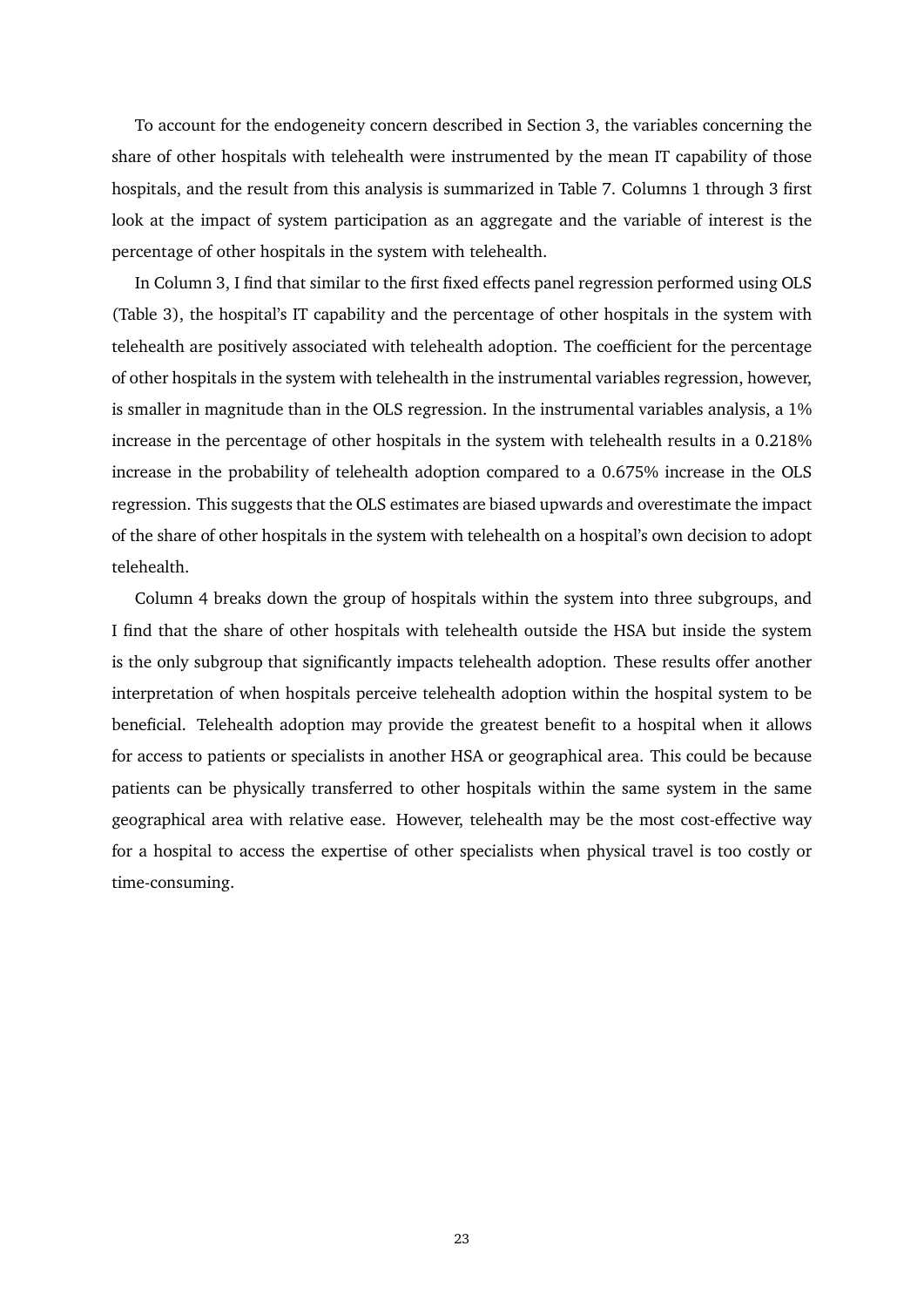|                                                      | (1)            | (2)          | (3)         | (4)         |
|------------------------------------------------------|----------------|--------------|-------------|-------------|
|                                                      | Telehealth     | Telehealth   | Telehealth  | Telehealth  |
| $#$ of beds                                          | $0.0000977***$ | 0.000148     | 0.000128    | 0.000127    |
|                                                      | (0.0000165)    | (0.0000850)  | (0.0000874) | (0.0000880) |
| Major teaching hospital                              | $0.0376**$     | $-0.00419$   | 0.00600     | 0.00698     |
|                                                      | (0.0126)       | (0.0368)     | (0.0372)    | (0.0370)    |
| Minor teaching hospital                              | $0.0197**$     | 0.0255       | 0.0161      | 0.0167      |
|                                                      | (0.00644)      | (0.0135)     | (0.0136)    | (0.0137)    |
| % of inpatient days of Medicaid patients             | $0.0701***$    | 0.0595       | 0.0571      | 0.0568      |
|                                                      | (0.0186)       | (0.0362)     | (0.0363)    | (0.0364)    |
| % of inpatient days of Medicare patients             | $-0.0149$      | 0.0370       | 0.0387      | 0.0380      |
|                                                      | (0.0146)       | (0.0310)     | (0.0311)    | (0.0312)    |
| Ratio of outpatient visits to inpatient days         | 0.00000872     | 0.0000226    | 0.0000239   | 0.0000240   |
|                                                      | (0.0000244)    | (0.0000345)  | (0.0000356) | (0.0000357) |
| Nonprofit hospital                                   | $0.131***$     | 0.0357       | 0.0291      | 0.0296      |
|                                                      | (0.00853)      | (0.0345)     | (0.0346)    | (0.0348)    |
| Government hospital                                  | $0.107***$     | 0.0510       | 0.0475      | 0.0471      |
|                                                      | (0.00965)      | (0.0426)     | (0.0426)    | (0.0428)    |
| Hospital's IT capability                             | $0.0223***$    | $0.0113***$  | $0.0100***$ | $0.0100***$ |
|                                                      | (0.000552)     | (0.000864)   | (0.000891)  | (0.000894)  |
| # of hosp. in the system                             | $0.000518***$  | $-0.0000559$ | $-0.000172$ | $-0.000106$ |
|                                                      | (0.0000823)    | (0.000217)   | (0.000219)  | (0.000220)  |
| Households with high-speed internet                  | $0.0000380*$   | 0.0000201    | 0.0000346   | 0.0000362   |
|                                                      | (0.0000162)    | (0.0000243)  | (0.0000254) | (0.0000255) |
| % of population 65 and older                         | $0.836***$     | 5.570***     | 1.190       | 1.206       |
|                                                      | (0.0744)       | (0.390)      | (0.662)     | (0.667)     |
| Health professional shortage area                    | $0.0296***$    | $-0.0996$    | $-0.131$    | $-0.132$    |
|                                                      | (0.00544)      | (0.0844)     | (0.0892)    | (0.0886)    |
| Rural                                                | $0.0192**$     | 0.113        | 0.110       | 0.111       |
|                                                      | (0.00672)      | (0.0652)     | (0.0674)    | (0.0671)    |
| % of other hospitals in system with telehealth       | $0.299***$     | $0.254***$   | $0.218***$  |             |
|                                                      | (0.0189)       | (0.0324)     | (0.0333)    |             |
| % of other hosp. outside HSA in system w/ telehealth |                |              |             | $0.172***$  |
|                                                      |                |              |             | (0.0266)    |
| % of other hosp. in HSA in system w/telehealth       |                |              |             | 0.0232      |
|                                                      |                |              |             | (0.0383)    |
| % of other hosp. in HSA outside system w/ telehealth |                |              |             | 0.00679     |
|                                                      |                |              |             | (0.0322)    |
| Constant                                             | $-0.209***$    | $-0.720***$  | $-0.0467$   | $-0.0488$   |
|                                                      | (0.0197)       | (0.0933)     | (0.125)     | (0.125)     |
| <b>Hospital Fixed Effects</b>                        | No             | Yes          | Yes         | Yes         |
| Year Fixed Effects                                   | No             | No           | Yes         | Yes         |
| Observations                                         | 30478          | 30478        | 30478       | 30478       |

Table 7: Instrumental variables regression.

Instrumental variables analysis where the proportion of other hospitals in the system with telehealth is instrumented by the mean IT capability of other hospitals in the system (Columns 1 – 3). In Column 4, the percentage of other hospitals outside the HSA in the system with telehealth, percentage of other hospitals in HSA in the system with telehealth, and percentage of other hospitals in the HSA outside of the system are instrumented for the mean IT capabilities for those groups of hospitals, respectively. Robust se in parentheses.

\*  $p < 0.05$ , \*\*  $p < 0.01$ , \*\*\*  $p < 0.001$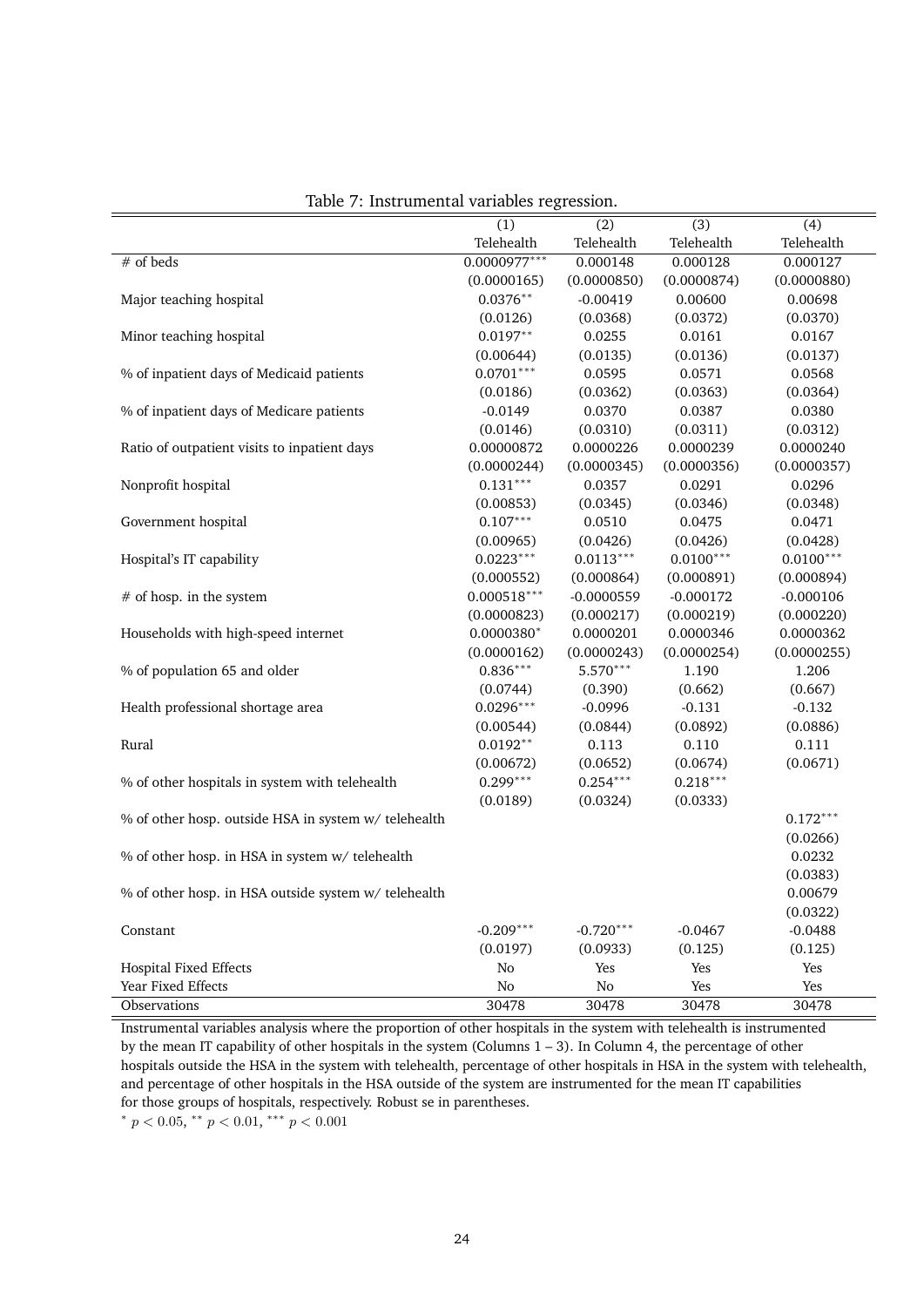## <span id="page-27-0"></span>**6 Discussion and Conclusion**

In this research, I investigate the factors to contribute to a hospital's likelihood of telehealth adoption and find that hospital IT capability and the telehealth adoption behavior of other hospitals within the same system are influential. Factors that appear to be less important in a hospital's consideration of whether to adopt telehealth when taking hospital and year fixed effects into account include the presence of Medicaid reimbursement policies and private payer laws, teaching hospital status, nonprofit status, and public status. Characteristics of the patient population that a hospital serves, like internet access, HPSA status, and rurality, also appear to be less influential and are not consistently significant across the different analyses performed in this thesis. These results somewhat contradict the prior literature; previous studies predict that system participation would increase telehealth adoption but also hypothesize the Medicaid reimbursement laws, remote location, and increased internet access would increase telehealth adoption as well. When the data are analyzed in a cross-sectional manner, however, hospital size, nonprofit status, public status, population age, and presence of an HPSA appear to be significantly associated with telehealth adoption. The fixed effects panel regression method used in this study may not be an optimal strategy to account for the influence of those variables.

One potential reason for the lack of statistical significance of the Medicaid telehealth reimbursement laws may be that Medicaid laws are widely different across states and vary in the specific situations in which reimbursement is mandated. States have different definitions of what kinds of services are considered telehealth, and only some specialist services are covered in specific scenarios. Private payer laws are also determined by states and are subject to the same type of heterogeneity. A policy implication of this conclusion is that state policies may not be effective in promoting telehealth adoption or any type of large-scale change in hospital behavior regarding health IT adoption. Standardized national policies could be potentially more effective in comparison, as federal actions and policies have been observed to encourage and accelerate the rate of adoption of another type of health IT, EHRs (Kolodner et al., 2008).

In this thesis, I identified the percentage of other hospitals within the same system to be one of the most important factors influencing telehealth adoption. However, it is not yet clear whether this association suggests that the act of consolidation actively promotes telehealth adoption as well. Further study of the technology adoption behavior of hospitals before and after entering a hospital system through mergers or acquisitions could shed more light on this question. Even if consolidation of hospitals into systems promotes health IT adoption, this potential benefit must be weighed against potential harms before making broad claims about whether hospital system consolidation bring benefits to patients and consumers overall. Cuellar & Gertler (2005) found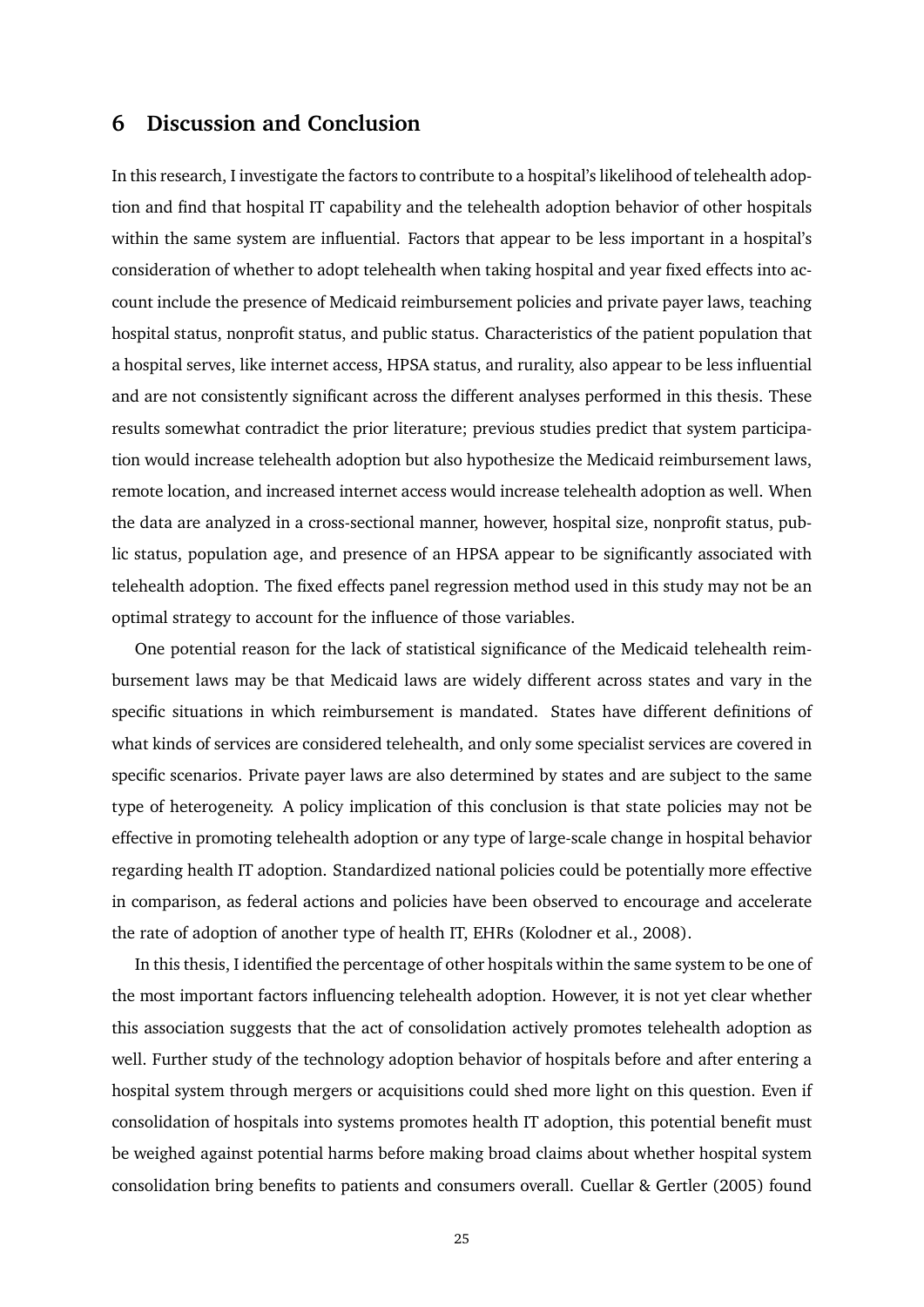that system formation in acute care, nongovernment hospitals in four states from 1995 to 2000 primarily served to increase market power instead of improving hospital efficiency or patient care quality. Before recommending system consolidation as a method for expanding telehealth access and addressing healthcare disparities, further research must be done to clarify the overall impact of hospital systems on patient well-being.

It is also important to acknowledge that this thesis is an exploration of the supply-side factors surrounding hospital telehealth adoption specifically and is limited in generalizability and scope. An analysis of the factors influencing telehealth adoption for other providers of telehealth, including outpatient providers or private practices, could clarify whether the factors identified as predicting telehealth adoption in hospitals are generalizable to other providers. Understanding the demand-side factors, like how patients interact with and utilize telehealth services, is necessary as well. In what scenarios do patients access telehealth most frequently? Do patients typically use telehealth in an outpatient context and interact with providers with whom they already have an established relationship? Or is telehealth more frequently used inside hospitals to allow for consultations with specialists not physically present inside the hospital? Conducting these types of analyses in the future will help establish a more holistic view of the landscape of telehealth and the drivers of telehealth adoption and use among patients and providers.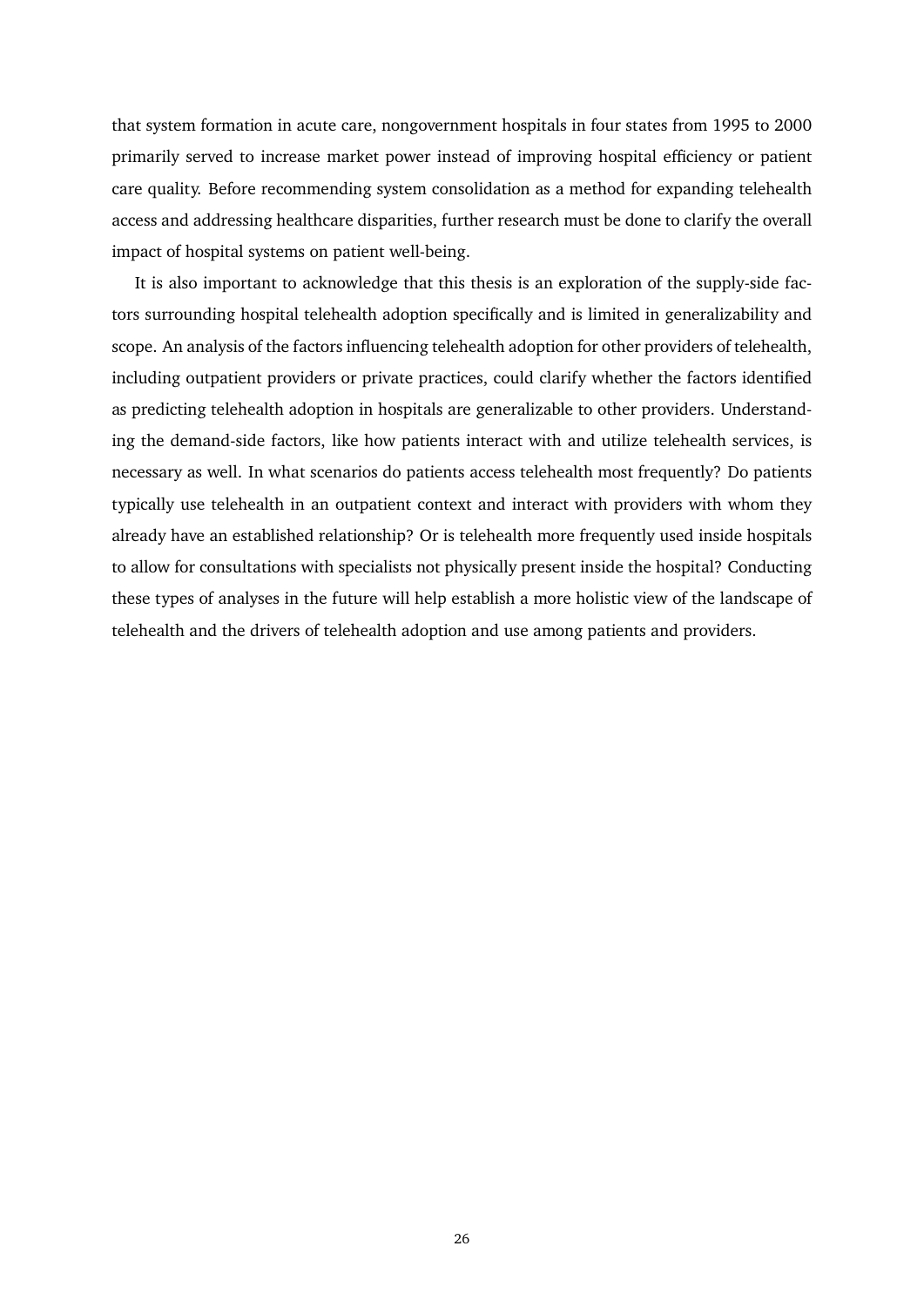## **References**

Adler-Milstein, J., Kvedar, J., & Bates, D. W. (2014). Telehealth Among US Hospitals: Several Factors, Including State Reimbursement And Licensure Policies, Influence Adoption. *Health Affairs, 33*(2), 207–215. https://doi.org/10.1377/hlthaff.2013.1054

AHA. (2021). *AHA Annual Survey Database*. https://www.ahadata.com/aha-annual-survey-database

AHA IT Supplemental Survey. (n.d.). The Ohio State University Wexner Medical Center. Retrieved April 15, 2021, from https://wexnermedical.osu.edu/departments/catalystcenter/datacore/american-hospital-association-annual-survey/aha-it-supplemental-survey

American Hospital Association. (2019). Fact Sheet: Telehealth. https://www.aha.org/factsheet/telehealth

- Bashshur, R. L. (1995). On the Definition and Evaluation of Telemedicine. *Telemedicine Journal, 1*(1), 19–30. https://doi.org/10.1089/tmj.1.1995.1.19
- Burns, L. R., McCullough, J. S., Wholey, D. R., Kruse, G., Kralovec, P., & Muller, R. (2015). Is the System Really the Solution? Operating Costs in Hospital Systems. *Medical Care Research and Review, 72*(3), 247–272. https://doi.org/10.1177/1077558715583789
- Campos-Castillo, C., & Anthony, D. (2020). Racial and Ethnic Differences in Self-Reported Telehealth Use during the COVID-19 Pandemic: A Secondary Analysis of a U.S. Survey of Internet Users from Late March. *Journal of the American Medical Informatics Association*. https://doi.org/10.1093/jamia/ocaa221
- Catalyst, N. (2018). What Is Telehealth? *NEJM Catalyst.* https://catalyst.nejm.org/doi/full/10.1056/CAT.18.0268
- CCHP. (n.d.). *Center for Connected Health Policy*. Retrieved April 12, 2021, from https://www.cchpca.org/
- Chakrabarti, O. (2019). Telehealth: Emerging evidence on efficiency. *International Review of Economics & Finance, 60*, 257–264. https://doi.org/10.1016/j.iref.2018.10.021
- Chen, J., Amaize, A., & Barath, D. (2020). Evaluating Telehealth Adoption and Related Barriers Among Hospitals Located in Rural and Urban Areas. *The Journal of Rural Health, n/a*(n/a). https://doi.org/10.1111/jrh.12534
- Cuellar, A. E., & Gertler, P. J. (2005). How The Expansion Of Hospital Systems Has Affected Consumers. *Health Affairs, 24*(1), 213–219. https://doi.org/10.1377/hlthaff.24.1.213
- Dartmouth Atlas Project. (n.d.). Dartmouth Atlas of Health Care. Retrieved April 12, 2021, from https://www.dartmouthatlas.org/

Dorsey, E. R., & Topol, E. J. (2016). State of Telehealth. *New England Journal of Medicine, 375*(2),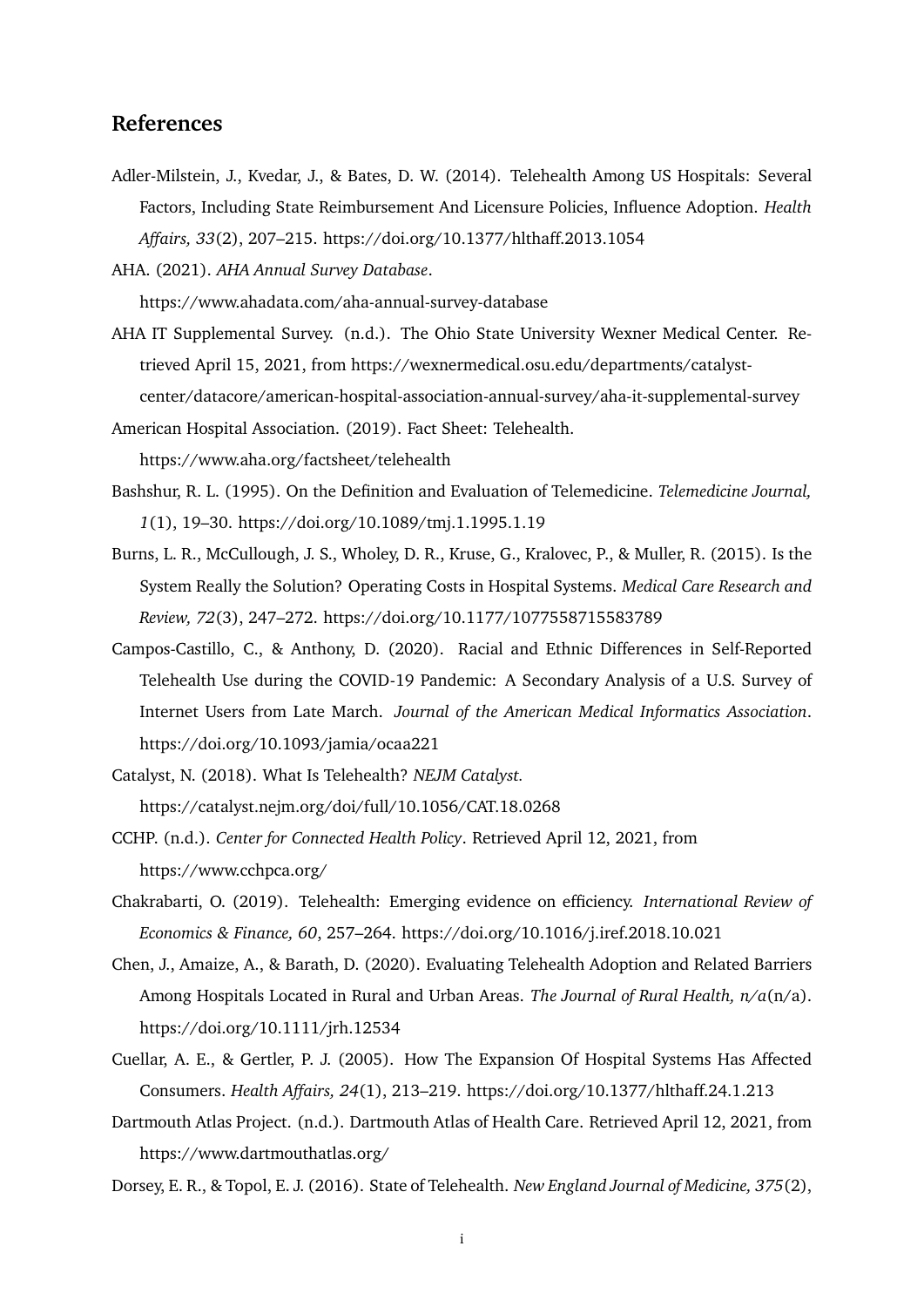154–161. https://doi.org/10.1056/NEJMra1601705

- Everson, J., Lee, S.-Y. D., & Friedman, C. P. (2014). Reliability and validity of the American Hospital Association's national longitudinal survey of health information technology adoption. *Journal of the American Medical Informatics Association, 21*(e2), e257–e263. https://doi.org/10.1136/amiajnl-2013-002449
- FCC. (2014, February 24). Form 477 County Data on Internet Access Services. Federal Communications Commission. https://www.fcc.gov/form-477-county-data-internet-access-services
- FCC. (2020). 2020 Broadband Deployment Report. https://docs.fcc.gov/public/attachments/FCC-20-50A1.pdf
- Gagnon, M., Lamothe, L., Fortin, J., Cloutier, A., Godin, G., Gagné, C., & Reinharz, D. (2005). Telehealth adoption in hospitals:an organisational perspective. *Journal of Health Organization and Management, 19*(1), 32–56. https://doi.org/10.1108/14777260510592121
- Grecu, A. M., & Sharma, G. (2019). The effect of telehealth insurance mandates on health-care utilization and outcomes. *Applied Economics*.

http://www.tandfonline.com/doi/abs/10.1080/00036846.2019.1644448

- Greenwald, P., Stern, M. E., Clark, S., & Sharma, R. (2018). Older adults and technology: In telehealth, they may not be who you think they are. *International Journal of Emergency Medicine, 11*. https://doi.org/10.1186/s12245-017-0162-7
- Hale, T. M., & Kvedar, J. C. (2014). Privacy and Security Concerns in Telehealth. *AMA Journal of Ethics, 16*(12), 981–985. https://doi.org/10.1001/virtualmentor.2014.16.12.jdsc1-1412.
- Harvey, J. B., Valenta, S., Simpson, K., Lyles, M., & McElligott, J. (2018). Utilization of Outpatient Telehealth Services in Parity and Nonparity States 2010–2015. *Telemedicine and E-Health, 25*(2), 132–136. https://doi.org/10.1089/tmj.2017.0265
- Helitzer, D., Heath, D., Maltrud, K., Sullivan, E., & Alverson, D. (2003). Assessing or Predicting Adoption of Telehealth Using the Diffusion of Innovations Theory: A Practical Example from a Rural Program in New Mexico. 9(2), 9.
- Hillman, A. L., & Schwartz, J. S. (1985). The Adoption and Diffusion of CT and MRI in the United States: A Comparative Analysis. *Medical Care, 23*(11), 1283–1294.
- Hirko, K. A., Kerver, J. M., Ford, S., Szafranski, C., Beckett, J., Kitchen, C., & Wendling, A. L. (2020). Telehealth in Response to the Covid-19 Pandemic: Implications for Rural Health Disparities. *Journal of the American Medical Informatics Association*. https://doi.org/10.1093/jamia/ocaa156

HRSA. (n.d.). Data.hrsa.gov. Retrieved April 12, 2021, from https://data.hrsa.gov/

Jaffe, D. H., Lee, L., Huynh, S., & Haskell, T. P. (2020). Health Inequalities in the Use of Tele-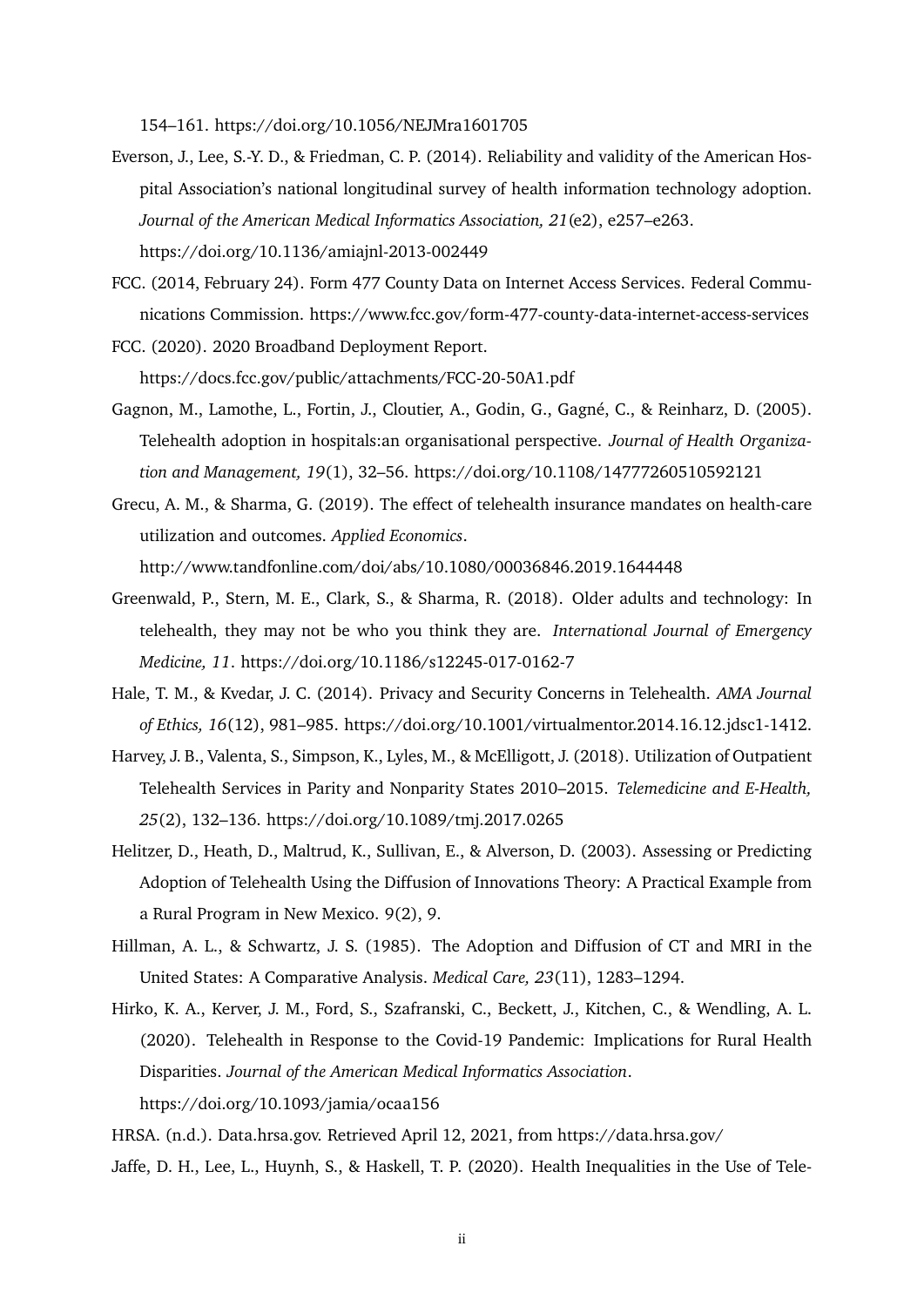health in the United States in the Lens of COVID-19. *Population Health Management, 23*(5), 368–377. https://doi.org/10.1089/pop.2020.0186

- Kim, E., Gellis, Z. D., Bradway, C., & Kenaley, B. (2019). Key Determinants to using Telehealth Technology to Serve Medically Ill and Depressed Homebound Older Adults. *Journal of Gerontological Social Work, 62*(4), 451–474. https://doi.org/10.1080/01634372.2018.1499575
- Kolodner, R. M., Cohn, S. P., & Friedman, C. P. (2008). Health Information Technology: Strategic Initiatives, Real Progress. *Health Affairs, 27*(Supplement 1), w391–w395. https://doi.org/10.1377/hlthaff.27.5.w391
- LeRouge, C., & Garfield, M. J. (2013). Crossing the Telemedicine Chasm: Have the U.S. Barriers to Widespread Adoption of Telemedicine Been Significantly Reduced? *International Journal of Environmental Research and Public Health, 10*(12), 6472–6484. https://doi.org/10.3390/ijerph10126472
- Marcin, J. P., Shaikh, U., & Steinhorn, R. H. (2016). Addressing health disparities in rural communities using telehealth. *Pediatric Research, 79*(1), 169–176. https://doi.org/10.1038/pr.2015.192
- Miller, A. R., & Tucker, C. (2014). Health information exchange, system size and information silos. *Journal of Health Economics, 33*, 28–42. https://doi.org/10.1016/j.jhealeco.2013.10.004
- Mullner, R., & Chung, K. (2002). The American Hospital Association's Annual Survey of Hospitals: A critical appraisal. *Journal of Consumer Marketing, 19*(7), 614–618. https://doi.org/10.1108/07363760210451438
- Neufeld, J. D., Doarn, C. R., & Aly, R. (2015). State Policies Influence Medicare Telemedicine Utilization. *Telemedicine and E-Health, 22*(1), 70–74. https://doi.org/10.1089/tmj.2015.0044
- Office of Health Policy, Office of the Assistant Secretary for Planning and Evaluation (ASPE). (2016). Report to Congress: E-health and Telemedicine. U.S. Department of Health and Human Services.

https://aspe.hhs.gov/system/files/pdf/206751/TelemedicineE-HealthReport.pdf

- Olson, K. E., O'Brien, M. A., Rogers, W. A., & Charness, N. (2011). Diffusion of Technology: Frequency of Use for Younger and Older Adults. *Ageing International, 36*(1), 123–145. https://doi.org/10.1007/s12126-010-9077-9
- Ortega, G., Rodriquez, J. A., Maurer, L. R., Witt, E. E., Perez, N., Reich, A., & Bates, D. W. (2020). Telemedicine, COVID-19, and disparities: Policy implications. *Health Policy and Technology, 9*(3), 368–371. https://doi.org/10.1016/j.hlpt.2020.08.001

Pierce, R. P., & Stevermer, J. J. (2020). Disparities in use of telehealth at the onset of the COVID-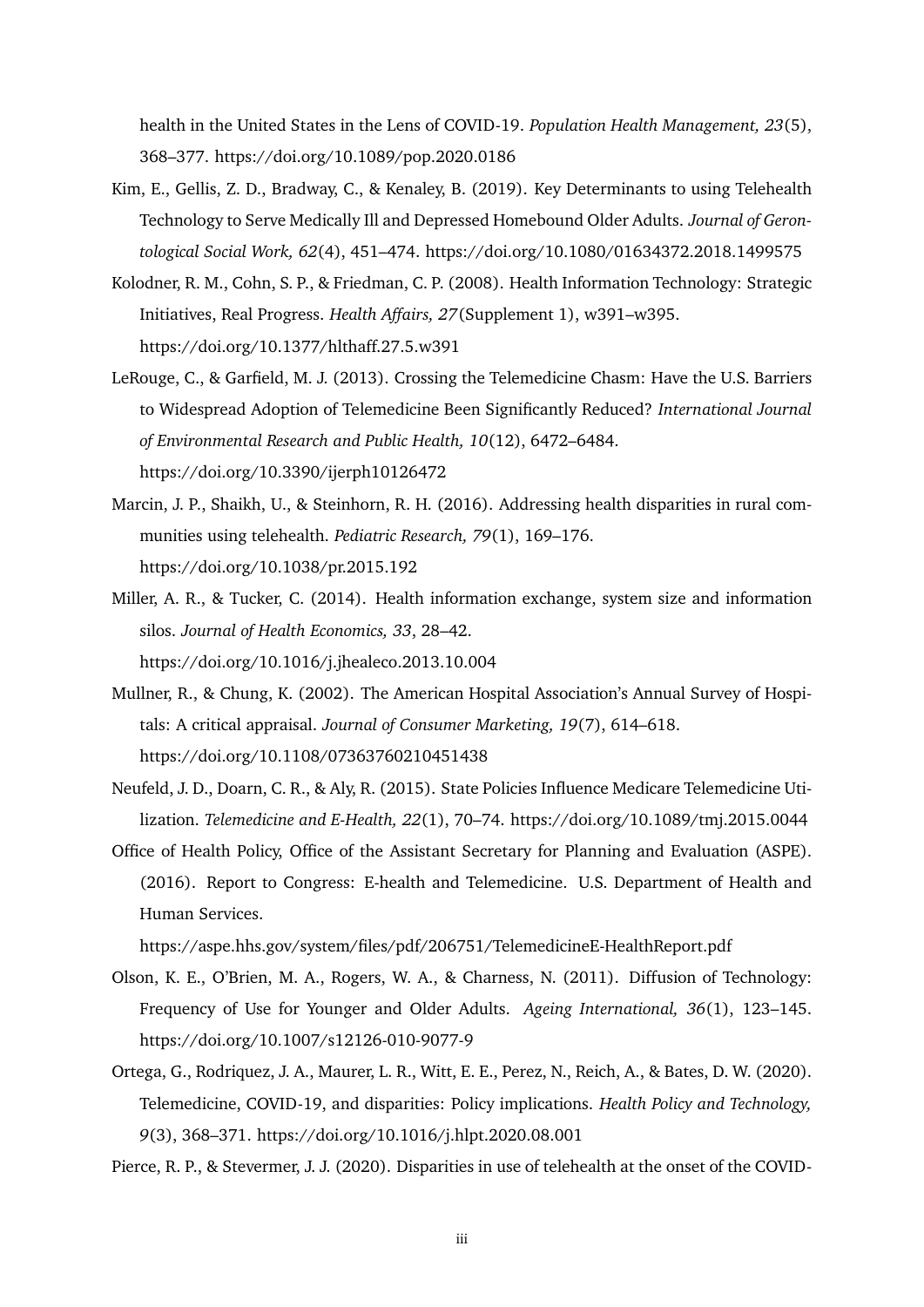19 public health emergency. *Journal of Telemedicine and Telecare*. https://doi.org/10.1177/1357633X20963893

Rogers, E. M. (2010). Diffusion of Innovations (4th ed.). Simon and Schuster.

- Russell, L. B. (1977). The diffusion of hospital technologies: Some econometric evidence. *The Journal of Human Resources, 12*(4), 482–502.
- Schmeida, M., McNeal, R., & Mossberger, K. (2007). Policy Determinants Affect Telehealth Implementation. *Telemedicine and E-Health, 13*(2), 100–107. https://doi.org/10.1089/tmj.2006.0017
- USDA Economic Research Service. (2019, July 3). Rural-Urban Commuting Area Codes. https://www.ers.usda.gov/data-products/rural-urban-commuting-area-codes.aspx
- Velasquez, D., & Mehrotra, A. (2020, May 8). Ensuring The Growth Of Telehealth During COVID-19 Does Not Exacerbate Disparities In Care. *Health Affairs*. https://www.healthaffairs.org/do/10.1377/hblog20200505.591306/full/
- Wootton, R. (2001). Telemedicine. *BMJ, 323*, 557–560.

https://doi.org/10.1136/bmj.323.7312.557

Zanaboni, P., & Wootton, R. (2012). Adoption of telemedicine: From pilot stage to routine delivery. *BMC Medical Informatics and Decision Making, 12*, 1. https://doi.org/10.1186/1472- 6947-12-1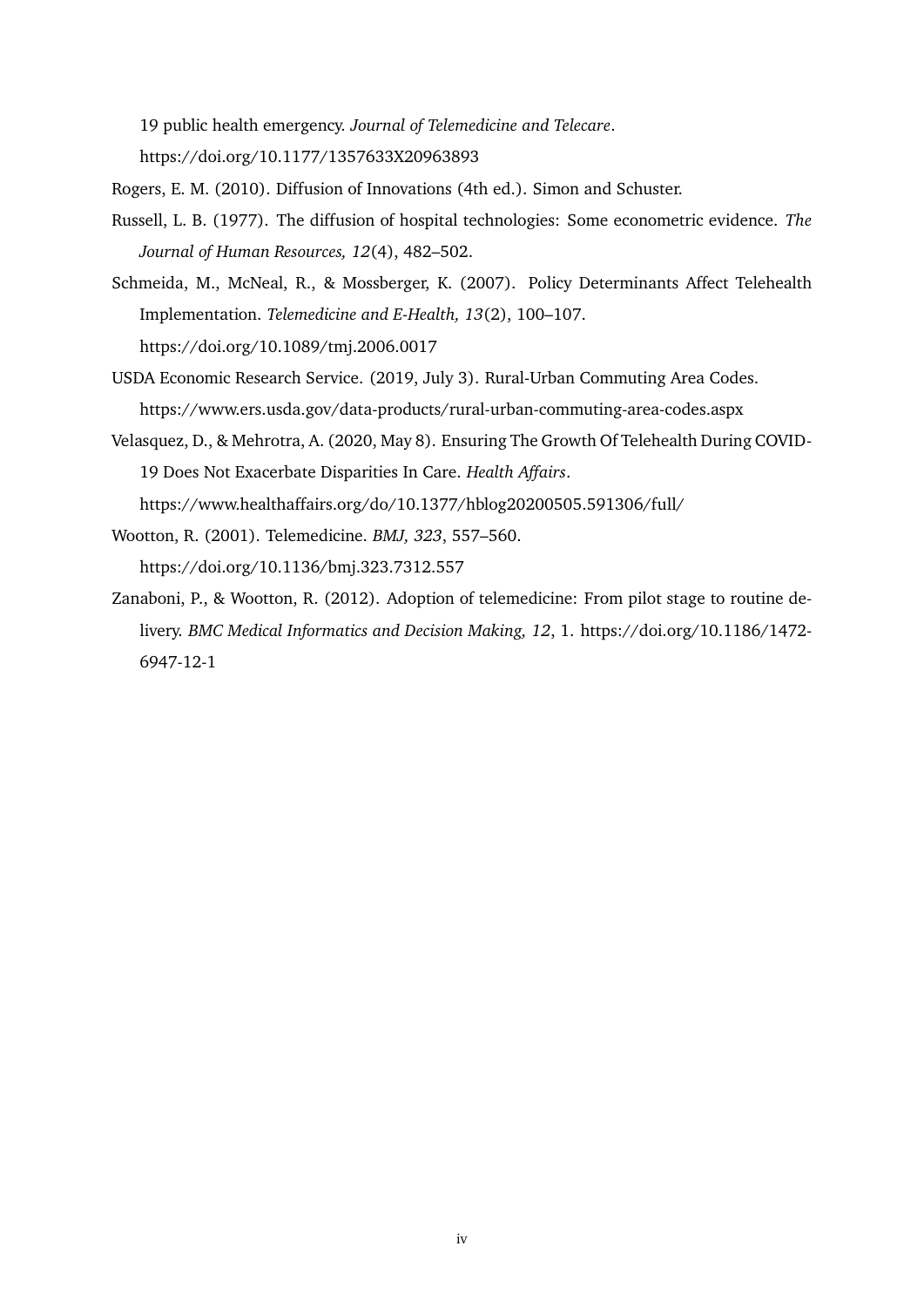## <span id="page-33-0"></span>**Appendix**

|                                                                                                                                   | (1)            | (2)           | (3)           | (4)           | (5)         |
|-----------------------------------------------------------------------------------------------------------------------------------|----------------|---------------|---------------|---------------|-------------|
|                                                                                                                                   | Telehealth     | Telehealth    | Telehealth    | Telehealth    | Telehealth  |
| # of beds                                                                                                                         | $0.000764***$  | $0.000599***$ | $0.000710***$ | $0.00153**$   | $0.00149**$ |
|                                                                                                                                   | (0.0000796)    | (0.0000882)   | (0.0000898)   | (0.000581)    | (0.000577)  |
| Major teaching hospital                                                                                                           | 0.0799         | $0.187**$     | $0.206**$     | $-0.0598$     | $-0.0394$   |
|                                                                                                                                   | (0.0578)       | (0.0638)      | (0.0640)      | (0.241)       | (0.245)     |
| Minor teaching hospital                                                                                                           | $0.284***$     | 0.0326        | 0.0558        | 0.121         | 0.0909      |
|                                                                                                                                   | (0.0291)       | (0.0329)      | (0.0332)      | (0.0828)      | (0.0837)    |
| % of inpatient days of Medicaid patients                                                                                          | $0.731***$     | $0.410***$    | $0.340***$    | 0.237         | 0.285       |
|                                                                                                                                   | (0.0857)       | (0.0956)      | (0.0961)      | (0.233)       | (0.235)     |
| % of inpatient days of Medicare patients                                                                                          | $0.655***$     | 0.0446        | $-0.0503$     | 0.219         | 0.278       |
|                                                                                                                                   | (0.0680)       | (0.0772)      | (0.0785)      | (0.195)       | (0.197)     |
| Ratio of outpatient visits to inpatient days                                                                                      | 0.000120       | $-0.0000391$  | $-0.0000136$  | 0.000302      | 0.000345    |
|                                                                                                                                   | (0.000133)     | (0.000140)    | (0.000143)    | (0.000393)    | (0.000405)  |
| Nonprofit hospital                                                                                                                | $0.853***$     | $0.423***$    | $0.377***$    | $-0.0314$     | $-0.0324$   |
|                                                                                                                                   | (0.0337)       | (0.0479)      | (0.0484)      | (0.198)       | (0.200)     |
| Government hospital                                                                                                               | $0.504***$     | $0.388***$    | $0.316***$    | 0.182         | 0.192       |
|                                                                                                                                   | (0.0391)       | (0.0528)      | (0.0539)      | (0.235)       | (0.237)     |
| Hospital's IT capability                                                                                                          |                | $0.0976***$   | $0.0957***$   | $0.0687***$   | $0.0670***$ |
|                                                                                                                                   |                | (0.00296)     | (0.00306)     | (0.00532)     | (0.00580)   |
| $#$ of hospitals in the system                                                                                                    |                | $0.00191***$  | $0.00178***$  | $-0.0000494$  | 0.000242    |
|                                                                                                                                   |                | (0.000475)    | (0.000476)    | (0.00129)     | (0.00131)   |
| % of other hosp. in system w/telehealth                                                                                           |                | $4.298***$    | $4.277***$    | $4.447***$    | $4.291***$  |
|                                                                                                                                   |                | (0.0824)      | (0.0825)      | (0.128)       | (0.129)     |
| Households with high-speed internet                                                                                               |                |               | $-0.0000522$  | $-0.00000675$ | 0.000207    |
|                                                                                                                                   |                |               | (0.0000878)   | (0.000172)    | (0.000184)  |
| % of population 65 and older                                                                                                      |                |               | $3.374***$    | $24.92***$    | 8.684*      |
|                                                                                                                                   |                |               | (0.386)       | (2.079)       | (3.616)     |
| Health professional shortage area                                                                                                 |                |               | $0.143***$    | $-0.727$      | $-0.919$    |
|                                                                                                                                   |                |               | (0.0282)      | (0.912)       | (0.853)     |
| Rural                                                                                                                             |                |               | $0.110**$     | 0.957         | 1.066       |
|                                                                                                                                   |                |               | (0.0357)      | (0.879)       | (0.863)     |
| Constant                                                                                                                          | $-1.432***$    | $-3.163***$   | $-3.712***$   |               |             |
|                                                                                                                                   | (0.0562)       | (0.0786)      | (0.113)       |               |             |
| <b>Hospital Fixed Effects</b>                                                                                                     | No             | No            | No            | Yes           | Yes         |
| Year Fixed Effects                                                                                                                | N <sub>o</sub> | No            | No            | No            | Yes         |
| Observations                                                                                                                      | 30478          | 30478         | 30478         | 21561         | 21561       |
| $\text{Full location}$ regression of the impact of coneral beguited factors beguited IT fectors, guatem factors, and $\text{HCA}$ |                |               |               |               |             |

Table A1: Full fixed effects logistic regression of the impact of general hospital factors, IT factors, system factors, and HSA characteristics on telehealth adoption.

Full logistic regression of the impact of general hospital factors hospital IT factors, system factors, and HSA characteristics on telehealth adoption. SE in parentheses.  $* p < 0.05$ ,  $* p < 0.01$ ,  $** p < 0.001$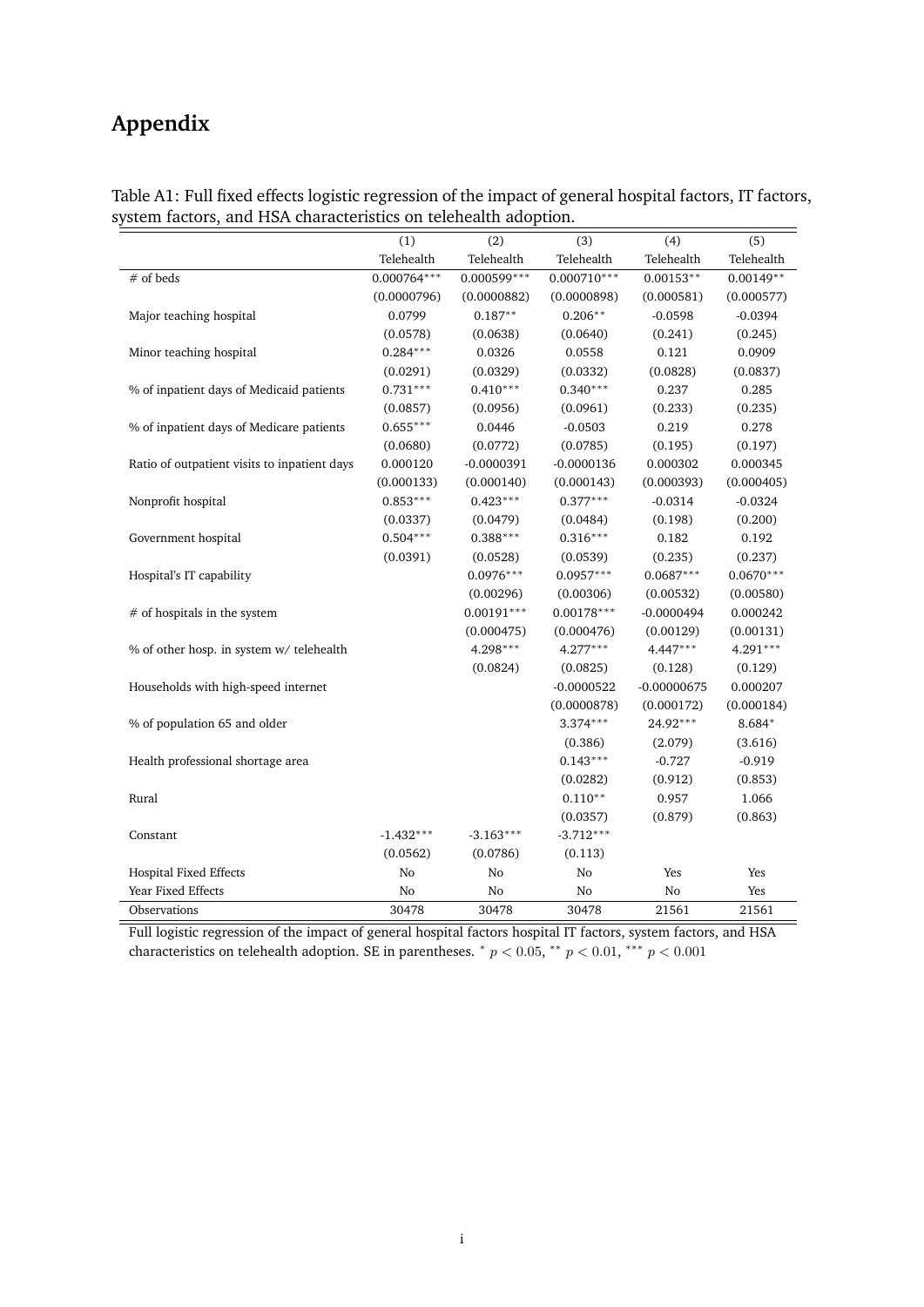Table A2: Health IT capabilities composing the IT index

| Category                          | Specific Functionality       |
|-----------------------------------|------------------------------|
| Electronic Clinical Documentation | Physician Notes              |
|                                   | <b>Nursing Assessments</b>   |
|                                   | Problem Lists                |
|                                   | Medication Lists             |
|                                   | Discharge Summaries          |
|                                   | <b>Advance Directives</b>    |
| <b>Results Viewing</b>            | Lab Reports                  |
|                                   | Radiology Reports            |
|                                   | Diagnostic Test Results      |
|                                   | Diagnostic Test Images       |
|                                   | <b>Consultant Reports</b>    |
| Computerized Provider Order Entry | Laboratory Tests             |
|                                   | <b>Radiology Tests</b>       |
|                                   | Medications                  |
|                                   | <b>Consultation Requests</b> |
|                                   | Nursing Orders               |